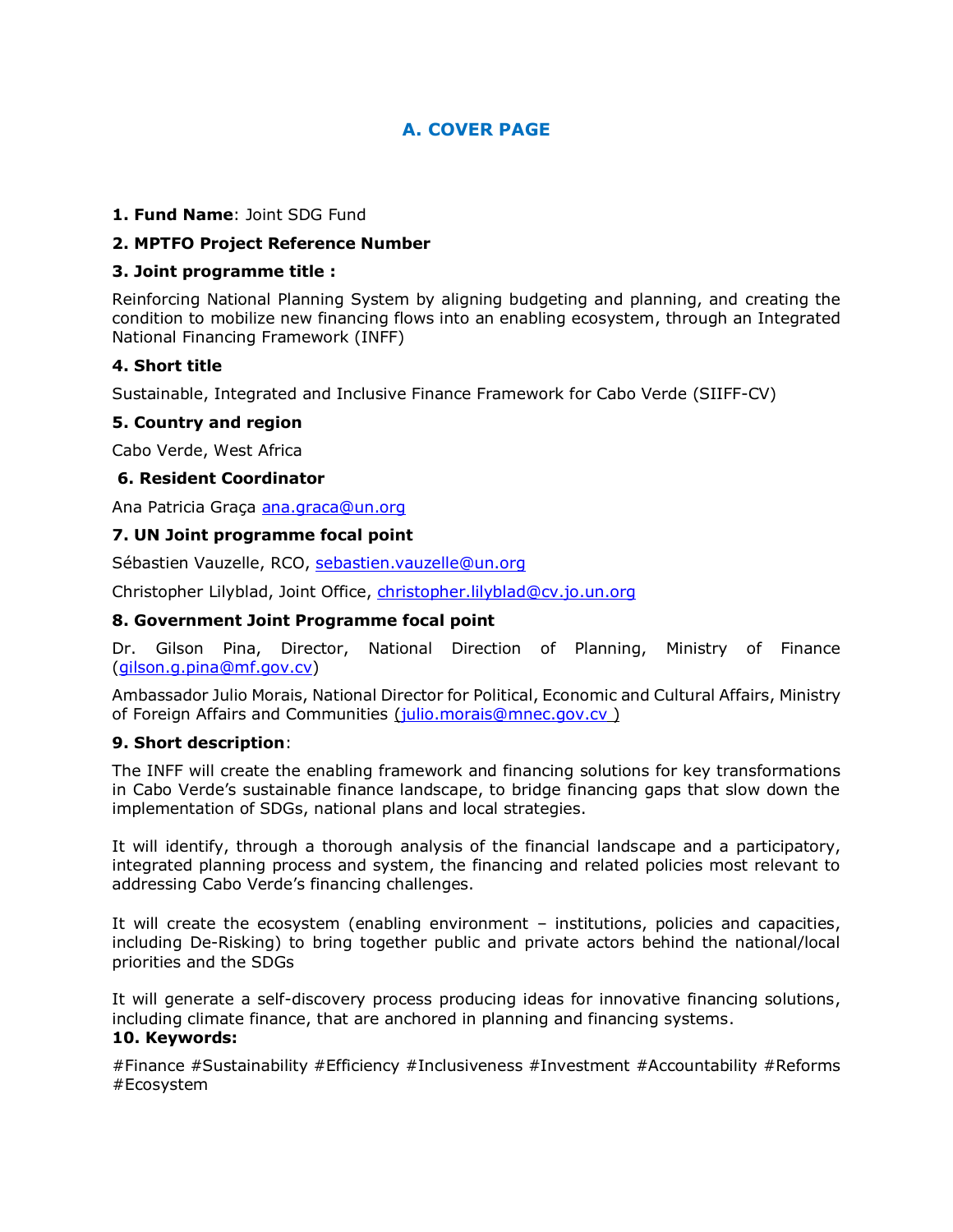#### **11. Overview of budget**

| <b>Joint SDG Fund contribution</b> | <b>USD 995,000.00</b> |
|------------------------------------|-----------------------|
| Co-funding National Government     | USD 350,000.00        |
| Co-funding UN agencies             | USD 150,000.00        |
| <b>TOTAL</b>                       | USD 1,495,000.00      |

#### **12. Timeframe:**

| l Start date   | End date     | <b>Duration</b> (in months) |
|----------------|--------------|-----------------------------|
| - 15 July 2020 | 15 July 2022 | ∣ 24 months                 |

#### **13. Gender Marker**: **2,3**

#### **14. Participating UN Organizations (PUNO) and Partners:**

#### *14.1 PUNO*

- Convening agency: Joint Office (Lilyblad Christopher, Economist, [Christopher.lilyblad@cv.jo.un.org\)](mailto:Christopher.lilyblad@cv.jo.un.org)
- Other PUNO: ILO (Borges Joana, focal point, [borges@ilo.org\)](mailto:borges@ilo.org) , UNODC (Andrade Ana Cristina, Senior NPC, [cristina.andrade@un.org\)](mailto:cristina.andrade@un.org)

#### *14.2 Partners*

- Ministry of Finance (National Direction of Planning), **Leading partner**
- Ministry of Foreign Affairs and Communities (National Directorate for Political, Economic and Cultural Affairs), **Leading partner**
- Line Ministries: Ministry of Justice and Labour; Ministry of Tourism and Transports; Ministry of Maritime Economy; Ministry of Agriculture and Environment; Ministry of Industry, Trade and Energy; Ministry of Health ; Ministry of Family and Social Inclusion; Ministry of Infrastructure, Land Planning and Habitat
- Cabo Verde's Stock Exchange (Bolsa de Valores), Central Bank (Banco de Cabo Verde), SMEs support ecosystem (ProEmpresa, ProCapital, ProGarante)
- National Parliament
- National Institute for Statistics (INECV)
- Instituto Nacional de Previdencia Social (INPS Social Security Fund)
- National Commission for Human Rights (CNDH)
- Civil society organizations: NGOs National Platform, Women Empowerment/Rights Associations (OMCV, STDI, AMECV)
- Private sector: Chambers of Commerce, Large enterprises (including SOEs), MSMEs/SSE networks
- International Financial Institutions: World Bank (WB), African Development Bank (ADB)
- International partners: European Union, Luxembourg, Portugal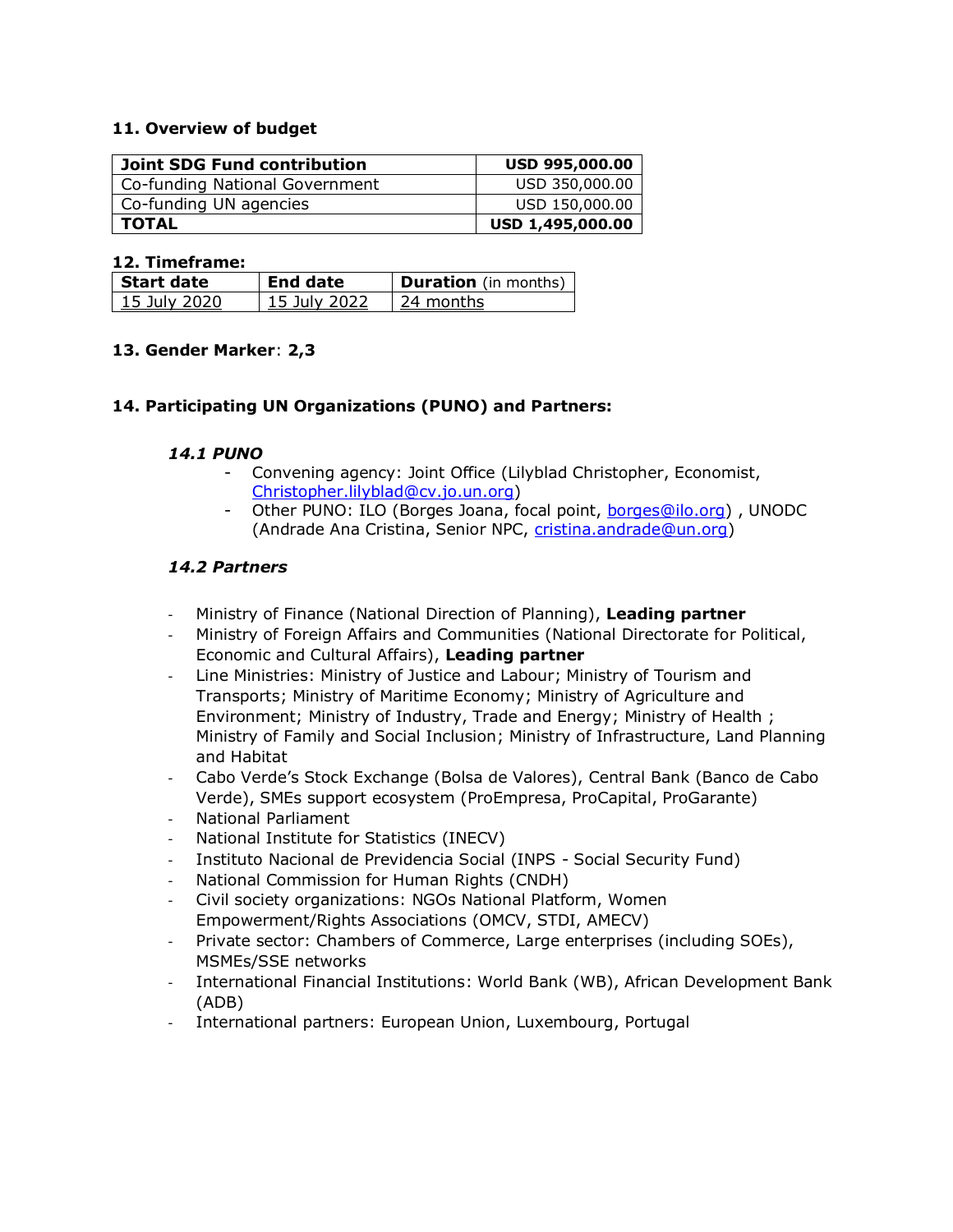#### **SIGNATURE PAGE**

**SIGNATURE PAGE** Resident Coordinator<br>Ns. Ana Graça **National** Coordinating  $\mu\mu$ **Authority** ı **National Directorate of** Participating UN Organization (lead/convert)<br>United Nations Development Programme<br>Mr. Opia Kumah Planning uma) Ministry of Finance Dr. Gilson Pina RIO DAS Participating UN Organization<br>United Nations Office on Drugs and Crimes<br>Ms. Cecile Plunet **FRIQUE** CRONAL DO **Participating UN Organization**<br>International Labour Organization<br>Mr. Dramane Haldara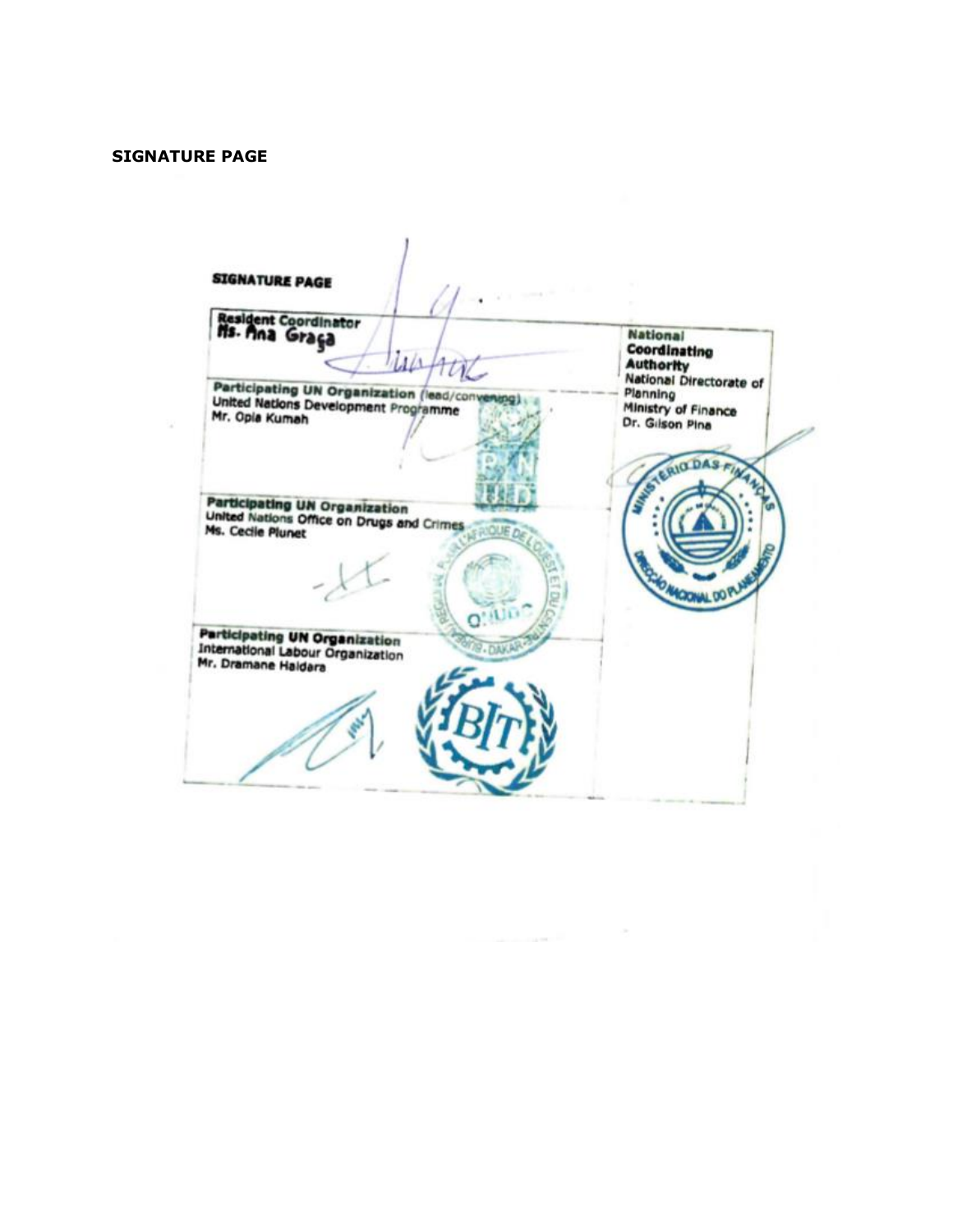# **B. STRATEGIC FRAMEWORK**

#### **1. Call for Concept Notes**: SDG Financing (2/2019) – Component 1

#### **2. Programme Outcome [pre-selected]**

- Additional financing leveraged to accelerate SDG achievement (Joint SDG Fund Outcome 2)

#### **3. UNDAF Outcomes and Outputs**

#### 3.1 Outcomes

- By 2022, the population of Cabo Verde of working age, particularly women and youth, benefit from decent work through economic transformation in key sectors, that leads to more sustainable and inclusive economic development
- By 2022, Cabo Verde has improved national and local capacities for the mobilization, coordination and efficient management of partnerships and funding for development, including South-South, triangular, and decentralized cooperation, and that contribute to the achievement of the SDG
- By 2022, the population of Cabo Verde, particularly the most vulnerable, benefit from enhanced national and local capacity to apply integrated and innovative approaches to the sustainable and participative management of natural resources and biodiversity, climate change adaptation and mitigation, and disaster risk reduction

#### 3.2 Outputs

- 5.1.1 National institutional capacities are strengthened for the coordination of aid and the mobilization of financial resources and international partnerships for the implementation of the National Sustainable Development Plan (PEDS) and the SDGs in Cabo Verde
- 4.1.3 Public institutions, key sectors and local authorities are equipped with innovative strategies, capabilities and tools to plan, follow, assess and account for the country's commitments to sustainable development (PEDS and SDGs), including through commitments to gender equality, integrity culture and sustainable urbanization
- 3.1.7 Government capacities at central and local level, municipalities and civil society and private sector organizations are strengthened to formulate and implement policies and programs that leverage the demographic dividend for inclusive economic growth sustainable and sustainable
- 4.2.4 National capacities at central and local level are strengthened to prevent and combat organized crime and illicit trafficking, including drug trafficking, trafficking in persons and smuggling of migrants, prevention of terrorism, cybercrime, accordance with the principles of human rights and international treaties and conventions
- 2.1.1 Government capacities at central and local level, municipal authorities, civil society organizations and local communities are strengthened to implement a national sustainable urbanization policy, adapt and mitigate climate change, reduce disaster risks and promote climatic resilience

# **4. SDG Targets directly addressed by the Joint Programme**

3.1 List of goals and targets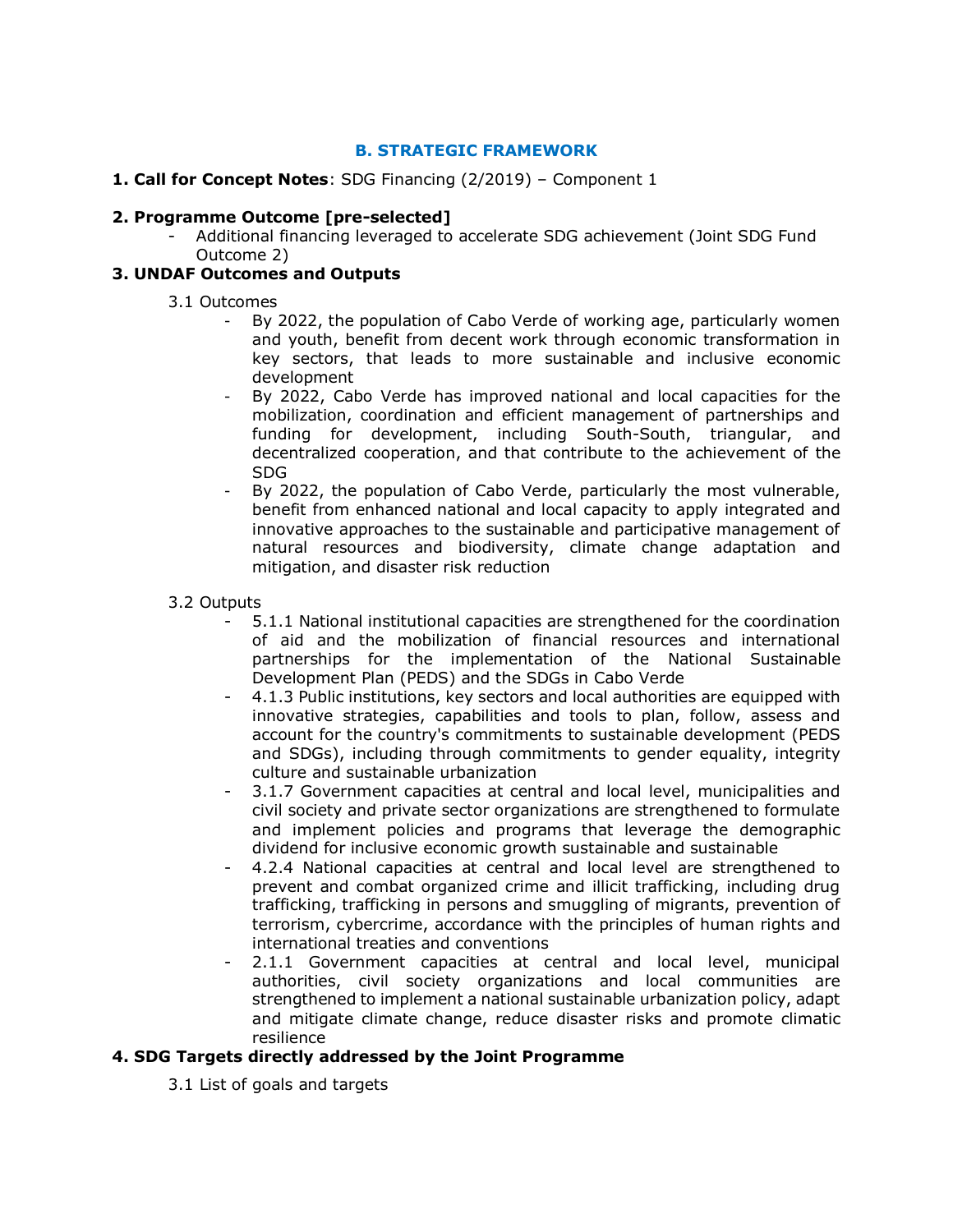# 17.1, 17.3, 1.B, 5.A, 8.3, 10.1, 11.A, 14.7, 16.4, 16.6

#### 3.2 Expected SDG impact

Thanks to the intersectoral, multilevel governance framework and monitoring system reinforced by the JP, and to the implementation of the strategy of INFF – with shared objectives and clear responsibilities and timelines - in terms of optimizing public spending, mobilizing new resources, and channelling them toward SDG accelerators and toward the furthest left behind, the INFF will indirectly contribute to bridge SDGs financing and intersecting gaps having a direct effect on finance for 10 SDG targets, and indirect on 26.

#### **5. Relevant objective(s) from the national SDG framework**

Objectives from the National Sustainable Development Plan (PEDS 2017-2022). The PEDS is aligned with the SDGs, according to the Rapid Integrated Assessment realized during the MAPS/INFF scoping mission in November 2019:

- Make Cabo Verde a Circulatory Economy located in Middle Atlantic
- Ensure economic and environmental sustainability
- Ensure social inclusion and reduction of inequalities and social and regional asymmetries
- Reinforce sovereignty, valorize democracy and orient diplomacy toward the country's challenges

# **6. Brief overview of the Theory of Change of the Joint programme**

As a continuity of the INFF scoping mission and the SDG Roadmap (MAPS mission, 2019), the assessment and financing strategy of the INFF will build on different recent or ongoing, UNfacilitated and government-led strategic assessments and planning processes, to align a programmatic, results-based, SDG aligned planning and a sustainable financing ecosystem (budget, taxes, domestic private sector development, FDI, climate finance) within an integrated governance framework (intersectoral, multilevel coordination) and monitoring system (including integration of gender-sensitive, human rights-based indicators). It will therefore accelerate the momentum for SDGs and National Development Plans (PEDS and Ambition 2030) at the heart of a holistic reform process, involving all relevant local, national and international actors, to optimize existing public and private finance flows, mobilize new sources of finance, and channel them toward the sectors, areas and populations that need them most. It will in this sense develop a capacity building plan for financial inclusion of the furthest left behind, for them to gain access to financial services by being able to design, present and implement bankable, sustainable projects. It will in the end allow for a diversification of the sources of finance for national development plans and SDGs, in a sustainable and inclusive way, by identifying and gathering efforts to drive the transition from an aid-dependent economy to a self-reliant, sustainable development path.

#### **7. Trans-boundary and/or regional issues**

Being located at the crossroads of Africa, Europe and the Americas, particular emphasis will be placed on a multilevel and an inclusive partnership-based approach, with technical and regulatory convergence. As such, Cabo Verde will be able to take better advantage of a potential role as a pivot point between ECOWAS, CPLP, the EU (through the Special Partnership and GSP+) and Mercosul (as a member of the CPLP), and the United States/NAFTA (through AGOA). Such an approach would make Cabo Verde highly attractive as a hub for financial investment and, if necessary, connectivity and digital governance are put in place, for regional headquarters of international businesses.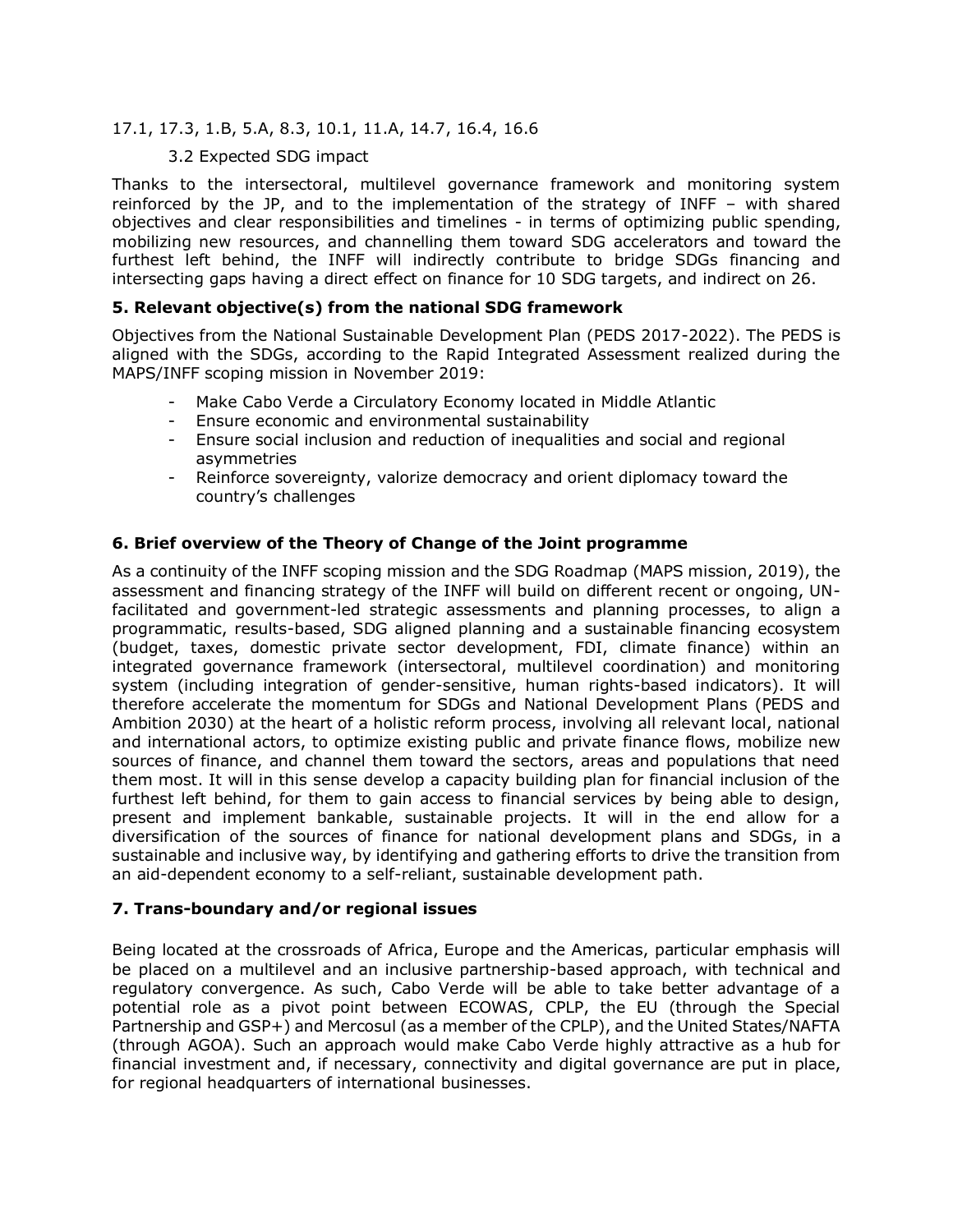Beyond national boundaries, the experiences, lessons learnt, and tools created in the process will inspire other countries by showing how a SIDS can transition away from low income country to self-reliant economy while reinforcing sustainability and inclusiveness.

In this sense, INFF will be a driver for enhanced South-South and triangular Cooperation for Cabo Verde to play an active role in knowledge sharing networks and to be able to mobilize experiences and expertise to build institutional and human capacities it needs to implement its INFF strategy and reinforce its governance framework.

The JP is also aligned with the COVID-19 national response plan for resilience building and crisis prevention. In this sense, it will put a particular focus on the areas most affected by the virus outbreak and the contention measures, most of them being SDG accelerators identified in the SDG Roadmap (Tourism, Maritime Transportation, Agribusiness, fisheries…). It will therefore allow for resilient planning/financing processes toward SDGs achievements, that can serve as a model at regional level and in the SIDS community.

Finally, one particular output focuses on a capacity building and service providing platform led by the Ministry of Foreign Affairs, which could evolve into a Centre of Excellence for Sustainable Finance with regional outreach.

#### **C. JOINT PROGRAMME DESCRIPTION**

# **1. Baseline and Situation Analysis**

#### **1.1 Problem statement**

As highlighted by the INFF scoping mission and many UN-supported assessments<sup>1</sup>, positive indicators allow for optimism on sustainable development in Cabo Verde. Strong governance institutions establish a solid foundation to build human capital: credible administration, clear parliament role, solid court of auditors, and functioning checks and balances. The creation of a National Planning System (SNP) in 2014 improved the quality of multiannual planning and provided the structures and instruments to implement a programmatic and budgetary planning cycle. Herein, the linkages between medium and short-term planning (UNDP/WBsupported MTBF and MTEF), provide a foundation for Cabo Verde to emerge as a leader and standard-bearer for innovation in terms of planning and finance integration. This process is paving the road toward a result-based planning and budgeting, and a transparent and open government that allow for information sharing and joint decision making, between the public administration and citizens, and for a strengthened fight against illicit financial transactions.

Among the intermediary results of these different processes is the alignment of national (PEDS 2017-2021) and local development plans (PEMDS) with SDGs: 75% aligned to SDGs targets according to the RIA (MAPS Mission report - November 2019). Consultations are being held on the SDGs accelerators identified by the SDG Roadmap product of the MAPS Mission (Blue Economy – i.e tourism, fisheries, transport, renewable energy-, digital economy, and agribusiness, human capital development), at national and local/island levels, where priorities are identified based on islands' identity and vocation. Despite some persisting gaps, this result will be reinforced this year by a Government-led and UN-facilitated process to build an "Ambition 2030" plan, involving public and private stakeholders at all levels.

However, many SDG gaps remain, mostly linked to the SIDS condition: energy and water scarcity, territorial dispersion, limited connectivity, and relative isolation. The effect of these factors result in a constrained financing landscape, with small fiscal basis and limited domestic

<sup>1</sup> See exhaustive list in section 2.5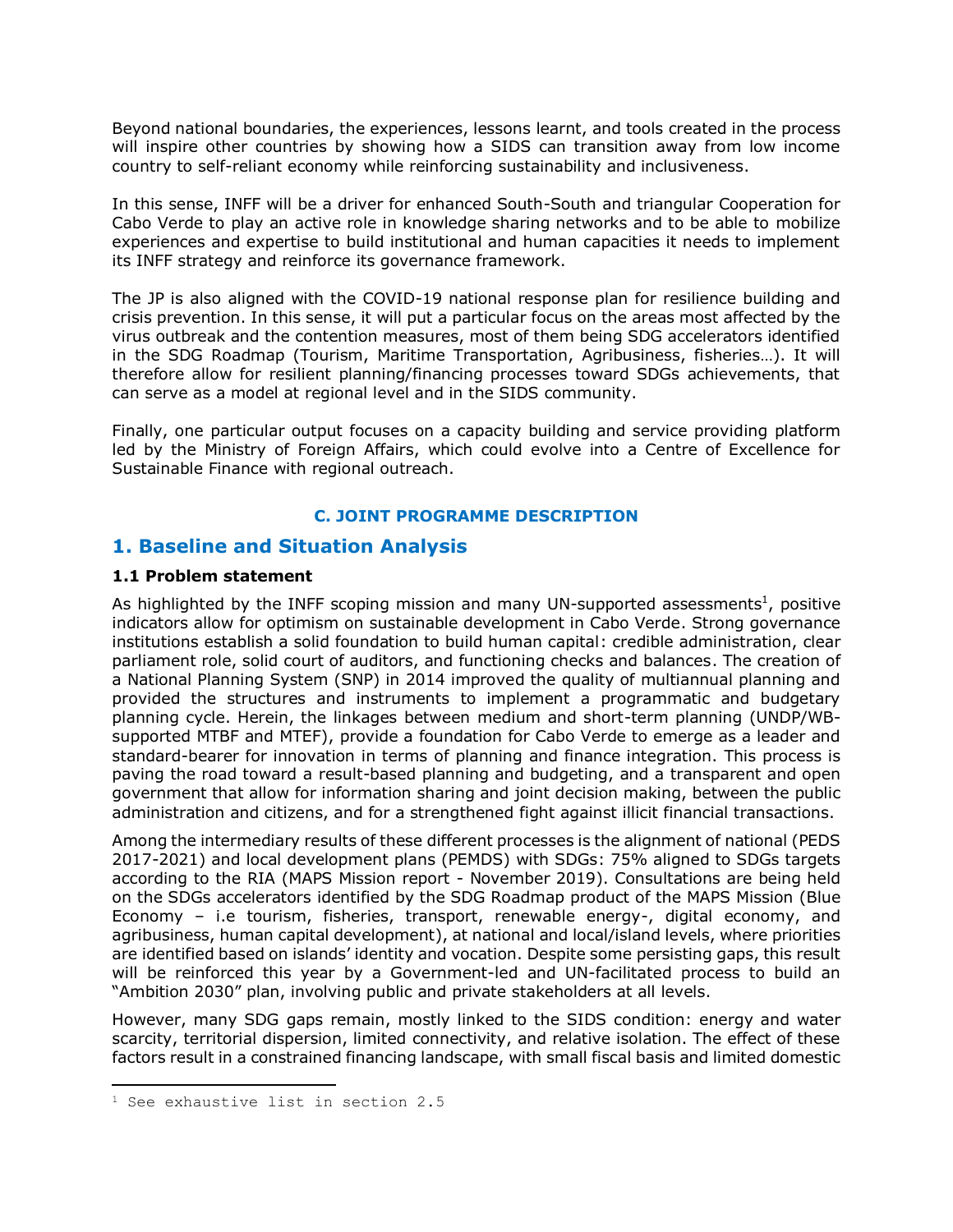market. The need to mobilize public and private investment for the PEDS and SDGs takes place in a challenging context. Some bottlenecks need to be addressed also in terms of system of monitoring and review for both public and private finance, and institutional governance and coordination mechanisms and platforms for effective PEDS/PEMDS/SDGs implementation.

A fragmented private sector (97% micro enterprises) with limited capacities, and the challenges for domestic resource mobilization, together with high debt levels (122.5% of GDP) and costly SOEs, limit the ability to expand public investment. The SNP is not yet fully rolled out, with many institutions not entirely cognizant of their responsibilities in terms of program and project management. The need persists to improve all phases of the participatory planning and budgeting process, including public financing management system (PFM), from preparation to execution and accountability, thus ensuring improvements in the quality and impact of expenditures. Institutional capacity for coherent and coordinated planning at national, islands, and local levels needs to be strengthened, in line with the model of decentralization and with wide citizen engagement, as well as a broader agenda for partnerships, especially in terms of multilateral, South-South cooperation.

Financial and economic crimes affect public sector financial management and the emergence of an inclusive financial sector. Important legislative reforms and institutional capacitybuilding to reinforce institutional integrity and combat money laundering led to growing achievements, but UNODC indicated that counterfeiting, piracy, forgery corruption, drug trafficking and tax fraud are among prevalent offenses.

The **public sector** remains bloated, with public expenditure representing 31% of gross domestic product (GDP) and 11% of GDP allocated to salaries and wages in the civil service. Cabo Verde was ranked 59/193 of the Government Effectiveness Index in 2017. Public sector also suffers from low coherence within and among Ministries for public services delivery and sustainable economic development, centralization of decision-making and funds, weak institutional capacity to absorb and promote innovation, and a focus on processes rather than results. Despite UN-supported government efforts to build the decentralization process into a consistent program, much needs to be done to get the administration closer to the citizen, for a more efficient public spending and tax mix efficiency.

Cabo Verde's socioeconomic development trajectory has also been stifled by the difficulty to establish a vibrant middle class with low barriers to market entry and therefore capable of stimulating **private initiative** and seizing market opportunities opened by the presence of large foreign investors, particularly in tourism. A related difficulty is the lack of consolidation of the domestic market due to limited connectivity between islands and economies of scale. Private investment is very low, with very few medium and large firms, most of them controlled by foreign capital. The biggest domestic investor is the National Institute of Social Protection. Limited saving capacities, a risk-adverse banking sector, lack of incentives for enterprise formalisation, poor coherence in transparency requirements, low access to finance for micro enterprises, limited knowledge of and integration with international market mechanisms (ECOWAS, EU and U.S), weak leverage of the potential of the diaspora as market entry points and lack of local economic development and financial/economic inclusion strategies refrain national private sector finance opportunities. The lack of economic opportunities can push youth to organized crime and illicit markets, leading to a rise of drug and crime-related activities that are gnawing at sovereignty and the rule of law, with an institutional framework to combat illicit financial transactions yet to be consolidated.

The proportion of **ODA** remains high despite inflows having declined significantly after accession to MIC status in 2008, which also meant the withdrawal of many partners and funds supporting key social sectors as education and health. Some donors (Portugal, Luxembourg, EU) maintain significant cooperation programs and projects, with China progressively assuming a larger role. The US has not renewed the Millennium Challenge Compact, but Cabo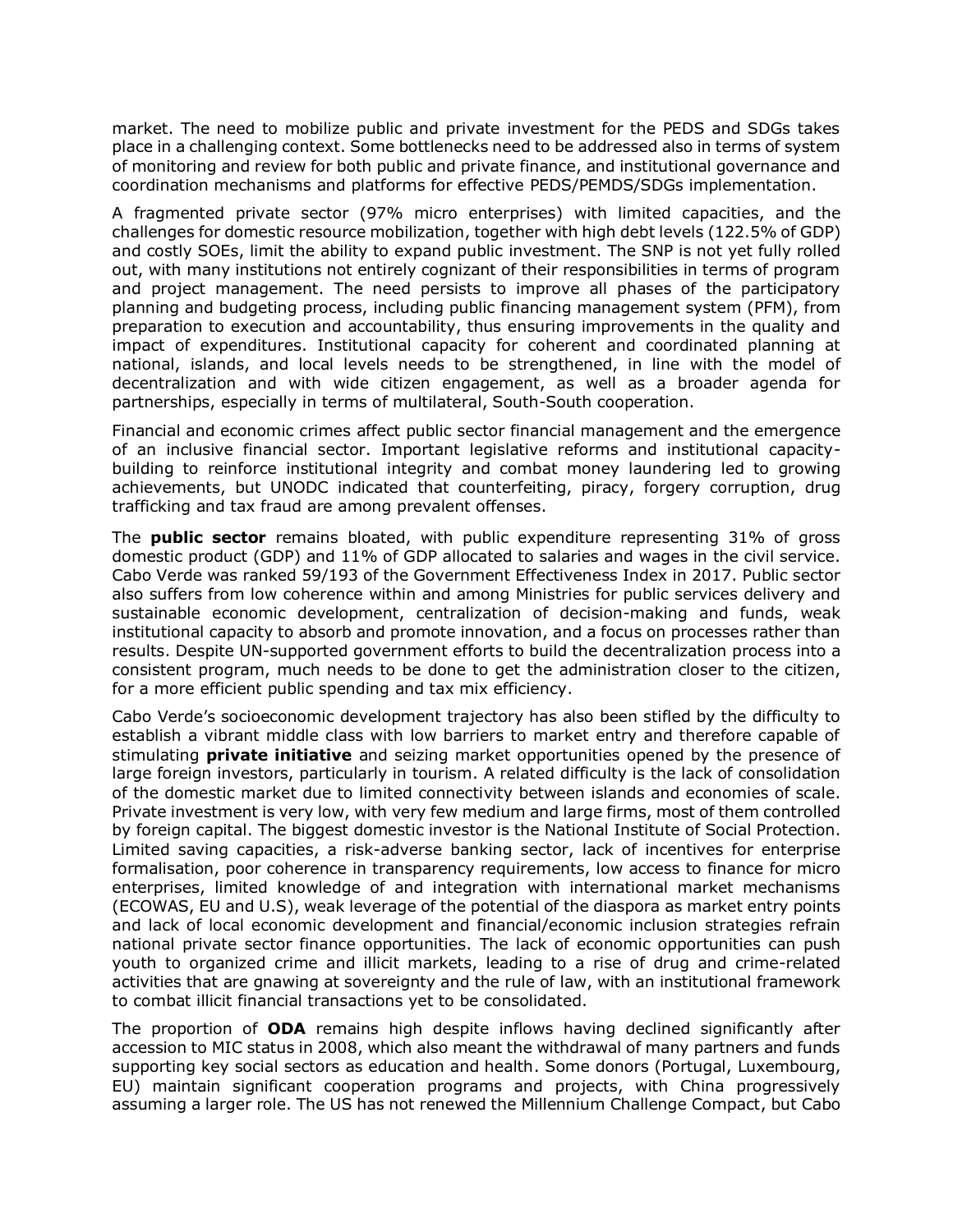Verde is eligible for further assistance. The country receives some direct budget support from WB and ADB. A Budget Support Group (GAO) composed by EU, WB, ADB, Portugal, Luxembourg has been very active in reforming the public financial management, via the Public Expenditure and Financial Accountability assessment (PEFA - 2015), leading to a governmental action plan (2017). Yet, international public finance is not easily channelled toward the most needed sectors, geographical areas and excluded populations.

Geographic and sectoral concentration of **FDI**, flowing to tourism on two islands (Sal and Boa Vista) out of ten entails that development remains uneven, unequal, and unconsolidated. Imperfect understanding of financial flows, actors and roles and the lack of a match-making platform between supply (mainly micro enterprises) and demand (large businesses and network of investors of small and medium size), especially for SDG accelerators, are other constraints.

With tourism accounting for 25% of GDP) and transportation for 10%, and a strong dependence on importation for most of its products and services, the economy will face severe recession due to COVID-19, only 3 years after recovering from 2008 global crisis. Due to its euro peg, it only has fiscal policy to face any shocks. However, with high public debt, there is little room for manoeuvre. With an informal sector counting for 25% of the GDP, and 60% of jobs, many workers will have no safety net to face the crisis. For all these reasons, it is urgent to dedicate fiscal space – despite the foreseen fall in public revenues - to mitigate the effects of the economic crisis on the poorest, and to ensure, through the MTEF, some built-in flexibility to external shocks, while reinforcing incentives for investments to flow in other sectors, within a broad economic restructuration process. The INFF will aim at doing just this, while considering the specific impact of COVID-19 on several SDGs.

#### **1.2 SDGs and targets**

The JP will foster a complementary, interdependent, and mutually reinforcing relationship between planning and financing processes and systems and facilitate the mobilization and convergence of public and private efforts - in local, national, regional and global context - as indispensable means of achieving SDG-aligned development priorities.

#### **1.B Create sound policy frameworks at the national, regional and international levels, based on pro-poor and gender-sensitive development strategies, to support accelerated investment in poverty eradication actions**

Baseline: National Planning System already exists, and is in the process, with UN-support, to better include the budgeting part within a results-based programmatic approach. Method to measure progress: Review the design and use of human-rights based indicators; the integration of local level processes and players and better disaggregation of data in the planning and monitoring process ; the full participation of the furthest left behind in the new planning and budgeting system, to better target their financing needs.

#### **5.A Undertake reforms to give women equal rights to economic resources, as well as access to ownership and control over land and other forms of property, financial services, inheritance and natural resources, in accordance with national laws**

Baseline: Efforts are being made to integrate women into the PEDS objectives but lack a holistic integration of women rights into the national planning and monitoring system. Method to measure progress: Review the design and use of gender-sensitive and human-rights based indicators produced; the transformation of 30% of gender-blind objectives and budgeting into gender-sensitive indicators and resource allocation; the full participation of women in the new planning and budgeting system, to better target their financing needs.

#### **8.3 Promote development-oriented policies that support productive activities, decent job creation, entrepreneurship, creativity and innovation, and encourage the**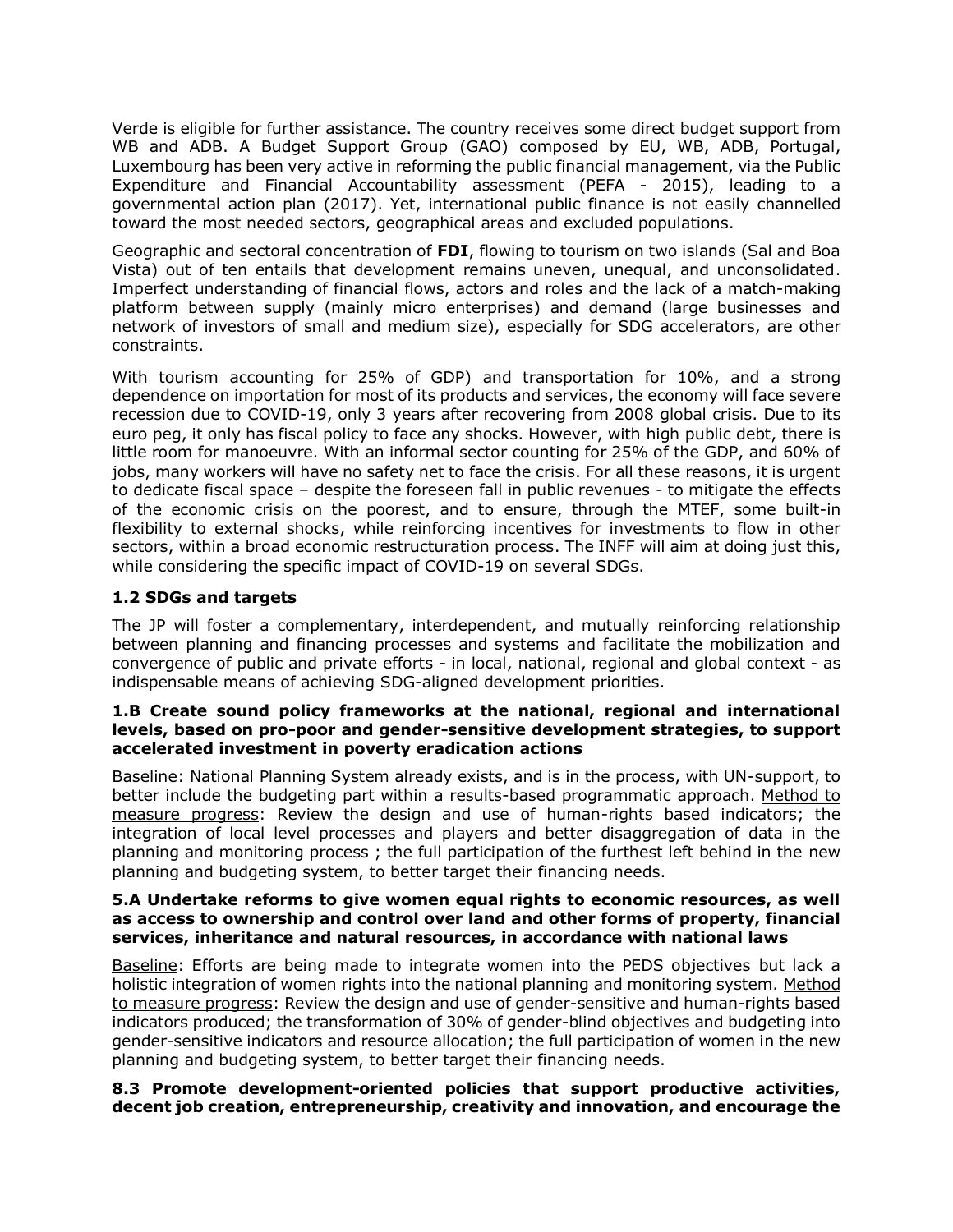#### **formalization and growth of micro-, small- and medium-sized enterprises, including through access to financial services**

Baseline: An ecosystem for support to MSMEs is already in place, providing economic and financial services. The Decent Work Country Profile to be finalized in 2020 will be used as baseline for monitoring productive activities and decent work. Method to measure progress: Review the integration of a monitoring system to assess progress towards formalization of enterprises and/or jobs into the national system, and the inclusion of a financing and capacity building strategy to foster MSME development, formalization and growth.

#### **10.1 By 2030, progressively achieve and sustain income growth of the bottom 40 per cent of the population at a rate higher than the national average**

Baseline: Despite a higher-than-average GDP growth at country level (compared to regional and global), inequalities are rising, and there is no clear prospect for an income growth of the bottom 40 % higher than average. Method to measure progress: Scale up the capacity building program for MSMEs financial inclusion, aimed at building their capacities to design, present to investors, and implement sustainable, bankable projects

#### **11.A Support positive economic, social and environmental links between urban, peri-urban and rural areas by strengthening national and regional development planning**

Baseline: SDG localization platforms and Municipal Sustainable Development Plans are being implemented, within the broader decentralization process, and will play a key role in the definition of the Ambition 2030. Method to measure progress: Review the full integration of financing of local plans into the reinforced national planning system, including the participation of local actors in the governance framework and the monitoring system.

#### **14.7 By 2030, increase the economic benefits to Small Island developing States and least developed countries from the sustainable use of marine resources, including through sustainable management of fisheries, aquaculture and tourism**

Baseline: A National Strategy for Blue Economy has been approved and published, a National Investment Plan should be approved soon. Method to measure progress: Review the alignment of budgeting and planning for blue economy, fiscal space creating and modelling of impact of public and private investment in the sector. Review quality of indicators, data and analytic capacities/tools created on SDG 14.

#### **16.4 By 2030, significantly reduce illicit financial and arms flows, strengthen the recovery and return of stolen assets and all forms of organized crime**

Baseline: The national legal framework to prevent and fight against money laundering and Terrorism financing was updated in 2018 and asset recovery offices have been created accordingly. Method to measure progress: review the operating mechanisms of the national asset recovery offices in accordance with the national legal framework and international commitments in this area

# **16.6 Develop effective, accountable and transparent institutions at all levels**

Baseline: Cabo Verde has ratified the United Nations Convention against Corruption (UNCAC) since 2008 and is one of the first countries to have completed the entire review of the Convention in 2017. Method to measure progress: Follow-up of the implementation of the recommendations issued by the UNCAC reviews of Cabo Verde's legislation

#### **17.1 Strengthen domestic resource mobilization, including through international support to developing countries, to improve domestic capacity for tax and other revenue collection**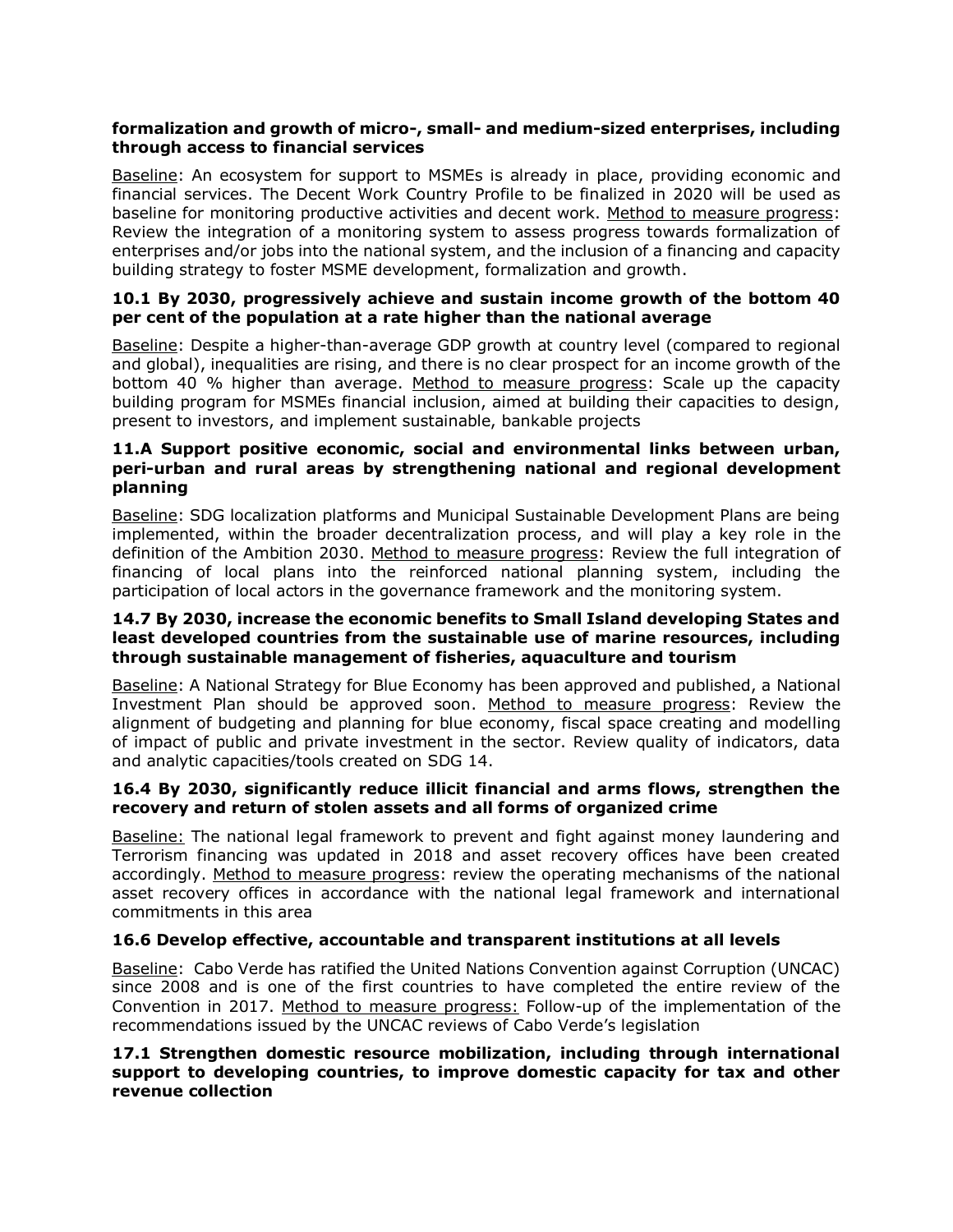Baseline: There is a strong need to optimize fiscal policies, in order to improve domestic revenues. Method to measure progress: Review the quality of recommendations and priorities, within the assessment and strategy on fiscal policies; and identification of fiscal space for SDG public spending in general.

#### **17.3 Mobilize additional financial resources for developing countries from multiple sources**

Baseline: Despite interesting and partly fruitful efforts of national government to mobilize public and private international finance from different sources toward the implementation of the PEDS, important financing gaps are persisting. Method to measure progress: Review the foreseen evolution, within the recommendations and strategy of the FDI regime, and the integration of innovative financing solutions to attract investments (UNCTAD IPR).

The intersectoral, multilevel governance framework and monitoring system, and the INFF strategy, by optimizing public spending, mobilizing new resources, and channelling them toward SDG accelerators and the furthest left behind, will contribute to all SDGs linked to financial inclusion of poorest groups, by bridging the financing gaps, namely for 26 SDG targets: 1.2, 1.4, 2.3, 3.C, 5.5, 7.A, 8.2, 8.6, 8.9, 9.A, 10.1, 10.2, 10.4, 10.5, 10.B, 10.C, 12.2, 12.B, 13.B, 14.B, 16.4, 16.5, 16.6, 16.7, 17.9, 17.14, 17.16, 17.17.

This exercise is critical to achieving the SDG-aligned objectives of the government's strategic sustainable development plan (PEDS 2017-2021), and an accurate foresight to guide the next planning process (PEDS 2021-2026). It will integrate the municipal sustainable development plans (PEMDS), and the incipient multilevel, participatory process to design a longer-term national plan for SDGs implementation: Ambition 2030.

#### **1.3 Stakeholder mapping and target groups**

The **Ministry of Finance** is leading the National Planning System, which the INFF comes to reinforce, in line with the new Budget Law. It will guarantee that the process is articulated with Ambition 2030. It will coordinate the intervention of public partners in the project. It will ensure the coherence with the **Ministry of Infrastructure, Land Planning and Habitat**.

The **Ministry of Foreign Affairs and Communities** is responsible for the monitoring of SDG implementation in Cabo Verde. As such, it co-led the MAPS/INFF mission organization and the elaboration, the year before the Voluntary National Review. It will ensure the articulation between national and regional/global processes, the smooth integration of international partners into the INFF elaboration process, and the promotion of its results regionally and globally.

The **Ministry of Justice and Labour** is responsible for the reinforcement of transparency and combat to corruption and illicit transactions, as well as asset recovery, for setting human rights indicators. It will ensure the integration of rapid businesses conflict resolution within the governance framework for an enabling environment for SDG finance. On the other hand, as Ministry of Labour, it is responsible for the labour legal and policy framework reform.

The **Ministries of Tourism and Transports; Maritime Economy**; and **Industry, Trade and Energy** oversee the SDG accelerators identified in the SDG Roadmap. They will take the lead on the "deep dives" into their sector, within the assessment phase, and the integration of the recommendations from this phase into the strategy definition. They will also coordinate the participation of the public and private stakeholders acting in their sectors. They will have a special role, with relevant UN agencies' support, in ensuring the inclusion in value chains and access to finance of the local businesses from the poorest islands and municipalities acting in their sectors and owned by women.

The **Ministry of Family and Social Inclusion** will guarantee gender-sensitivity and inclusiveness, including gender balance in the participation of public and private stakeholders,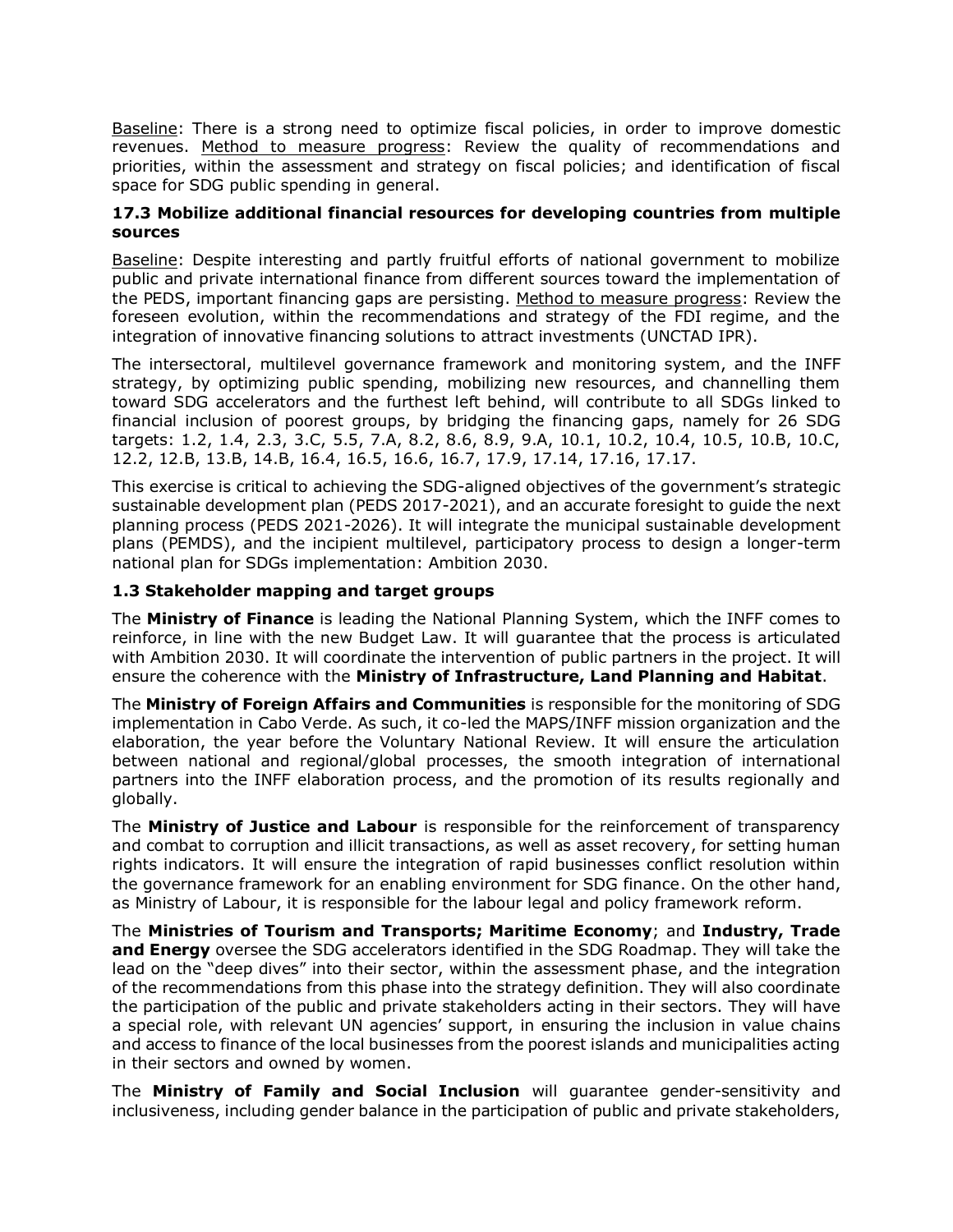not only in numbers but also in quality, and the integration of women rights and women empowerment issues. It will monitor the impact of financing opportunities on populations that need it most, especially women.

Cabo Verde's Stock Exchange (**Bolsa de Valores**) is part of the governmental task team developing the JP with UN support, through the **Cabo Verde Investment Forum (CVIF)**, it is leading the UN-supported international (public and private) resources mobilization process (see above Paris and Sal Conferences, among other). CVIF will contribute to the analysis of current and potential private financing flows, while integrating projects from the poorest islands, with a special focus on women. It will articulate the governance framework with international investments system. The **Central Bank**, currently working with ILO on financial inclusion -, and the **MSMEs support Ecosystem** will be actors and beneficiaries of the systemic impact of the INFF, including governance improvements and indicators setting.

The **National Institute for Statistics** (INECV) will play a crucial role as data provider and analyst in the assessment phase and at the heart of the monitoring system. They will also be the primary beneficiary of this learning by doing process, to reinforce its work with other ministries under the leadership of the Ministry of Finance in the new planning and budgeting system that the INFF will install. The DNP and the INECV will take the lead, in coordination with the **CNDH**, on setting human-rights based indicators, and training all relevant institutions to collect and analyse them, as part of the monitoring system.

The **National Commission for Human Rights** (CNDH), embedded in the Ministry of Justice, will support the INECV in the design of human-rights-based indicators to track the impact of finance on the furthest left behind. In the making, in will gain capacities, through a learningby-doing process, to prepare its foreseen reinforcement as an autonomous body in charge of monitoring human rights.

The **National Parliament** will be responsible for national budget overview within the monitoring system. 2/3 of MPs voted recently the Budget Law, so Parliament can play a critical role in involving different political parties, to mitigate risks linked to elections in 2021.

**Local Authorities** will be represented by the National Association of Municipalities, which will ensure the costing and financing of local sustainable development plans (PEMDS) in the assessment and financing strategy. They will also ensure the integration of local networks, programmes, and data in the monitoring system and governance framework, with a particular focus on territorial equilibrium of the sustainable development process (including financial aspects) and on the inclusion of local populations furthest left behind, with a priority to women of the poorest areas.

**Civil society organizations** will be represented by the National NGO Platform, and Women empowerment/rights organizations. **The National NGO platform** will coordinate the participation of relevant NGOs to provide information for the DFA, integrate their priorities in the strategy and facilitate their participation within the monitoring system and in the governance framework. This will reinforce the complementarity of civil society and State's resources, identifying where NGOs could better implement part of public policies or mobilize international public or private resources, and which capacities would they need. They will integrate the SDG Intersectoral Committee, and ensure a human right approach to the SNP, and the inclusiveness of reforms toward an enabling environment, not only for SDG finance to thrive, but also to reach the furthest left behind. **Women empowerment/rights organizations** (Organization of Women of Cabo Verde, Women Entrepreneurs Association, Informal Domestic Workers Syndicate, etc.) ensure the focus on women empowerment, and the tracking of investments and impacts of women. They will make the link between potential sources of financing, identified in the assessment phase, and the access of women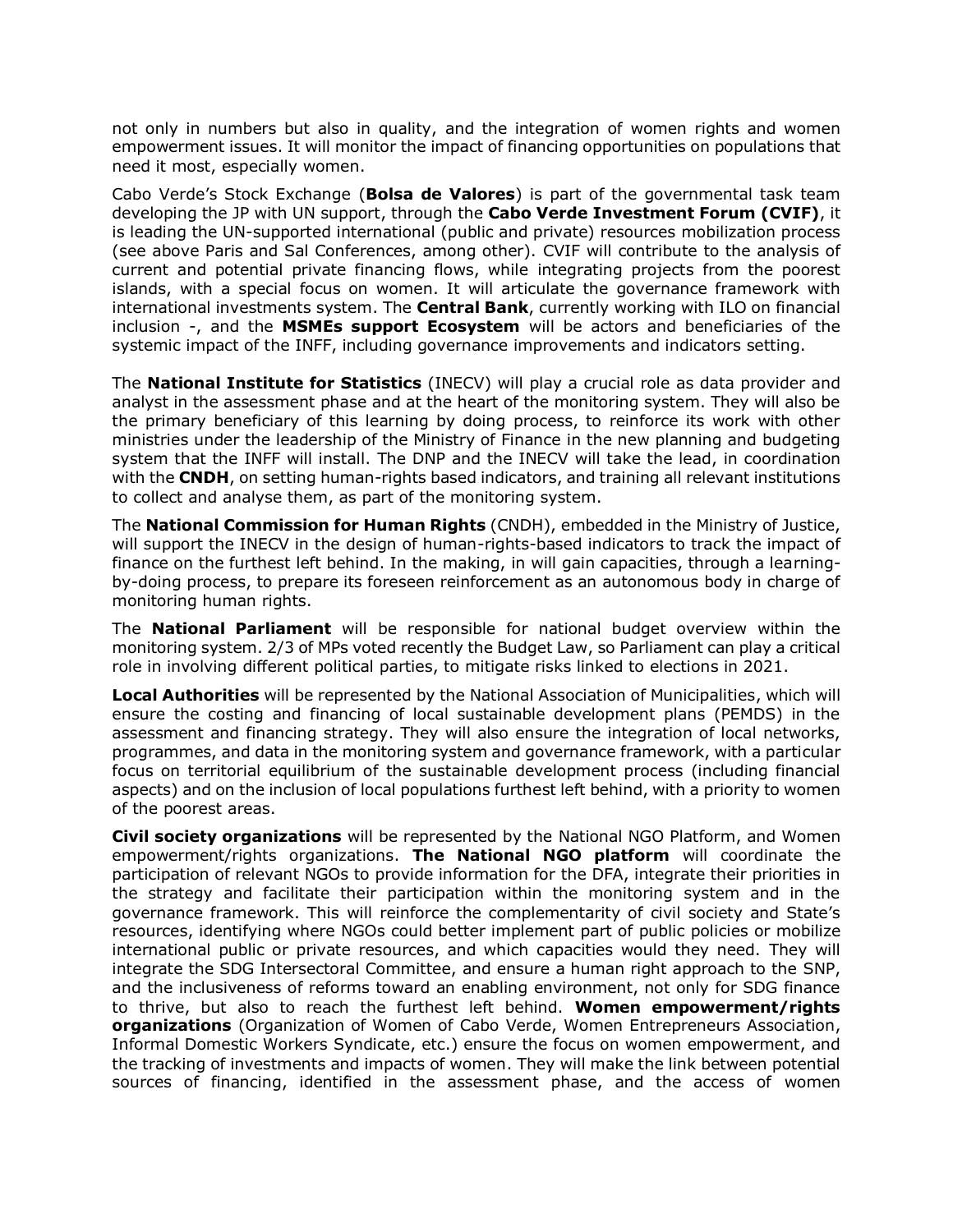entrepreneur, from formal and informal sectors, to these sources. They will monitor this financial inclusion process within the M&E system, together with the INECV and the CNDH.

**Private sector** representations from different levels and sectors (Chamber of Commerce, Large enterprises including SOEs, MSMEs/SSE networks, Unions of financial sector employees) will have two objectives : identify and prioritize current and potential financing opportunities; and integrate the access of national and local private sector entities to SDG financing (legal and policy framework, capacities, networking, including supplier linkages, etc.).

**International Financial Institutions** – WB/IFC, IMF, and AFB are fully engaged in the INFF from its inception phase, which builds on and reinforce their support. They are providing expertise, tools and matching financial support to the four blocks (see elsewhere).

**GAO members** integrate the initiative into their direct engagement with the Government and the National Assembly's Specialized Budget and Finance Commission to conduct structured policy dialogue on macroeconomic reforms, public finance management, transparency and oversight, macroprudential policy, and risk management within the context of the national financing framework. South-South Cooperation partners (CPLP) and NGOs representing migrants in Portugal, France, Germany, US will also be part of the process.

**UN Agencies'** (JO, UNODC, ILO, UNCTAD, UNEP, UNIDO) role and value added are defined in 2.5.

#### **2. Programme Strategy**

#### **2.1. Overall strategy**

Within the National Planning System and the new Budget Law, the INFF will catalyse different ongoing, Government-led and UN-facilitated processes seeking to establish an efficient public administration system to set new standards for governance innovation for African, CPLP, and SIDS countries. It will do so in a holistic approach, needed to drive systemic changes. Aligning planning and budgeting exercises based on objectives, linked with SDG targets and fully integrating human rights indicators and local level plans to leave no one behind, will show how a country facing many development challenges can optimize public revenues and spending, and mobilize private finance (investments, private sector development, PPPs) for SDG aligned national priorities and SDG accelerators, achieving its transition from aiddependent to a self-reliant sustainable and inclusive development based on economic transformation, with reinforced transparency and accountability.

In a context of relatively low Official Development Assistance, public funding opportunities, and FDI as well as narrow fiscal basis, the INFF will provide the government and the UN System with a thorough understanding of all the financial flows to be mobilized, through the **Development Finance Assessment** (Block I). Since extensive information is already available on the financial landscape, it will not require a full-fledged DFA but a comprehensive mapping of persisting financing gaps, and a broader update and coherent messaging on the information. Some "deep dives" will allow for a prospective exercise to plan and cost interventions within specific SDGs accelerators. DFA will also complement the ongoing diagnostic, supported by UN, the WB and the IMF, to assess the impact of COVID-19 on Cabo Verde's economy, fiscal revenue (150 million USD loss estimated) and investments. DFA will also be a learning-by-doing process for national partners on program/results-based budgeting; gender-sensitive, finance-related data, and human-rights indicators and their articulation with SDGs, to leave no one behind (LNOB).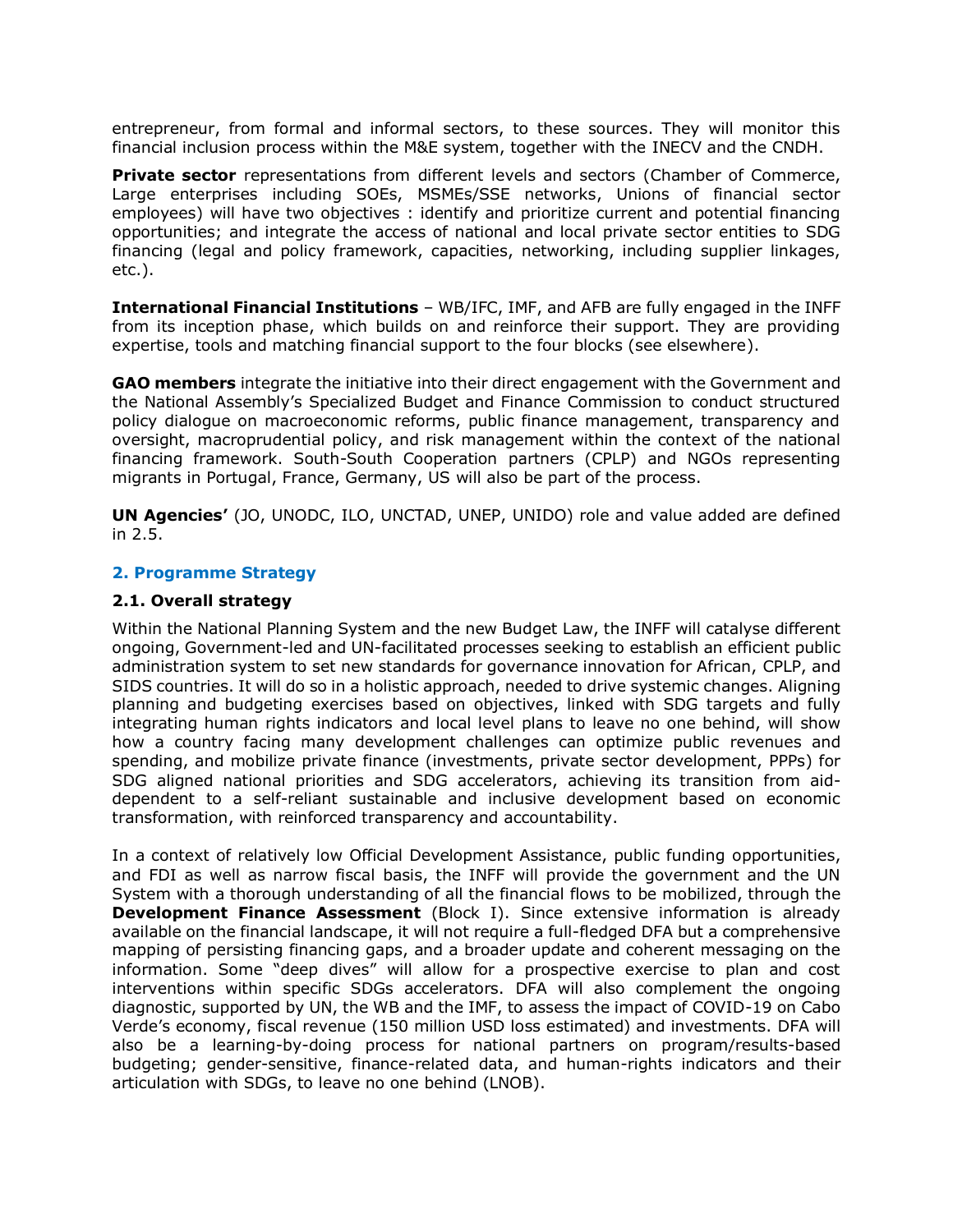Based on the situational analysis and opportunities as identified in the Development Finance Assessment, this strategy, the **Financing strategy** (INFF block II) will define how to channel, progressively, public resources and investments, and to create a platform for partnerships for private investments (domestic and external), toward PEDS financing gaps, especially in terms of reaching the furthest left behind (women, youth, informal workers and enterprises, and poorest islands). The strategy will integrate short/medium term actions – with clear responsibilities and timelines - and longer-term strategic objectives and impact, therefore setting common targets for all stakeholders. Both will be critical in incrementing investments in SDG accelerators, reorienting public spending (with GAO), inspiring tax reforms, and spurring SME development, innovation and PPPs. It will include priorities to enhance formalization and financial inclusion and address tax and other barriers to revenue generation and local MSMEs productivity and growth, which in turn will enhance tax base. It will integrate the improvement of FDI, taxation, small investments and environmental protection regimes; the consolidation of business establishment reforms; and the organization of public-private dialogue and supplier linkages. It will include key measures to cope with the COVID-19 aftermaths while building resilience. The Strategy will be a live document, updated with all stakeholders on a regular basis.

Block III will gather existing finance tracking mechanisms into one single, clear, intersectoral and multilevel **monitoring and evaluation framework,** embedded in the new NPS Monitoring System under construction with UNDP and WB support. It will push the LNOB principle's pillars of accountability, transparency, participation, pro-equal fiscal policies, and therefore generate momentum and ideas for a renewed social contract. It will integrate the SDG localization platforms, involving public and private local and national stakeholders in SDG monitoring and acceleration. It will include human rights indicators for public expenditures and private investments, disaggregated per gender and islands/municipalities. It will consider related frameworks such as PEFA and reporting requirements to maintain market access to the EU under GSP+. It will set a comprehensive, intersectoral monitoring system for informed decision-making to overcome obstacles and reorient processes. Responding to the Prime Minister's demand, it will build UNINFO into a user-friendly, constantly updated platform including UN, national government and local authorities achievements on PEDS and SDGs, integrating public revenues and spending, development partners' support and private investments, with a clear link to which sectors, populations and territories they impact.

**Block IV** will reinforce existing National Planning System (SPN), in terms of intersectoral and multilevel coordination under the leadership of the Ministry of Finance, in articulation with the Directorate of Budget, while boosting dialogue with private sector and investors. The JP will reinforce coordination with line ministries with representation in the MoF, providing its part of each outputs' budget within the 35 programmes of the PEDS, and its articulation with the MSMEs support ecosystem, through capacity building and joint decision making on financing, integrating private stakeholders, into one system for intersectoral, multilevel coordination and policy coherence, i.e the SDG coordination mechanism (SDG Roadmap). This will provide clear guidance within the reform process to build an enabling environment for public and private finance and public-private partnerships. The integration local planning systems, within a broader decentralization process and using SDGs as a policy articulator, will improve management of national funds and programs in articulation with local processes.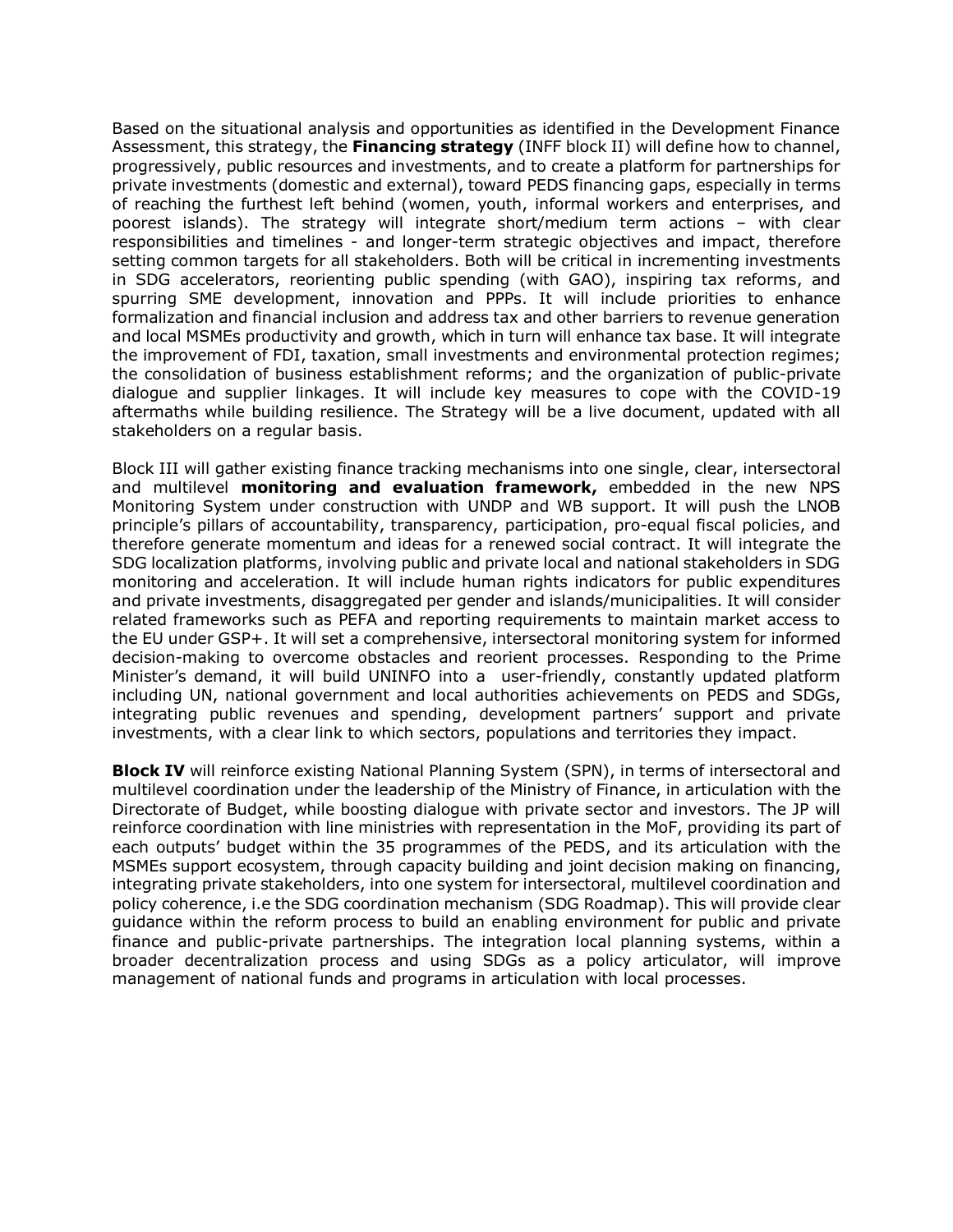The added value of the UN will be, as a neutral broker, to facilitate the participation of all relevant stakeholders into a process embedded in the definition of the Ambition 2030<sup>2</sup> and ongoing, strategic reforms. It will also provide the tools and methodologies to ensure the quality of the process and its transformative impact on the legal and policy framework. It will make the link with regional and global processes, including the Decade of Action, and other countries' experiences, especially through South-South Cooperation strategic partnerships.

The Government, under coordination of the Vice-Prime Minister, Minister of Finance, will lead the implementation as it is leading the SPN and the improvement of its articulation with the budgeting process; Ambition 2030; the Budget Support Group; the Cabo Verde Investment Forum to mobilize private investments; and the socioeconomic inclusion efforts.

At the end of the JP, the INFF will reinforce the NPS by integrating budgeting and financing processes, based on gender-sensitive data on both sustainable development and human rights, and a conductive multilevel governance framework for strategic reforms (decentralization, business ecosystem, enabling environment for investments…). It will use UNINFO to monitor and promote both UN and Government SDG-related achievements, and as a tracker for public and private investments (including international partners) and their impact on specific sectors, populations and territories. It will enhance UN engagement in the GAO as a means of ensuring collective donor engagement and coordination. It will bring new actors in the planning process - including private sector, potential investors and diaspora -; and build a consensus among different political parties and private players on planning and financing for sustainable development. It will bring together financing and financial inclusion (women, youth and poorest islands); and create an enabling environment to mobilize private finance for SDGs within strategic PPPs. It will build on existing entrepreneurship development and financial literacy tools, piloted through ILO/UNDP 'Jov@emprego' program, to unleash their economic potential, including through bankable business plans.

<sup>2</sup>Ministries and public agencies, Local Authorities, Civil Society Organizations, formal and informal Businesses, cooperatives, commercial banks, financing institutions, private sector organizations, Universities and research institutions, and vocational training centres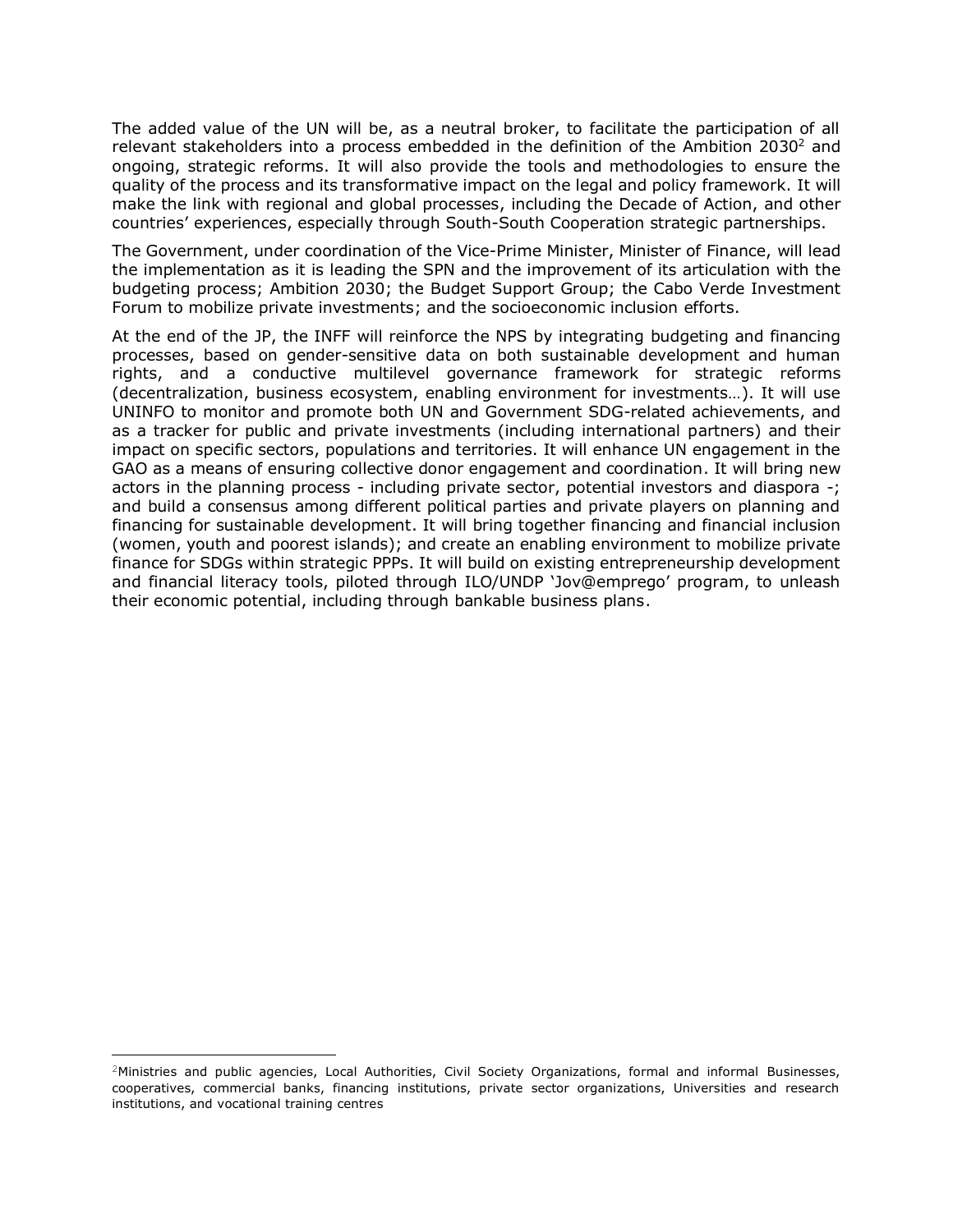#### **2.2 Theory of Change**

As a continuity of the INFF scoping mission and the SDG Roadmap, the assessment and financing strategy of the INFF will build on different recent or ongoing, UN-facilitated and government-led strategic assessments and planning processes, to align a programmatic, results-based, SDG aligned planning and a sustainable financing ecosystem (budget, taxes, domestic private sector development, FDI, climate finance) within an integrated governance framework (intersectoral, multilevel coordination) and monitoring system (including integration of gender-sensitive, human rights-based indicators). It will therefore accelerate the momentum for SDGs and National Development Plans (PEDS and Ambition 2030) at the heart of a holistic reform process, involving all relevant local, national and international actors, to optimize existing public and private finance flows, mobilize new sources of finance, and channel them toward the sectors, areas and populations that need them most, within a systemic approach.. It will develop a capacity building plan for financial inclusion of the furthest left behind, for them to gain access to financial services by being able to design, present and implement bankable, sustainable projects. It will in the end allow for a diversification of the sources of finance for national development plans and SDGs, in a sustainable and inclusive way, by identifying and gathering efforts to drive the transition from an aid-dependent economy to a self-reliant, sustainable development path.

This path is made of integrated, inclusive and sustainable strategic planning and policy design and implementation, in perfect articulation with public spending and private investments, within a whole-of-government, whole-of-society approach. This optimized resources allocation (Collect and allocate better, avoid leakages), based on participatory decision making and transparent communication and information sharing, to spend more efficiently – ensuring the proper integration of the financing opportunities/flows with the national development priorities -, and the reinforcement of an enabling environment to scale up/ leverage funding opportunities to make things greater and avoid transaction costs of smaller interventions and to manage innovative partnerships – using new financing instruments, is crucial for a renovated social contract inspired by human rights and SDGs, and based on accountability, transparency and participation.

By gathering different financing stakeholders and initiatives into one network and one process, by harmonizing their views and objectives, by identifying where the financing gaps are, and on how to overcome the main legal and policy bottlenecks to achieve SDGs and National and Local Development Plans, the INFF will create the enabling environment for SDG financing.

The process will be embedded in the ongoing Government-led and UN-facilitated assessment and policy making efforts to strengthen multisectoral and multilevel governance and institutional capacities, and to reinforce policy coherence, with SDGs as a policy articulator, and align budgeting and planning. This enabling environment, with the right incentives and regulations, will then facilitate the mobilization of identified private sustainable investments. With respect to channelling ODA flows to these ends, coordination and engagement with the Budget Support Group will be essential in ensuring a harmonized approach between donors and concessional creditors. The DFA and the strategy will include the impact of COVID-19 on finance and economic development, and recommendations/priorities to cope with the crisis, recover quickly, and build resilience.

This mobilization of new finance flows will be facilitated by the positioning of Cabo Verde, through the INFF process and its promotion at global level, as a market-based platform in the mid-Atlantic that will attract investments due to the comparative advantage it offers in terms of public services, digital access, market entry, and access to decision-makers. In leveraging this enhanced competitivity in regional and global market contexts as well as taking full advantage of its geostrategic positioning at the crossroads of Africa, Europe and the Americas,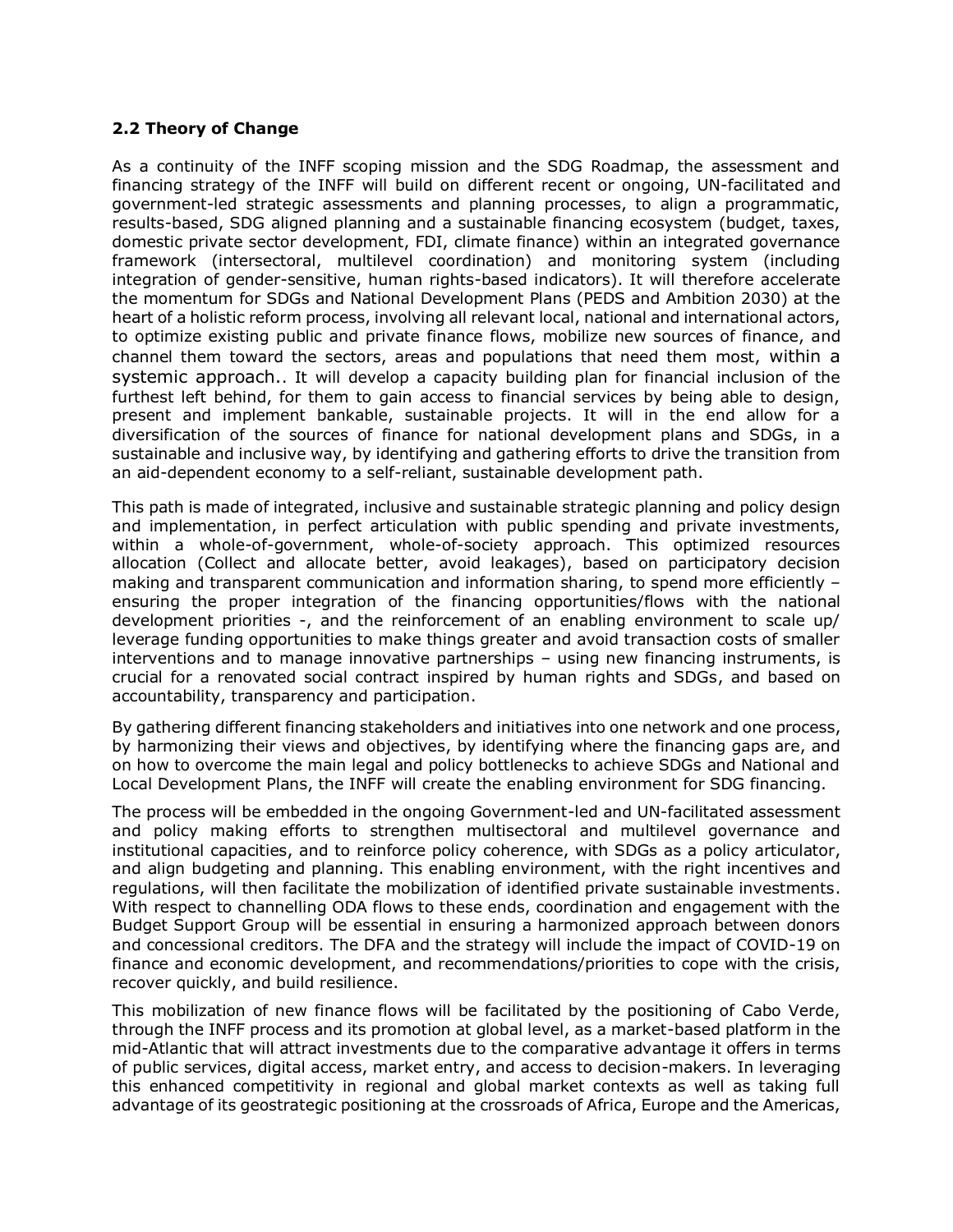the outcome of this process will allow Cabo Verde to establish itself as a global leader in terms of the blue economy, renewable energy and circular economy, as well as an inclusive and sustainable society (SDG-Roadmap accelerators).

In this regard, the analysis of financing gaps will not only focus on where finance is missing, but also of which capacities are missing on the supply side, among small players in the SDG accelerators, especially blue and digital economy (women-owned small businesses, young small-scale fishermen, tech-based students' start-up, etc.), and a capacity building programme will be built within the MSMEs support ecosystem (ProEmpresa, ProCapital, ProGarant).

The INFF will therefore achieve three major changes in development financing, needed to bridge the PEDS financing gaps and to help Cabo Verde moving from a funding based on aid to an optimized financing of national plan and SDGs.:

- 1. Identify, through a thorough analysis of the financial landscape and within a participatory, integrated process and system, the financing and related policies most relevant to addressing Cabo Verde's financing challenges
- 2. Create a holistic, transparent ecosystem (enabling environment institutions, policies and capacities, including De-Risking) to bring together public and private actors, as well as CSOs, CBO, and representatives from all sectors of the population, behind the national priorities (SDGs)
- 3. Prioritize public expenditure based on key country needs identified in the SDGs Road Map to monitoring and evaluation systems that can track concrete impact, generate ideas for innovative financing solutions that are anchored in planning and financing systems:
	- a. From asset recovery and public revenue and expenditure efficiency to SDG budgeting processes
	- b. From financing instruments that will blend public/private/domestic/international finance (including diasporas' investments) together to deliver key SDGs results on the ground
	- c. From impact investment management, intelligence and facilitation, to enhance achievements of the SDGs

The main assumptions underlying this Theory of Change are as follow:

- The UN System will be able to fully integrate, through the INFF, the budget support group, and contribute to the evolution of its policy support. Negotiations will take place with key international partners to this end, especially key donors such as the EU and Luxembourg.
- The JP will ensure an inclusive and a human rights-based process, despite the connectivity costs of a SIDS, spread over ten islands. The JP will use existing UNsupported SDG Localization platforms to reach out to the most excluded populations and areas (municipalities and communities), in order to integrate financing gaps related to local-national coordination and community-based SDG solutions
- The municipal (2020) and general (2021) elections and the possible government change will not affect the process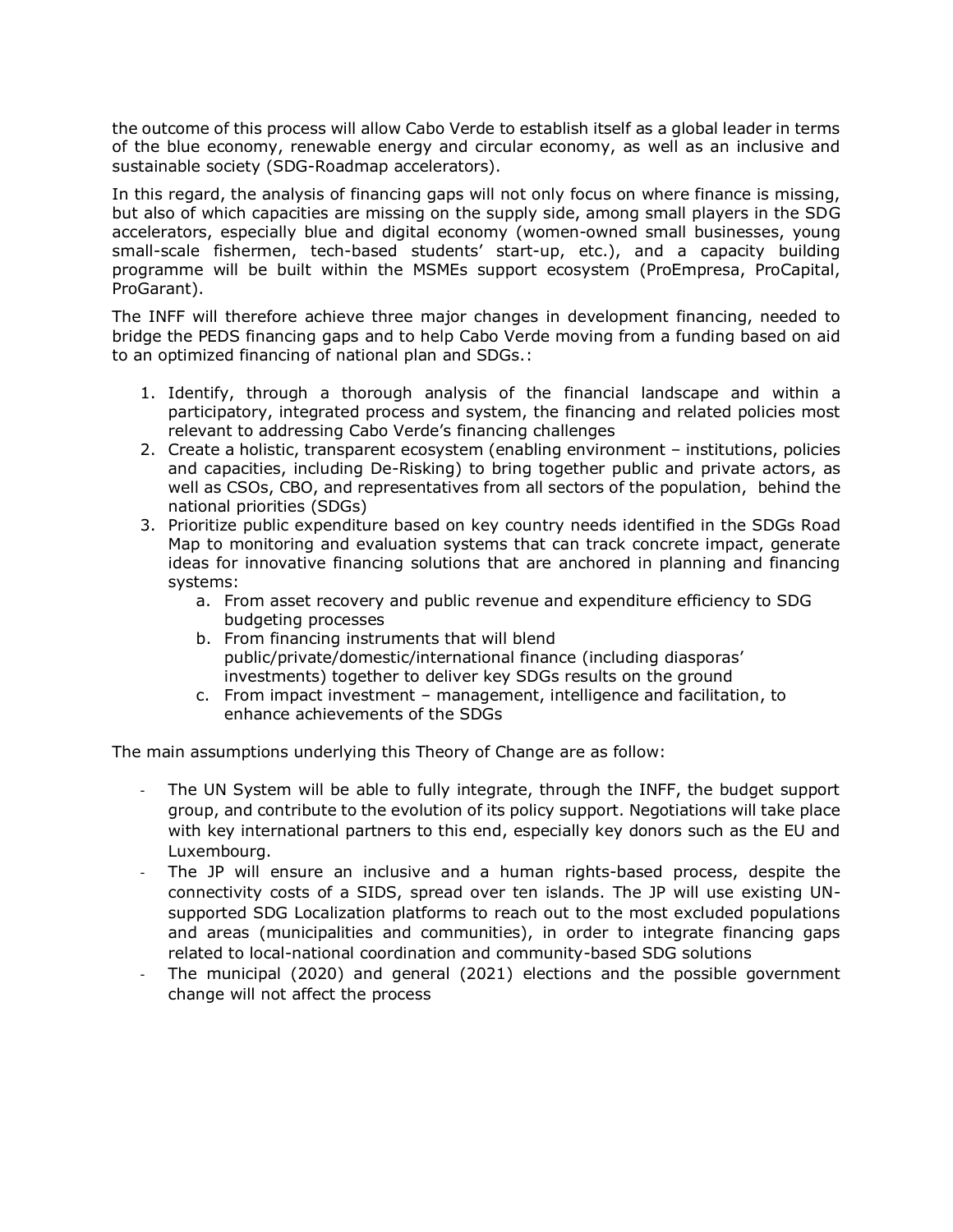

# **2.3 Expected results by outcome and outputs**

**Outcome 1**. Identify, mobilize and align financial flows with the accelerators and interventions identified during the MAPS/INFF scoping mission (Financing Solutions for SDG Roadmap)

**Output 1.1.** A Development Finance Assessment, building on existing diagnostics and assessments, with a particular focus on women's financial inclusion, is completed to identify the current status and prospects of the public spending and financing flows opportunities

- $\triangleright$  Costing exercise and review of public spending and financing for the PEDS priorities and SDG accelerators, using the MTEF to determine financing gaps per PEDS objectives, per populations (women, youth) and territories (islands and municipalities)
- $\triangleright$  Identification of fiscal space to reshuffle part of public expenditures, considering the context of COVID-19 and the need to build resilience to external shocks through the METF
- $\triangleright$  In conjunction with the work of the GAO, including PEFA, thorough analysis of public financial management system to identify gaps and weaknesses
- ➢ Thorough analysis to identify money laundering, corruption risks and vulnerabilities and illicit financial transactions, and provide recommendations including corrective measures
- $\triangleright$  Update mapping of the financing landscape for potential sources include the mapping out of key financing stakeholders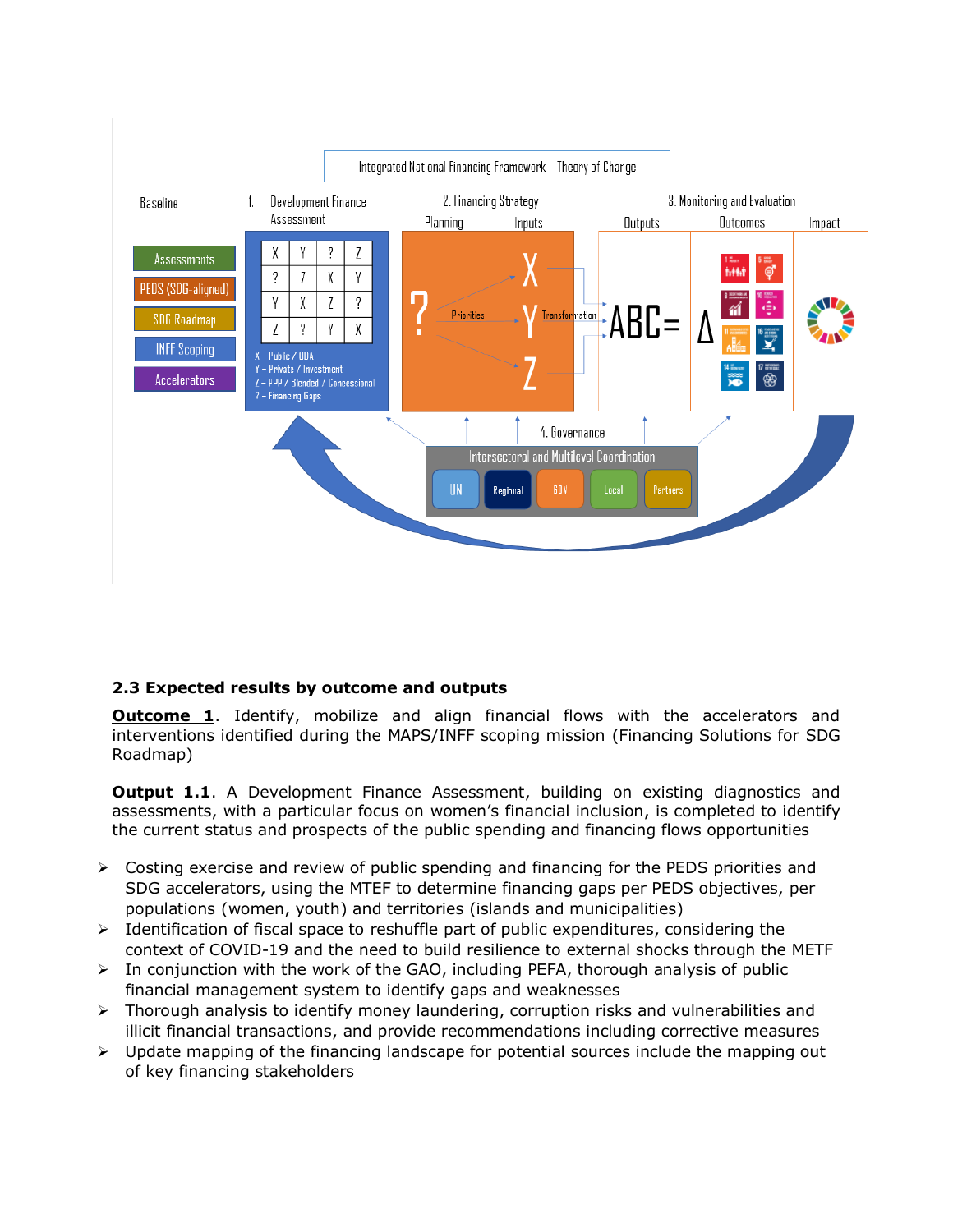- ➢ Development of a gender financing profile, assessing financing flows through a gender lens, and identify possible financing policies and instruments to mobilize and align finance for gender equality as related to the SDG accelerators
- ➢ "Deep dives" analysis of financing gaps within SDG accelerators, including regulatory environment, capacity gaps for financial inclusion, formalization, and supplier linkages of small players from these sectors (women-owned small businesses, young small-scale fishermen, tech-based students' start-up, etc.)
- $\triangleright$  Development of recommendations for key financing solutions for SDG accelerators, including climate-finance solutions, tapping into diaspora, impact investment and SSC
- $\triangleright$  Ascertaining the legal and technical requirements for national implementation of UN programmes via the state budget and corresponding insertion to the GAO
- ➢ Identification of key risks and challenges to the successful implementation of the INFF (capacity constraints, political economy considerations, development partner coordination and identify mitigation measures)

**Output 1.2** A Financing strategy is developed in an integrated, participatory manner to effectively manage finance for results based on common targets for all stakeholders

- $\triangleright$  Identification of priority policy measures to align development outcomes with programmatic framework and public finance, covering the action areas across the Addis Ababa Action Agenda and integrating post-COVID 19 recovery
- ➢ Prioritization of improvements of investments regimes and market arrangements in accelerator areas and exploration of innovative taxation models/fiscal policies, with a focus on improving economic and fiscal resilience to external shocks
- ➢ Definition of priorities to foster formalization and supplier linkages to link local MSMEs (supply side) and demand through sustainable value chains within SDG accelerators
- $\triangleright$  Definition of outcome-based incentives and innovative financing instruments based on in depth analysis to determine relevance and applicability
- $\triangleright$  Prioritization of training, policy making and project design to access to climate finance
- $\triangleright$  Identification of measures for public spending to target more effectively excluded populations and workers in the informal economy, among them women and youth from the poorest islands and municipalities
- $\triangleright$  Awareness raising and installation of incentives and mechanisms to channel part of remittances and diaspora expertise toward PEDS and SDGs
- ➢ Ensuring grants and loans of the GAO are aligned with the SDGs and accelerators

**Output 1.3.** A Capacity building platform is installed for human and institutional capacities of key actors from public and private sectors are strengthened to ensure the quality of program and results-based planning and budgeting processes within the National Planning System, integrating non state actors (Municipalities, CSOs, University, Trade Unions, etc.)

- ➢ Capacity building on program-based planning and budgeting; data collection and analysis, management of innovative financing instruments; transparency and integrity mechanisms
- ➢ Capacity building, articulated with South-South/Triangular Cooperation networks (public, private, CSOs, University, regions and cities), to provide services on SDG financing for regional, national and local development plans, including partnership and resource mobilization
- ➢ Capacity building for INECV to support linking finance with PEDS, based on SDGs-related indicators, human rights indicators (with the CNDH and SDG localization platforms),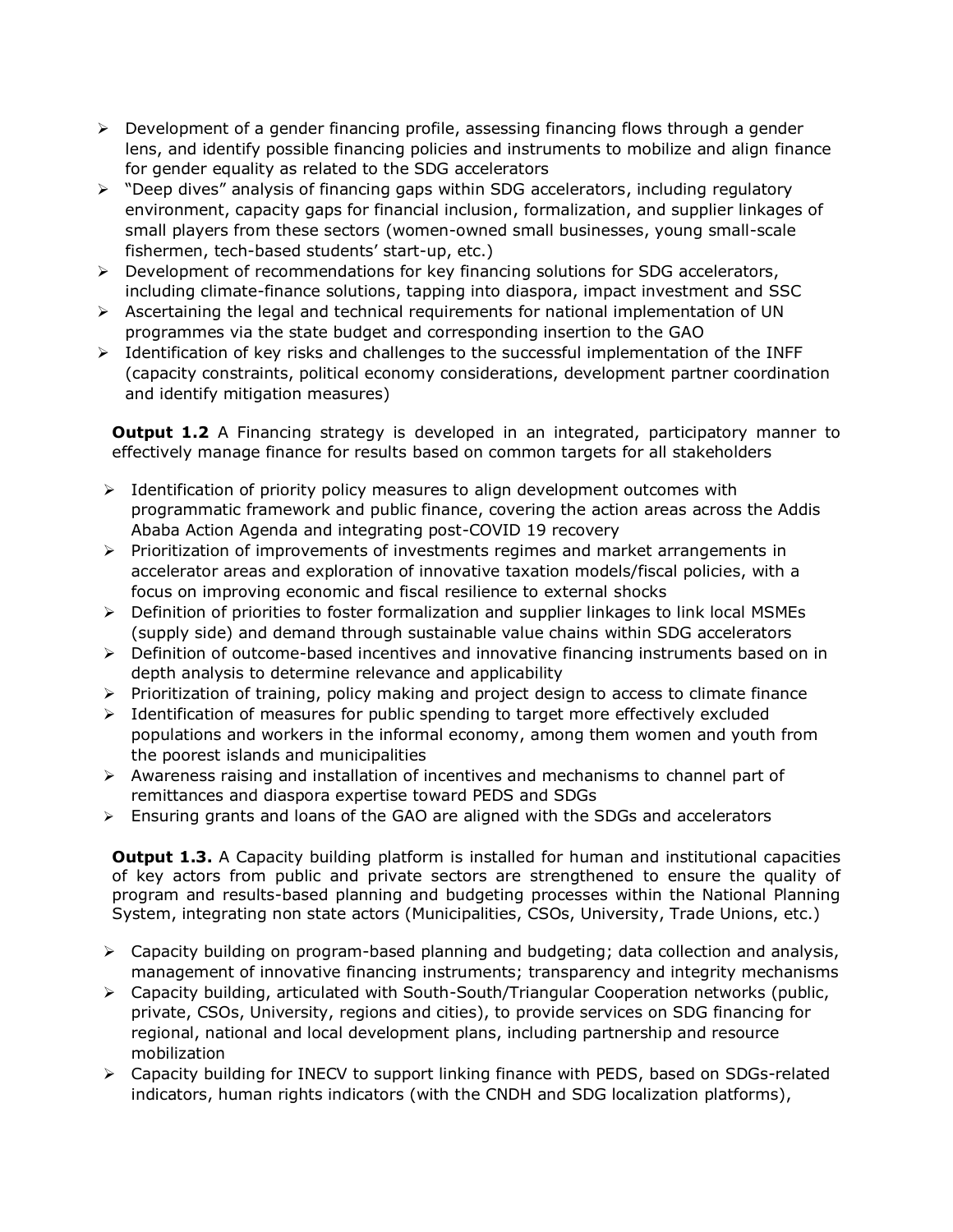gender-sensitive indicators, and environmental indicators (access to climate funds); and to build a financing tracking system

**Outcome 2**. Support an enabling policy environment that will bring public and private, local, national and international actors together to implement sustainable development priorities

**Output 2.1** National Planning System and National Investment System are strengthened into an intersectoral, multilevel governance (decision/policy making) and monitoring system for PEDS, Ambition 2030, and SDGs

- $\triangleright$  Integration of impact investment and SDG financing reporting to increase financial monitoring and transparency of both public and private sector
- ➢ Finalization of the ongoing work to create a result-based, gender-sensitive M&E framework
- $\triangleright$  Integration in the system of information disaggregated by island and municipality, and of information on the international partners' projects and financial contributions;
- $\triangleright$  Alignment of the budget and its accounting systems with SDG accelerators, and inclusion of the impact on the furthest left behind
- $\triangleright$  Dialogue on the conduction of a new Demographic and Health Survey (last was in 2005) to build a Multidimensional Poverty Index
- $\triangleright$  Strengthening the capacities of key actors in intelligence gathering and analysis of economic and financial crimes, as well as in investigation techniques
- ➢ Design of a digital governance and monitoring system based on UNINFO

**Output 2.2** The legal and policy framework is improved, and match-making platforms are installed, to attract sustainable, inclusive private investment

- ➢ Consolidation of the INFF Oversight Committee into an SDG Institutional Coordination Mechanism (ICM), integration in the National Planning System, and articulated to local mechanisms
- ➢ Alignment of policies and annual budgets/multiyear expenditure frameworks to the national and local development plans
- $\triangleright$  Reinforcement of the parliamentary scrutiny over finance and of a mechanism of public budget review
- ➢ Streamlining of procedures and public services for investors
- $\triangleright$  Insertion of UN in the GAO policy dialogue process, (macroeconomic reforms, public finance management, transparency and oversight, policy dialogue, macroprudential policy, and risk management)
- ➢ Design and implementation of legal and policy framework for innovative financing instruments/solutions geared towards the achievement of the SDGs
- ➢ Integration of the SDG impact instruments and seals to set standards and label sustainable investments

**Output 2.3:** A capacity building strategy is implemented to reinforce transparency of the business environment, foster enterprise formalisation and promote financial inclusion of the populations from the poorest islands, especially women

 $\triangleright$  Awareness raising and advocacy on strengthening the Integrity and Professionalism in the public and private sectors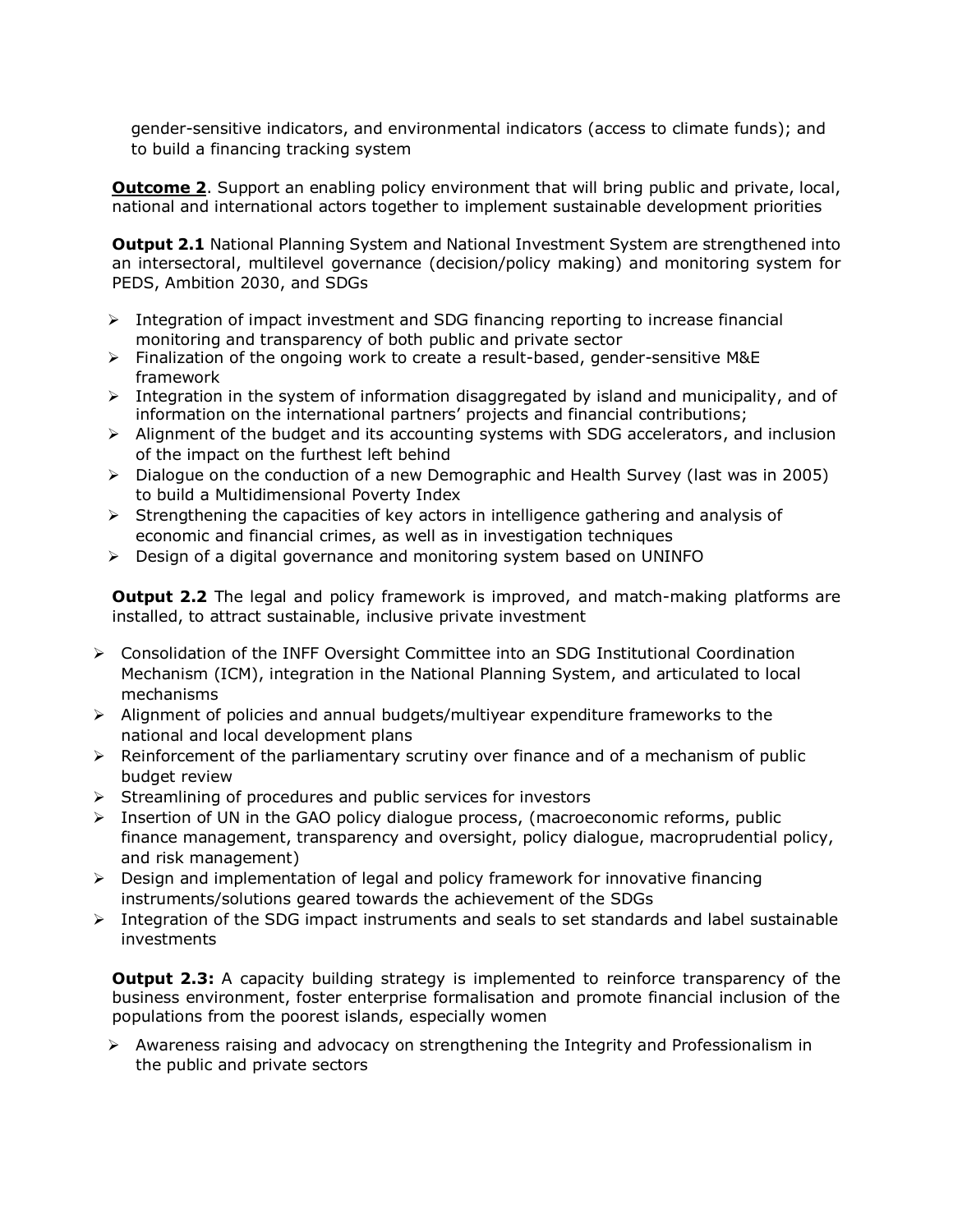- ➢ Capacity Building for magistrates and other judiciary operators in resolution of complex cases of corruption, money laundering, asset recovery, organized crime, case management, reduction of the backlog of pending cases, and international cooperation
- $\triangleright$  Capacity building for financial and non-financial institutions in financial investigation, prosecutorial, in asset forfeiture and recovery, and prevention of illicit financial transactions
- ➢ Capacity building and training for SMES, SOEs, MNCs and Business Associations on integrity, anti-corruption, accountability and other governance aspects to facilitate access to finance
- ➢ Capacity Building to address tax avoidance, using Tax Inspectors Without Borders (TIWB), to improve transparency of multinational corporation deal and transfer pricing, cross-border tax evasion, and trade misinvoicing
- $\triangleright$  Capacity building for actors of the Anti Money laundering Law to report suspicious transactions, and with national authorities to prevent, address and recover stolen assets, and work with development partners to reduce illicit flows
- $\triangleright$  Capacity building programme for the MSMEs support ecosystem and public and private stakeholders to improve their support to Microenterprises financial literacy/inclusion and transition to formality to all islands

As per 2022, the new Government in place will start implementing its five-year plan within an integrated national planning system bringing together planning, budgeting and financing, with areas clearly identified and an enabling environment to mobilize private and climate finance within SDG-compliant programmes and strategic public-private partnerships or other blended finance mechanism involving private sector. Women and youth from the poorest islands and municipalities will be the first beneficiaries of these public and private investments, because they will be clearly targeted by human-rights-based indicators linked to budgeted activities and because they will receive the proper support and evolve in an enabling environment to unleash their economic potential, including through bankable projects ready to be financed<sup>3</sup>.

# **2.4 Budget and value for money**

The JP budget is amounting for 1,495,000 USD, with the following breakdown:

| <b>Outcome 1:</b> Identify, mobilize and align financial flows with the accelerators and interventions<br>identified during the MAPS process (Financing Solutions for the MAPS priorities)                                                                                           |                        |
|--------------------------------------------------------------------------------------------------------------------------------------------------------------------------------------------------------------------------------------------------------------------------------------|------------------------|
| <b>Output</b>                                                                                                                                                                                                                                                                        | <b>Budget</b><br>(USD) |
| 1.1 A Development Finance Assessment, building on existing diagnostics and<br>assessments, with a particular focus on women's financial inclusion, is<br>completed to identify the current status and prospects of the public spending<br>and financing flows opportunities          | 336,000                |
| 1.2 A Financing strategy is developed in an integrated, participatory manner to<br>effectively manage finance for results                                                                                                                                                            | 154,000                |
| 1.3 A Capacity building platform is installed for human and institutional<br>capacities of key actors from public and private sectors are strengthened to<br>ensure the quality of program and results-based planning and budgeting<br>processes within the National Planning System | 122,000                |

<sup>&</sup>lt;sup>3</sup> See expected progress on SDGs targets in section 1.2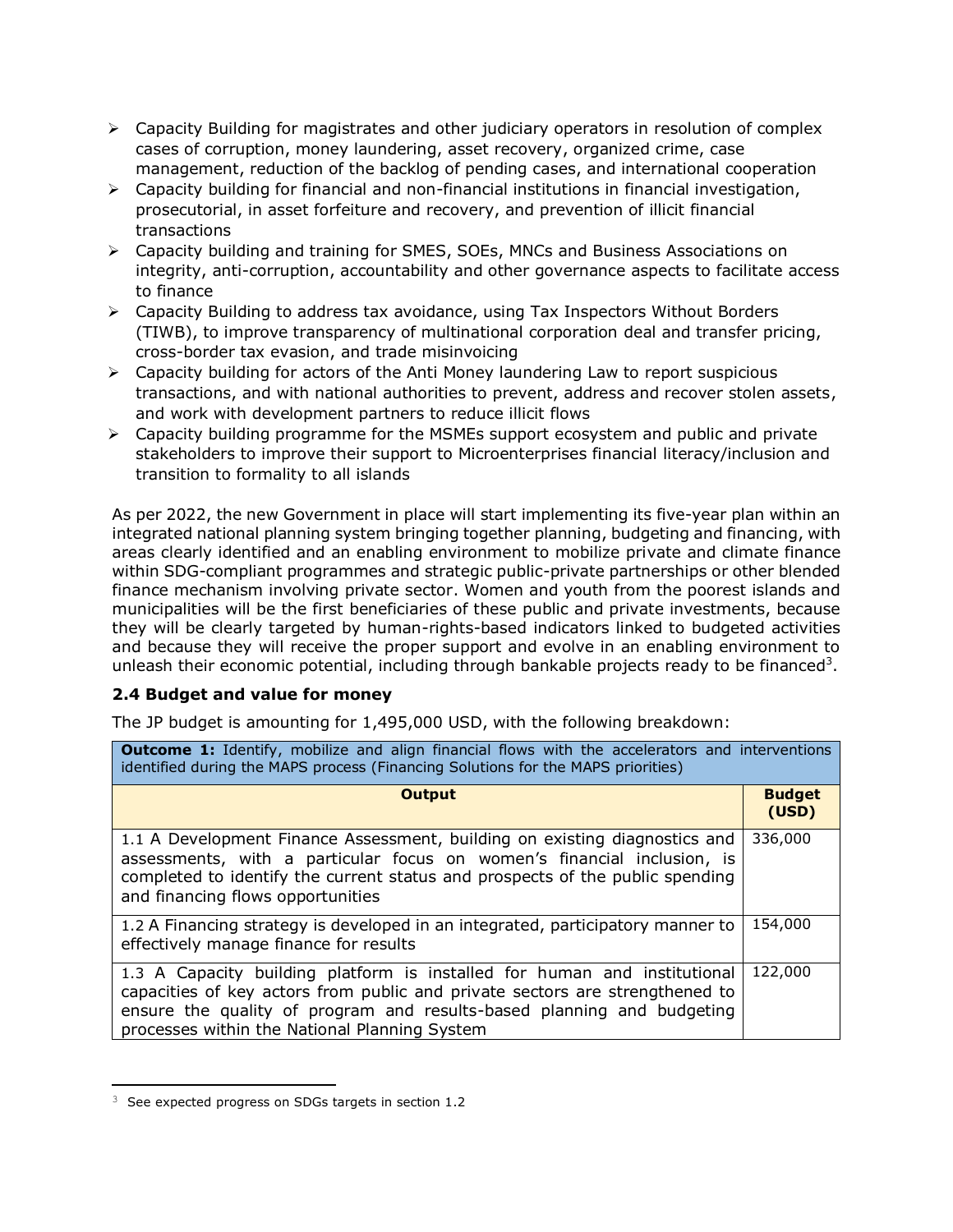| <b>Outcome 2:</b> Support an enabling policy environment that will bring public and private, local,<br>national and international actors together to implement sustainable development priorities                                                                                               |           |
|-------------------------------------------------------------------------------------------------------------------------------------------------------------------------------------------------------------------------------------------------------------------------------------------------|-----------|
| 2.1 National Planning System is strengthened into an intersectoral, multilevel<br>governance (decision/policy making) and monitoring system for PEDS,<br>Ambition 2030, and SDGs                                                                                                                | 279,000   |
| 2.2 The legal and policy framework is improved, and a match-making platform<br>is reinforced, to attract sustainable, inclusive private investment                                                                                                                                              | 224,000   |
| 2.3 A capacity building strategy and technical assistance programmes are<br>designed and implemented to reinforce transparency of the business<br>environment, foster enterprise formalisation and promote financial inclusion of<br>the populations from the poorest islands, especially women | 250,000   |
| <b>Subtotal</b>                                                                                                                                                                                                                                                                                 | 1,365,000 |
| Monitoring, reporting and evaluation                                                                                                                                                                                                                                                            | 90,000    |
| Communication                                                                                                                                                                                                                                                                                   | 40,000    |
| <b>Total</b>                                                                                                                                                                                                                                                                                    | 1,495,000 |

These financial resources will be necessary to proceed with the ongoing projects in the country aiming at reinforcing the National Planning System, through an Integrated National Financing Framework (INFF). In this sense, within this JP, they will be invested in an ongoing process, started with the INFF inception phase, and integrating the support of WB and technical assistance of the UN participating agencies to the implementation and monitoring of the relevant programs of the PEDS, which is aligned to the SDGs.

Used in an alternative framework, they would anyway be dedicated to the same end, because it is a governmental priority, already supported by different national and international partners, yet with financing institutional and programmatic gaps and bottlenecks that prevent PEDS and SDGs financing to take off.

The JP will use the capacities, dynamics, networks and tools already used within this UNfacilitated, government-led process.

The budget is built to address directly gender inequalities, by putting at the core of the planning and budgeting process, integrating women rights and empowerment public and private institutions, creating human-rights based and gender-sensitive datasets to monitor the impact of public spending and private investments on women financial and socio-economic inclusion, and creating legal and policy framework and capacities to ease the access of women to public and private investments.

The JP will leverage cofinancing by complementing the programmatic support and investments developed by UN agencies and international partners (see related initiatives list in Annex), and therefore matching other funds already dedicated to the matter. Furthermore, by identifying through the INFF innovative sources of finance, including climate finance and impact investment, and developing clear strategies for their mobilization, it will create the conditions for the integration of these resources into an integrated ecosystem for PEDS and SDG financing.

In order to contribute and guarantee the sustainability, this JP will be in line with Government strategic plans and planning instruments. In this regard, the UN agencies will work to guarantee that the JP and its Action plans remain within the framework of the Country's strategic vision and are formulated by consensus from all stakeholders. Most central to the sustainability of this JP will be the strengthening the partnership between the public and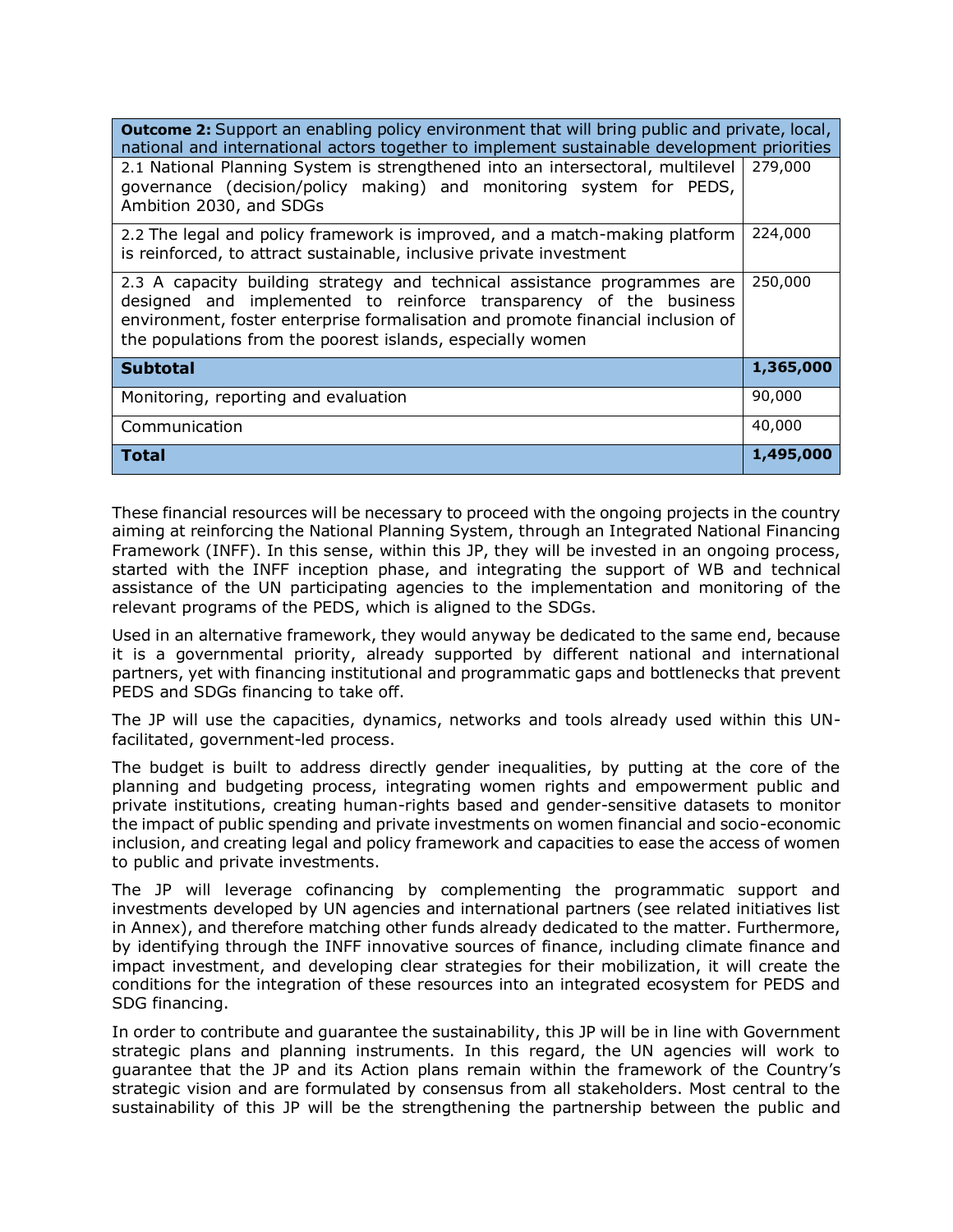private sectors and the participation of civil society through the establishment of local and national management committees<sup>4</sup>.

Government management, monitoring and evaluation systems will also be used. Moreover, efforts will seek to generate positive and purposeful partnership among actors as well as to strengthen the building of local capacities to guarantee the efficient management of the JP. Also, some good practices will be reinforced, namely the recovery of crime assets to support the country's development programs in line with SDGs and PEDS objectives.

The JP will contribute to actively include the financial of the populations from the poorest islands, especially women. This fact will foster the social ownership of this comprehensive approach. Citizen ownership and social control mechanisms will also contribute to the sustainability of the process.

#### **2.5 Partnerships and stakeholder engagement**

The three governmental leading entities, coordinating all other stakeholders' action in the JP, will be the Ministry of Finance, the Ministry of Foreign Affairs, and the National Institute for Statistics.

The **Ministry of Finance**, through its National Planning Directorate has a lead on the INFF inception phase (2019) and the elaboration of this JP. It will naturally have the lead on its implementation and monitoring. It is responsible for the National Planning System and will ensure the integration of the budget system within it. It will coordinate the action of the different line ministries.

The **Ministry of Foreign Affairs and Communities** will colead the INFF design and implementation process, and have a particular role on resource mobilization, information on international partners' contributions, international partners and external investments and funds (including climate funds) mobilization, and the service provision platform that could evolve into a Regional Centre of Excellence for SDG Financing.

The **National Institute for Statistics** will support MoF in coordinating and reinforcing capacities of other ministries and public agencies/administration for them to provide high quality data and analysis to the planning and budgeting system and finance tracking mechanisms that the INFF will reinforce, including the integrated monitoring system. INECV is currently working with ILO, UNDP, the WB, and IMF, on data collection and analysis.

The rest of partners are already or will be included in this government-led, UN-facilitated ecosystem, thanks to a clear, shared partnership strategy to engage relevant stakeholders, within a form follows function approach. Indeed, mobilizing the scale of public and private resources required to implement the SDGs, while maximizing their impact on the social, environmental and economic dimensions of the 2030 Agenda presents a range of challenges in Cabo Verde. Governmental entities in charge of planning and financing and the National Parliament will ensure the evolution of the legal and policy framework in this sense.

**UN agencies** will bring its expertise and tools in terms of data collection and analysis, resultbased management, program-based budgeting and SDG financing, and facilitate international partnerships to build capacities within public and private institutions. The UN will also bring data, tools and networks from past and ongoing initiatives in support to countries strategic reforms such as enabling business climate change adaptation, decentralization, social protection and inclusion, etc. UN-supported efforts have led to encouraging results in accountability/transparency, and created information, analysis and momentum for broad,

<sup>4</sup> For a detailed analysis of value for money and leveraging of finance, broke down by output, see budgeted workplan (Annex 4.3)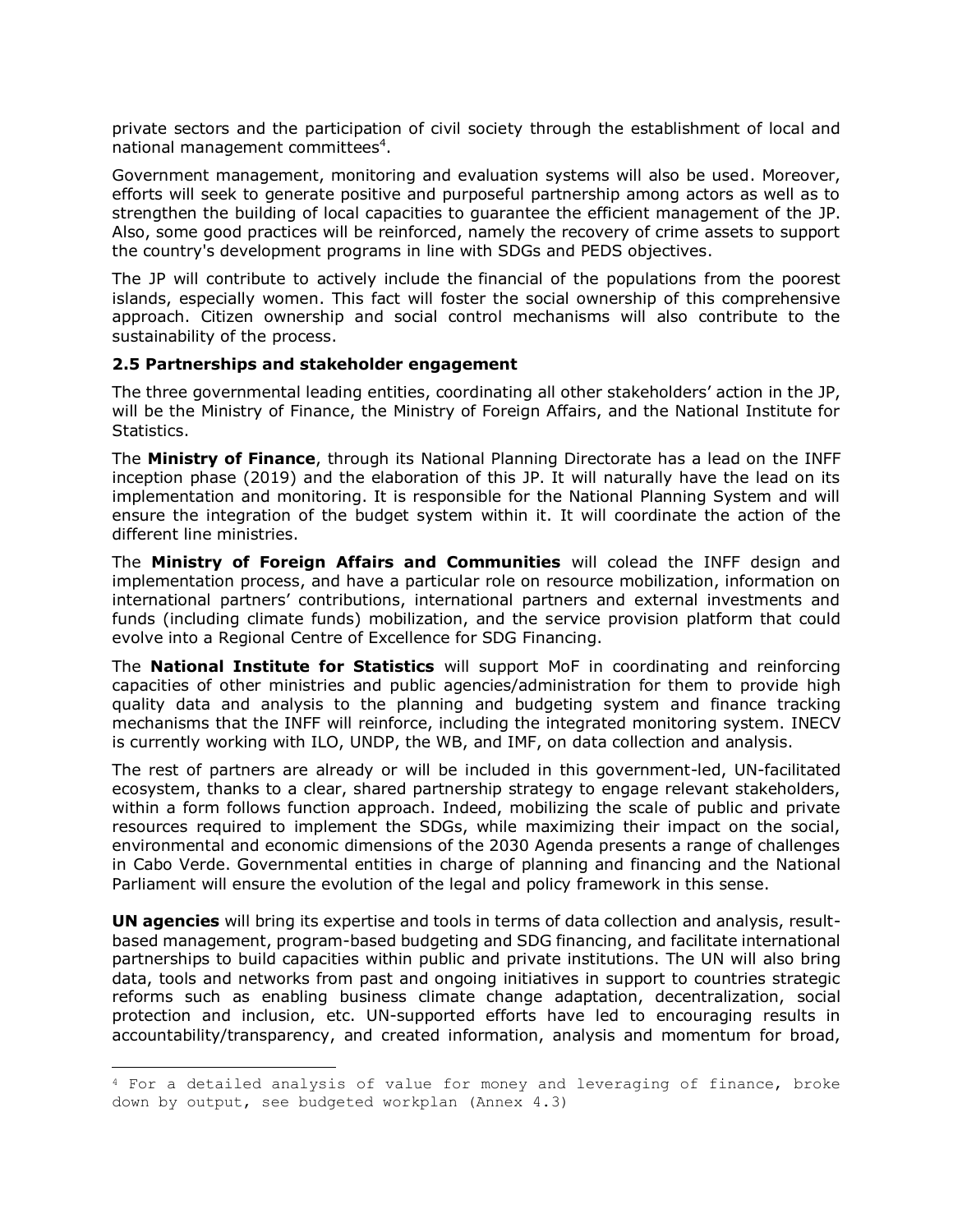strategic reforms. The INFF will build on the 2015 PEFA assessment; the 2017 Public Finance Management Reform Action Plan (PARGFP) with the monitoring and execution of reform projects in the National Investment System (SNI), its Monitoring and Evaluation Module (MSA) and the development and adaptation of an Integrated Financial and Budgetary Information System (SIGOF); the SDG Roadmap (November 2019) and its recommendations for "action toward an SDG Financing Strategy in Cabo Verde"; on UNCTAD Investment Policy Review (2018); on the World Bank Systematic Country Diagnostic (2018), and on several high quality, up-to-date assessments and strategic documents prepared by the Government for the International Investor Conference "*Building New Partnerships for the Sustainable Development of Cabo Verde*" (Paris, December 2018). To ensure it is conducted in an integrated, inclusive manner, the assessment will use several tools created or supported by different UN agencies: UNWomen gender budgeting and financing tools, UNICEF Public fiscal space analysis tools, UNDP Finance Hub tools - including with the Development Finance Assessment, the SDG Impact, the Digital finance -, UNODC asset recovery tools and GIABA assessment of money laundering risks on institutional strengthening to avoid illicit financial flows, ILO's FAMOS method (allows financial institutions to assess whether their offer is gender-responsive), ILO's EESE (Enabling Environment for Sustainable Enterprises), ILO's Informal Economy diagnostic and self-assessment tool for identifying gaps in social and environmental management with a focus on National Development Finance Institutions, and the recent "Fiscal space for social protection  $-$  a handbook for assessing financing options", etc. The assessment will build on the monitoring of territorial projects, with indicators aligned with national indicators and 52% of them with the SDGs. The work on transparency and anticorruption supported by the UN will also help integrate asset recovery and illegal flows analysis into the assessment and will be a solid basis to build on to install/reinforce public expenditure monitoring and evaluation mechanisms included in the SDG Roadmap.

International Financing Institutions are also fully engaged, as stated above. The World Bank will continue to support the process, as it is in part based on their support, together with UNDP, to the National Planning System, reinforcing its M&E capacities. The African Development Bank is currently preparing its new programme-based financing plan, with a focus on strengthening the financing ecosystem, and it financed a blue economy finance plan. The IMF is not working in Cabo Verde, but the INECV and DNP recently integrated their global platform on investment data.

Private stakeholders' participation (Chambers of Commerce, Large enterprises -including SOEs-, MSMEs/SSE networks) will allow for a dialogue on financing the SDGs-related national priorities that will extend coordination efforts widely into the culture and relationships among of public and private stakeholders, at local, national, regional and global levels.

National Financing institutions - including Central Bank and the Stock Exchange-, and the MSMEs support Ecosystem, have fully be associated to the preparation of the proposal, and will have a leading role in the implementation, because they are at the heart of the financing system.

The European Union is one of the main donors of the SDG Fund, and one of the main international partners for Cabo Verde, as well as a leading entity within the GAO. The European Union presented in January 2020 a new instrument to attract private sector investment in sustainable development: the European Green Deal investment Plan. The EU will engage in the JP by bringing expertise and facilitating knowledge sharing with EU experts and institutions on how some elements of this new instrument can be adapted to Cabo Verde as a result of the INFF.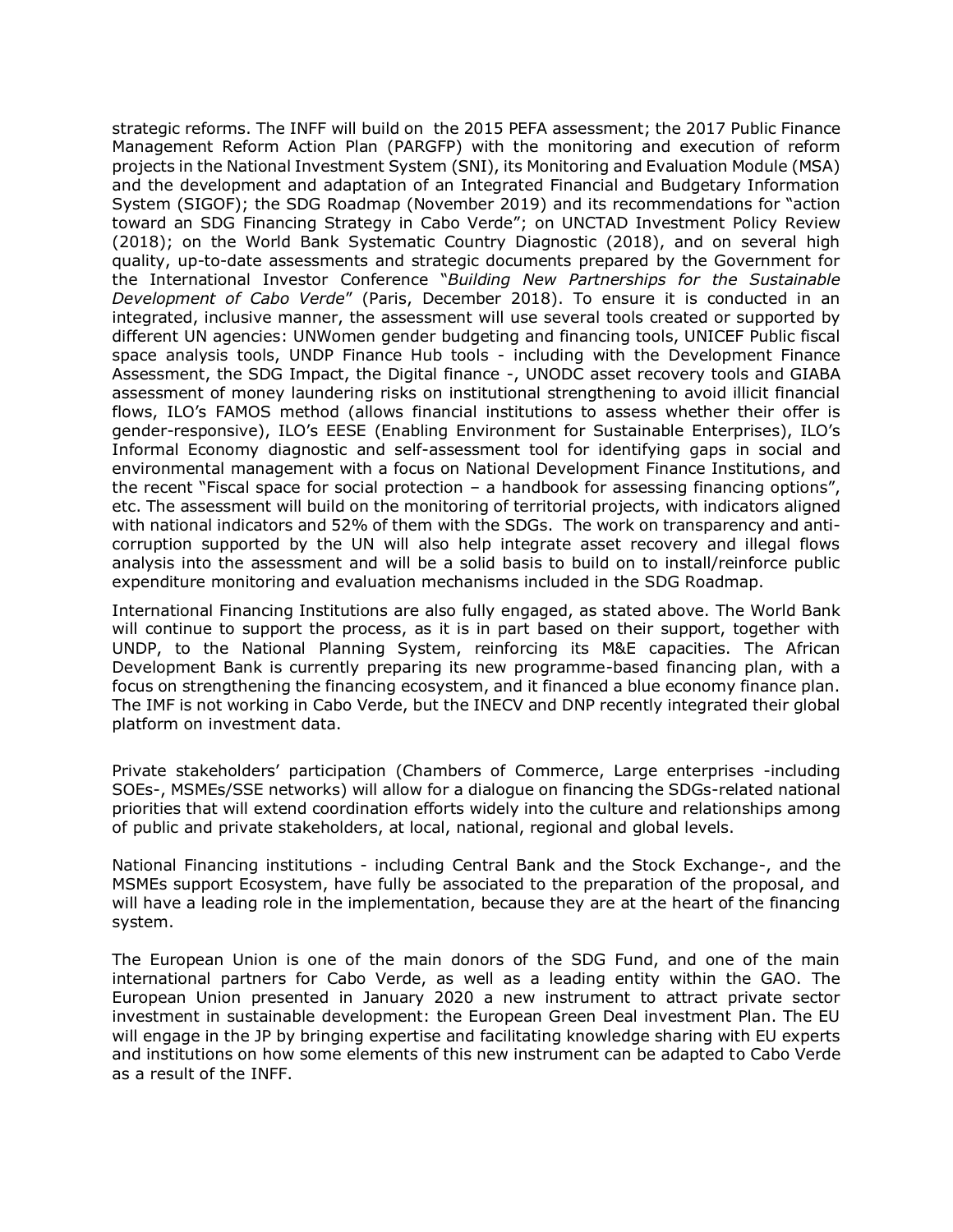Luxembourg is also an important donor from the SDG Fund and the main public international partner for Cabo Verde, together with the EU. It also has been associated in the process from the inception phase (INFF scoping mission) and is willing to bring in some of the capacity building for banking sector and microentrepreneurs. It will also make the link with LuxFlag labelling agency, and the Climate Bonds Initiative, supported by its cooperation agency LuxDev.

#### **3. Programme implementation**

#### **3.1 Governance and implementation arrangements**

The national implementation of the Joint Programme will be fully embedded in the National Planning System, with the Ministry of Finance to take the lead through its National Directorate of Planning, and the representations of the different line ministries within the Ministry of Finance to act as focal points for their sector. The Ministry of Foreign Affairs and Communities with a leading role on international partners coordination and integration of their support within the national planning and budgeting system. Bolsa de Valores (see above), for its current role and its leadership in the Cabo Verde Investment Forum process, will be the focal point for private investments, and private sector engagement (in coordination with the two Chambers of Commerce, and the Competitivity Unit under the PM office. The National Directorate for Planning will take the lead on the assessment phase, and on the participatory strategic prioritization (INFF Blocks I and II), ensuring the participation of all relevant stakeholders, not only as a single moment but as partners in a continuous process for planning, budgeting and policy making, toward the creation of an enabling environment for SDG financing. The Minister of Finance being Vice-Prime Minister, the DNP will have the institutional strength to coordinate the action of all relevant Ministries, public agencies, and local authorities, as well as to promote the participation of civil society organization and private sector representatives.

An INFF oversight Committee will be created ad hoc, anchored in the NPS and with a view to evolve into an SDG Institutional Coordination Mechanism (ICM). Co-chaired by the Minister of Finance and the UN Resident Coordinator and with participation of relevant line ministries - at decision making level (General Directors) - and public agencies, as well as relevant UN Agencies (PUNOs + UNIDO, UNCTAD, UNEP and ECA). It will take all decisions on the national consultations and on the different steps of the process. The Steering Committee will integrate the members of the Budget Support Group (EU, Portugal, Luxembourg, World Bank, African Development Bank), to make sure the INFF is in line with GAO's support.

A technical level Monitoring Committee (composed of members reflecting the composition of the ICM) will represent the same institutions through their permanent, formally appointed focal points, to ensure the implementation of the decisions made by the Steering Committee. The technical committee (or Task Team) will work in a flexible manner, update in real time the development finance assessment thanks to the digital platform based on UNINFO, and through institutionalized channels of communication with the DNP and the ICM and can ask for an extraordinary Steering Committee meeting at decision making level any time a particular obstacle or opportunity arises.

An operational cell, composed by representatives of the DNP, Ministry of Foreign Affairs, and PUNOs will write the national consultations intermediary reports, the different documents (DFA, Strategy, and final INFF document integrating both and the M&E and governance decisions), and prepare the draft reports to be consolidated/finalized within the Task Team, before being shared with the Steering Committee for review/approval.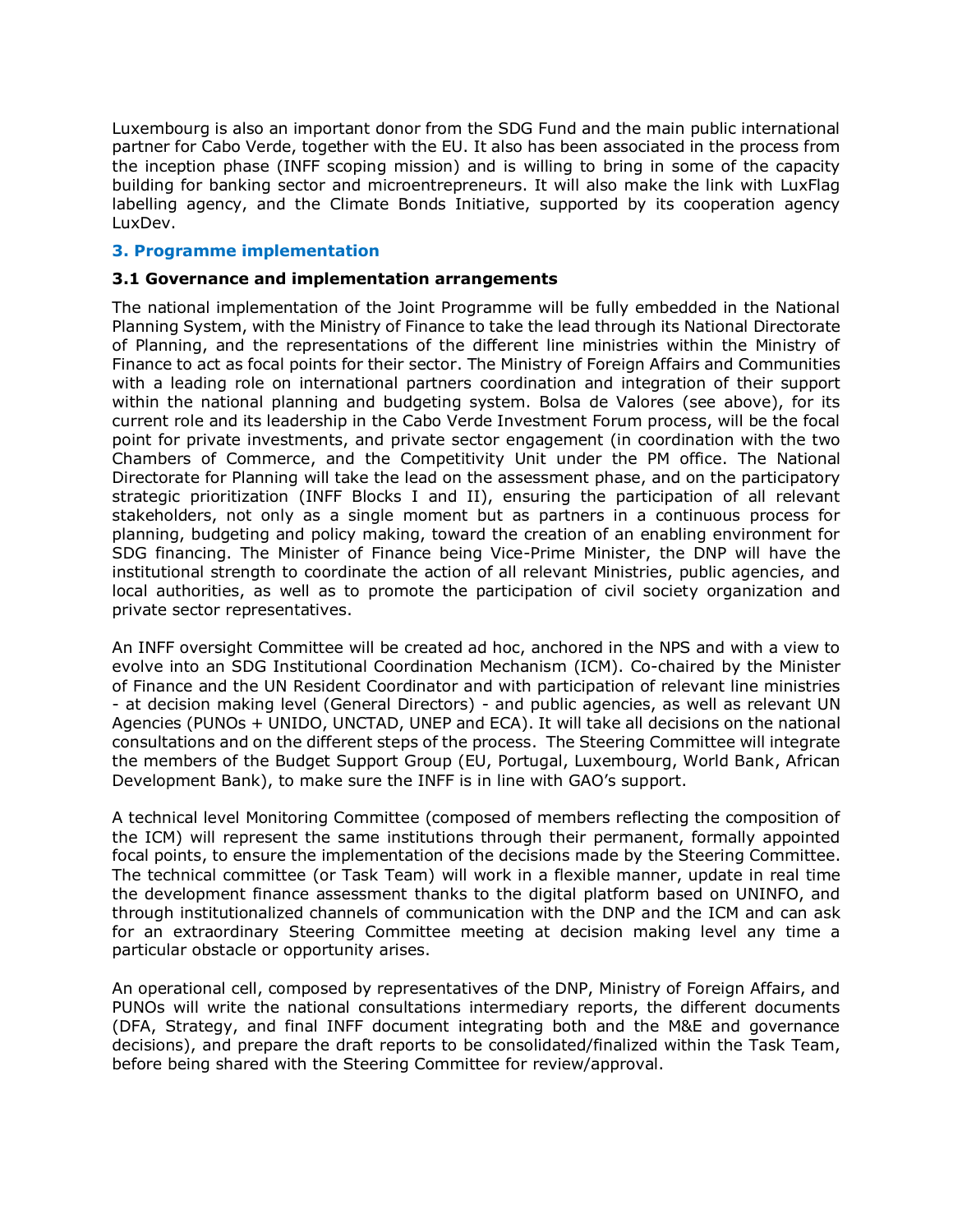Within the UN System, the **RC** will take the lead, supported at technical level by the **RCO** Economist, on coordinating the work of the different UN agencies (both PUNOs and engaged agencies that will not receive funds). It will also facilitate the communication, within a wholeof-UN approach, with national government and stakeholders.

**UNDP**, within the Joint Office (UNDP, UNICEF, UNFPA) structure at country level, will be the lead implementing agency. Drawing on its capacities, resources as well as regional and global structures, UNDP will fulfil its SDG integrator function to ensure coherence and coordination with respect to policies, actors, and institutions – both within the scope of the implementation process and with regards to related activities to ensure the realization of targeted outcomes. Under the authority and guidance of the Resident Representative (or interim Head of the Joint Office), the UNDP focal point for Joint Programme implementation will be the Country Programme Specialist, who will be supported by relevant programmes portfolio leads contributing to the implementation process through assigned activities and outputs. Based on established delegation and procurement rules and processes, UNDP will be responsible for financial management of the Joint Programme implementation process. UNDP will receive the funds and sign relevant agreements with other PUNOs and implementing partners, thereby delegating financial authority according to the implementation plan. Under this arrangement, UNDP will work closely with other Joint Office agencies, particularly engaging **Unicef**'s work on fiscal space. While the Joint Office agencies (UNDP, UNFPA and UNICEF) work under a joint programme, UNDP in particular has a longstanding institutional partnership with the government aimed at strengthening governance systems and public financial management. These efforts have focused on improving the planning system, establishing Monitoring and Evaluation systems for evidence-based and results-oriented planning, and SDG-oriented budgeting. UNDP has supported the government, technically and financially, in integrating the SDGs within its strategic planning process (PEDS) and in municipal planning exercises (PEMDS) for SDG localization, assuring no one is left behind. UNDP also supports the government in the continuing development of its Ambition 2030 agenda, thus supporting public authorities in three separate but interrelated and concurrent planning exercises aimed at coalescing the public sector, civil society and the private sector for SDG achievement. If approved, this Joint Programme will further deepen and strengthen the implementation of recommendations derived from UNDP-led MAPS/INFF missions.

**ILO** will be responsible for the output 1.3, i.e the reinforcement of the monitoring system and the capacity building of national institutions on analysing the business-enabling environment, fostering enterprise formalisation and promoting financial inclusion for creating more and better work. Thanks to its support to data collection and analysis, and its close work with INECV, ILO is perfectly positioned to play this role. It will oversee the design and implementation of the training on program-based planning and budgeting, data collection and analysis, management of innovative financing Instruments, and transparency and integrity mechanisms. Another important technical support is also linked with output 1.1 related to public financing and fiscal space instruments that can be used for priority sectors, namely social protection. It will support the development of a capacity building program for the National Institute for Statistics to lead a data collection and analysis and information sharing system based on SDGs-related indicators, and its articulation with the National Commission for Human Rights to produce human-rights based, gender-sensitive indicators, and with UNDP-supported SDG localization platforms for inclusion of under-financed sectors, populations and geographical areas.

**UNODC** has had relevant technical cooperation (regulatory and institutional support) with the national authorities within the framework of the justice system in the prevention and fight against financial and economic crimes. Using the United Nations Convention against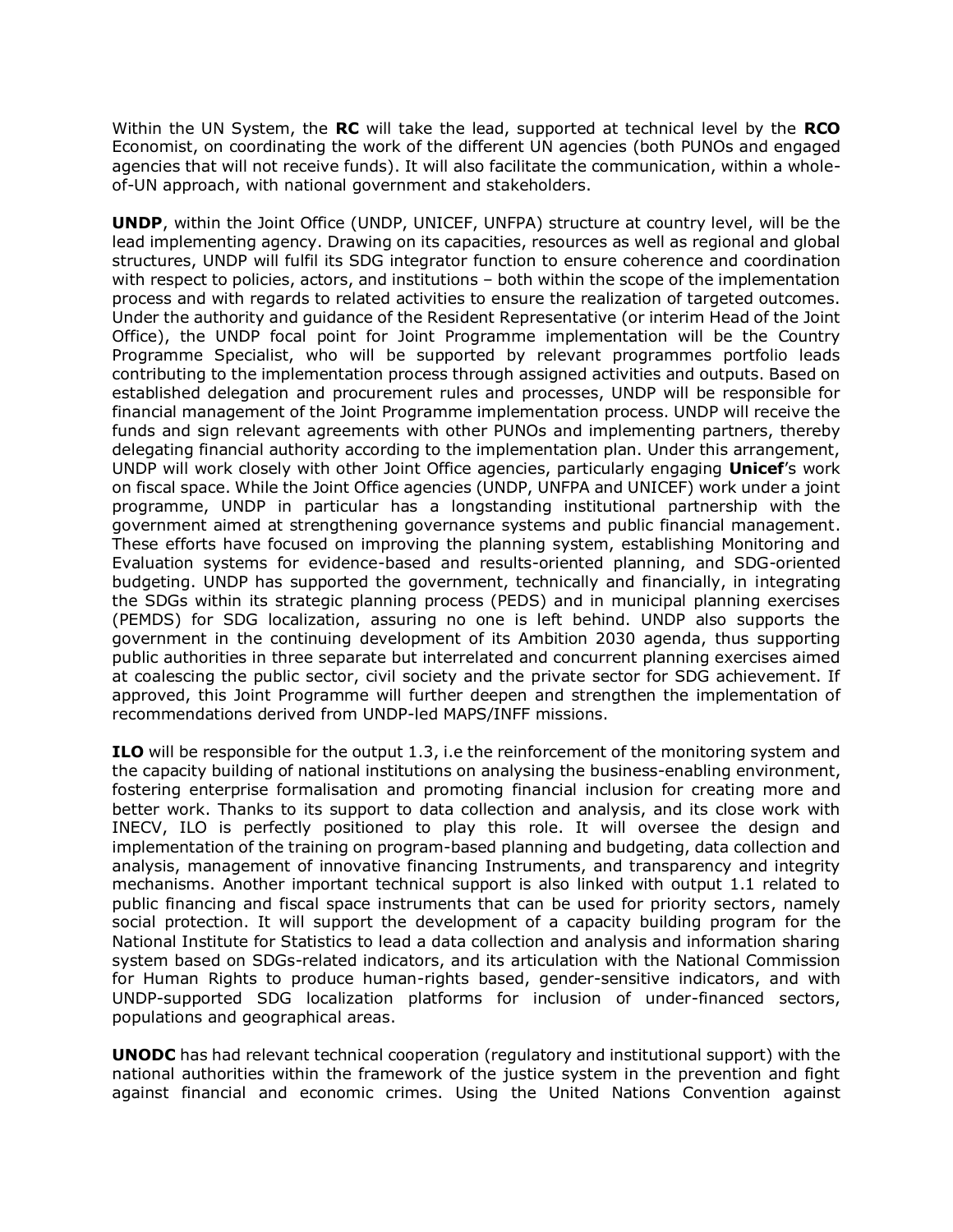Corruption as the basis, UNODC with its anti-corruption expertise, will provide added value to ensure longer-term enhancement of the quality and scale of financing, by improving the retention and management of national funding (e.g. tax revenue) for the advancement of the SDGs. Frequently, actions to mitigate corruption risks also improve the overall efficiency of the organization and thus contribute to the sustainable management of domestic resources. UNODC's corruption risk assessment and management approach could be integrated in projects supporting the design and operationalization of Integrated National Financing Frameworks (INFF) as part of the assessment of risks and the analysis of transparency and accountability to be undertaken in this context. effective, accountable and transparent institutions are a key element of these Frameworks. Moreover, since the adoption of the 2030 Agenda and the Addis Ababa Action Agenda, there has been broad consensus that returned assets play an important role in enabling States to invest their domestic resources in national development. As a result, asset recovery measures, including mechanisms for the confiscation, return and disposal of the proceeds of crime, have been high on the international agenda.

As the focal within the United Nations system on issues related to foreign direct investment for development, **UNCTAD** will be an active participant to support the Government's reform process in line with the recommendations of the country's Investment Policy Review and the subsequent request for technical assistance received from the office of the Prime Minister in the following areas: 1) business facilitation, through the mapping, streamlining and digitization of procedures relevant for business establishment and operation; 2) entrepreneurship development, through assistance in the formulation of a national entrepreneuship strategy and the establishment of an EMPRETEC Cabo Verde programme to train aspiring entrepreneurs, women and young people; 3) business linkages, through the launching of a supplier development programme between local agribusiness and creative industries firms and large tourism companies; and 4) investment promotion, through capacity-building to the staff of Cabo Verde TradeInvest in the areas of image-building, investor targeting, and aftercare services

**UNIDO**, although not a PUNO, will actively participate in the process, based on its experience, expertise and tools, including its support to industrial policies (investments, tax regimes, enabling environment), and to FDI (investment promotion agencies).

**UNEP** will bring its experience and tools in climate finance, but also in sustainable finance in general (UNEP Finance Initiative).

#### **3.2 Monitoring, reporting, and evaluation**

Reporting on the Joint SDG Fund will be results-oriented, and evidence based. Each PUNO will provide the Convening/Lead Agent with the following narrative reports prepared in accordance with instructions and templates developed by the Joint SDG Fund Secretariat:

- *Annual narrative progress reports*, to be provided no later than. one (1) month (31 January) after the end of the calendar year, and must include the result matrix, updated risk log, and anticipated expenditures and results for the next 12-month funding period;
- *Mid-term progress review report* to be submitted halfway through the implementation of Joint Programme<sup>5</sup>; and

<sup>&</sup>lt;sup>5</sup> This will be the basis for release of funding for the second year of implementation.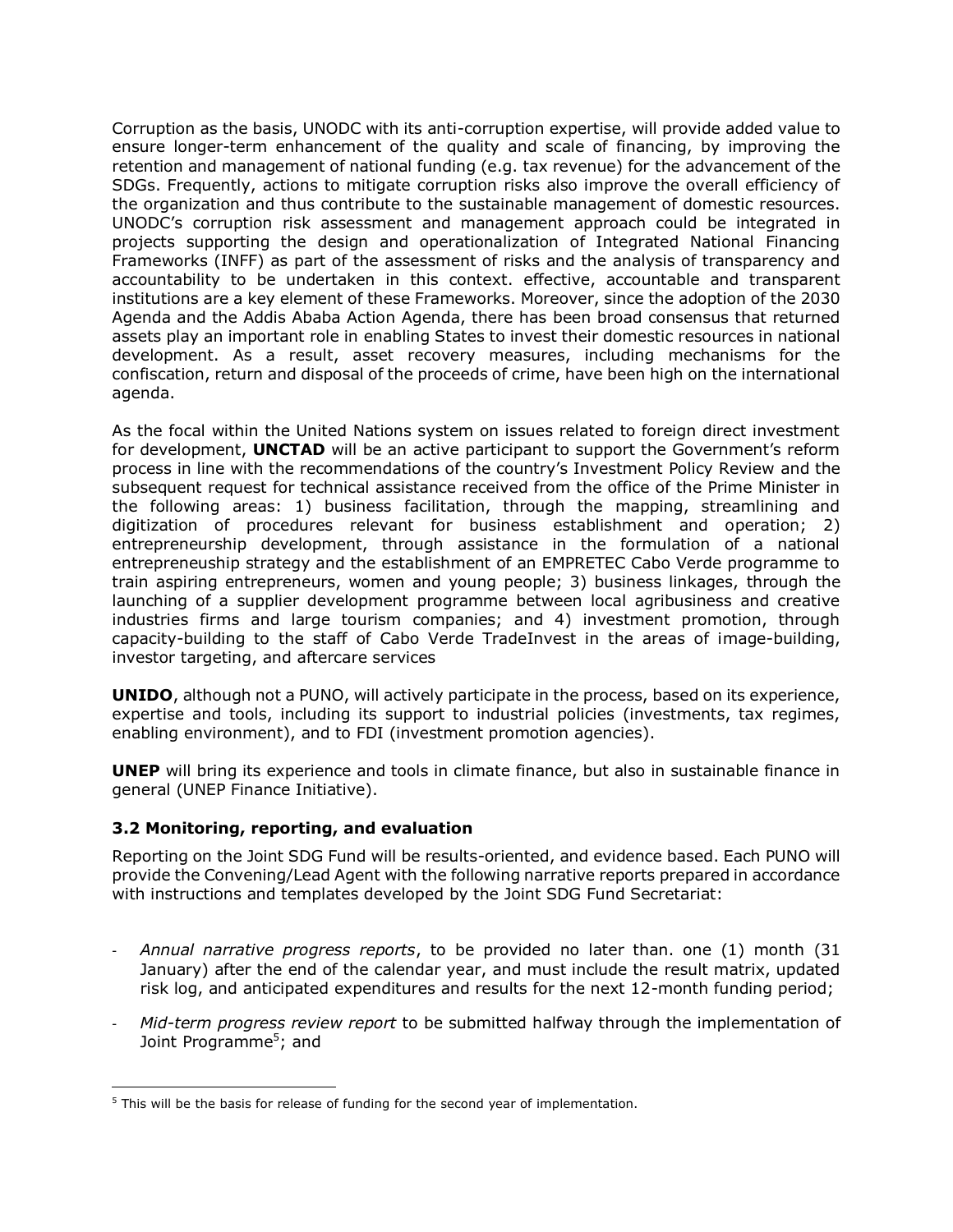- *Final consolidated narrative report*, after the completion of the joint programme, to be provided no later than two (2) months after the operational closure of the activities of the joint programme.

The Convening/Lead Agent will compile the narrative reports of PUNOs and submit a consolidated report to the Joint SDG Fund Secretariat, through the Resident Coordinator.

The Resident Coordinator will be required to monitor the implementation of the joint programme, with the involvement of Joint SDG Fund Secretariat to which it must submit data and information when requested. As a minimum, joint programmes will prepare, and submit to the Joint SDG Fund Secretariat, 6-month monitoring updates. Additional insights (such as policy papers, value for money analysis, case studies, infographics, blogs) might need to be provided, per request of the Joint SDG Fund Secretariat. Joint programme will allocate resources for monitoring and evaluation in the budget.

Data for all indicators of the results framework will be shared with the Fund Secretariat on a regular basis, in order to allow the Fund Secretariat to aggregate results at the global level and integrate findings into reporting on progress of the Joint SDG Fund.

PUNOs will be required to include information on complementary funding received from other sources (both UN cost sharing, and external sources of funding) for the activities supported by the Fund, including in kind contributions and/or South-South Cooperation initiatives, in the reporting done throughout the year.

PUNOs at Headquarters level shall provide the Administrative Agent with the following statements and reports prepared in accordance with its accounting and reporting procedures, consolidate the financial reports, as follows:

- Annual financial reports as of 31st December each year with respect to the funds disbursed to it from the Joint SDG Fund Account, to be provided no later than four months after the end of the applicable reporting period; and
- A final financial report, after the completion of the activities financed by the Joint SDG Fund and including the final year of the activities, to be provided no later than 30 April of the year following the operational closing of the project activities.

In addition, regular updates on financial delivery might need to be provided, per request of the Fund Secretariat.

After competition of a joint programmes, a final, *independent and gender-responsive<sup>6</sup> evaluation* will be organized by the Resident Coordinator. The cost needs to be budgeted, and in case there are no remaining funds at the end of the joint programme, it will be the responsibility of PUNOs to pay for the final, independent evaluation from their own resources.

The joint programme will be subjected to a joint final independent evaluation. It will be managed jointly by PUNOs as per established process for independent evaluations, including the use of a joint evaluation steering group and dedicated evaluation managers not involved in the implementation of the joint programme. The evaluations will follow the United Nations

<sup>&</sup>lt;sup>6</sup> [How to manage a gender responsive evaluation, Evaluation handbook,](http://www.unwomen.org/en/digital-library/publications/2015/4/un-women-evaluation-handbook-how-to-manage-gender-responsive-evaluation) UN Women, 2015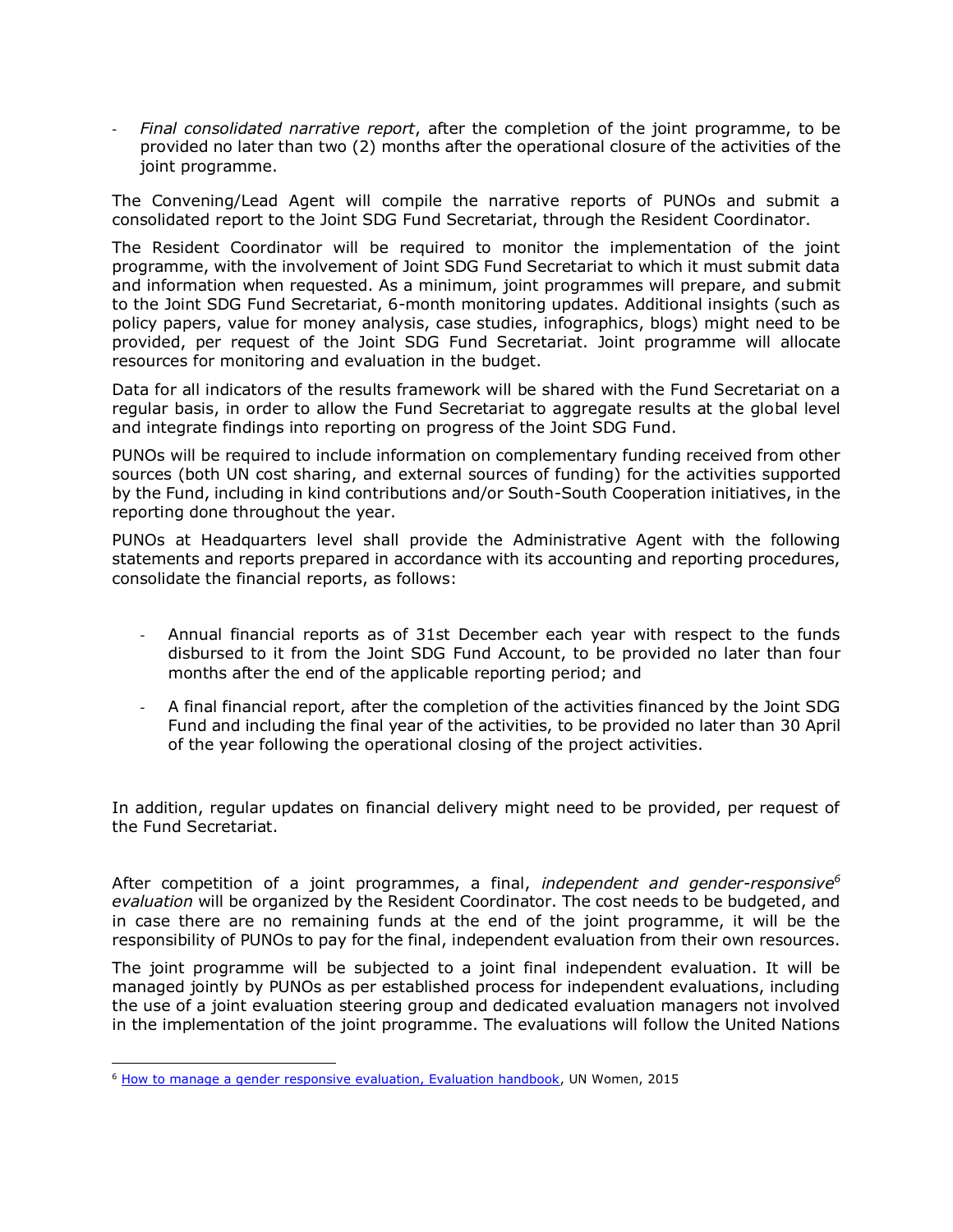Evaluation Group's (UNEG) Norms and Standards for Evaluation in the UN System, using the guidance on [Joint Evaluation and relevant UNDG guidance on evaluations.](http://www.uneval.org/document/detail/1620) The management and implementation of the joint evaluation will have due regard to the evaluation policies of PUNOs to ensure the requirements of those policies are met and the evaluation is conducted with use of appropriate guidance from PUNOs on joint evaluation. The evaluation process will be participative and will involve all relevant programme's stakeholders and partners. Evaluation results will be disseminated amongst government, development partners, civil society, and other stakeholders. A joint management response will be produced upon completion of the evaluation process and made publicly available on the evaluation platforms or similar of PUNOs.

The JP M&E arrangements will be integrated in the broader National Planning System reinforced throughout the proposal, in line with UNDP/WB support to monitoring system, to end in June 2020. It will therefore benefit from the National Planning System capacities in terms of intersectoral and multilevel coordination, data collection and analysis, information sharing, etc. It will also feed in and benefit from the broader process to define the Ambition 2030 strategy for SDGs, and will use the existing SDG Roadmap, produced during the INFF/MAPS mission. Finally, the M&E of the JP will take advantage of the recent launch of UN INFO at national level, and the interest of the Prime Minister to progressively open its platform to government revenues and spending. UNINFO will therefore serve as a tracking tool and a communication facilitator, and at the same time it will be reinforced by the process, by including progressively more rubrics covering governmental policies monitoring.

#### **3.3 Accountability, financial management, and public disclosure**

The Joint Programme will be using a pass-through fund management modality where UNDP Multi-Partner Trust Fund Office will act as the Administrative Agent (AA) under which the funds will be channeled for the Joint Programme through the AA. Each Participating UN Organization receiving funds through the pass-through has signed a standard Memorandum of Understanding with the AA.

Each Participating UN Organization (PUNO) shall assume full programmatic and financial accountability for the funds disbursed to it by the Administrative Agent of the Joint SDG Fund (Multi-Partner Trust Fund Office). Such funds will be administered by each UN Agency, Fund, and Programme in accordance with its own regulations, rules, directives and procedures. Each PUNO shall establish a separate ledger account for the receipt and administration of the funds disbursed to it by the Administrative Agent.

Indirect costs of the Participating Organizations recovered through programme support costs will be 7%. All other costs incurred by each PUNO in carrying out the activities for which it is responsible under the Fund will be recovered as direct costs.

Funding by the Joint SDG Fund will be provided on annual basis, upon successful performance of the joint programme.

Procedures on financial transfers, extensions, financial and operational closure, and related administrative issues are stipulated in the Operational Guidance of the Joint SDG Fund.

PUNOs and partners must comply with Joint SDG Fund brand guidelines, which includes information on donor visibility requirements.

Each PUNO will take appropriate measures to publicize the Joint SDG Fund and give due credit to the other PUNOs. All related publicity material, official notices, reports and publications, provided to the press or Fund beneficiaries, will acknowledge the role of the host Government, donors, PUNOs, the Administrative Agent, and any other relevant entities. In particular, the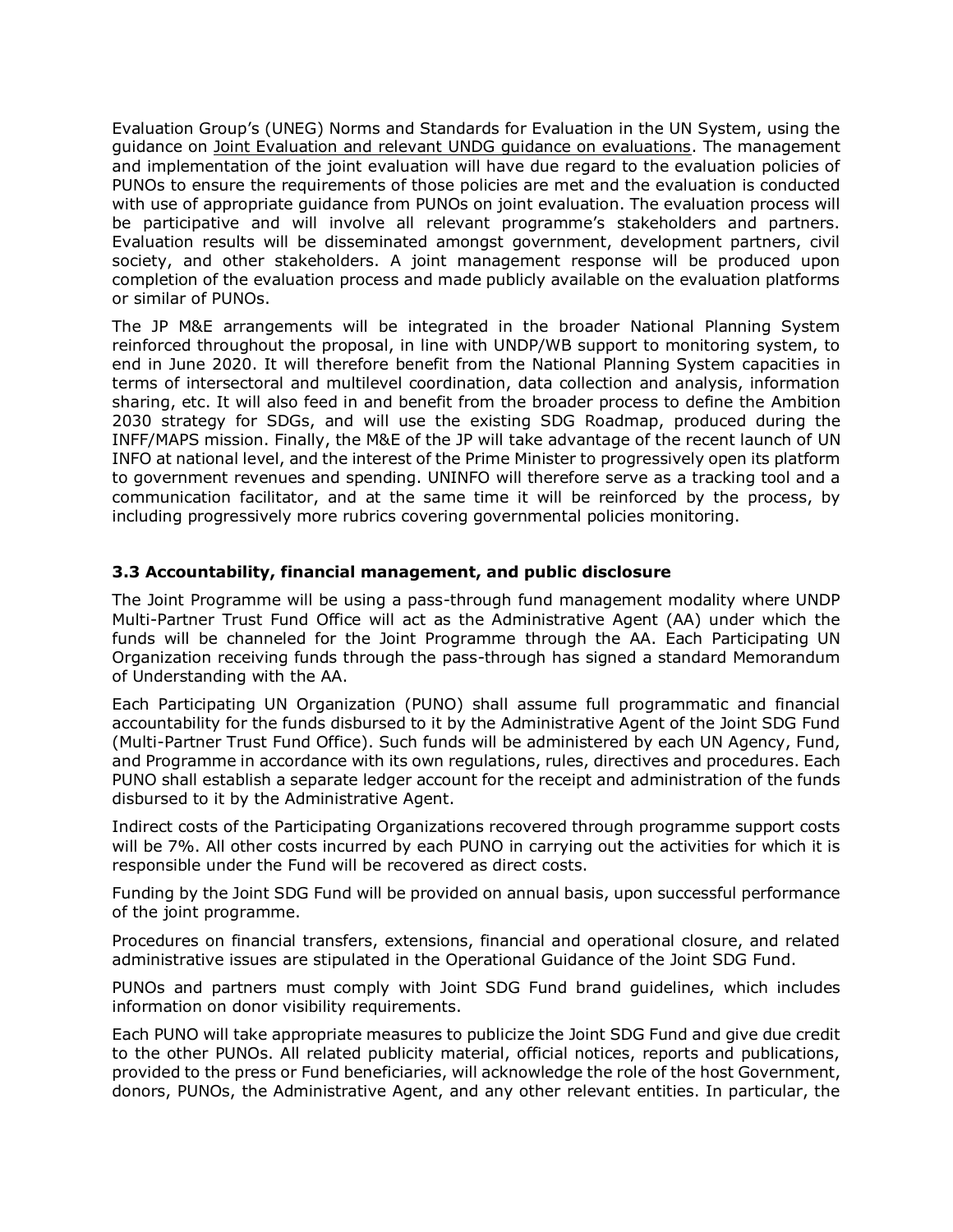Administrative Agent will include and ensure due recognition of the role of each Participating Organization and partners in all external communications related to the Joint SDG Fund.

#### **3.4 Legal context**

Agency name: UNDP

Agreement title: ACCORD ENTRE LE GOUVERNEMENT DE LA REPUBLIQUE DU CAP-VERT ET LE PROGRAMME DES NATIONS UNIES POUR LE DEVELOPPEMENT (Accord de base)

Agreement date: 31 January 1976

Agency name: UNODC

Agreement title: Anti-organized crime and counternarcotic enforcement programme in Cabo Verde (CPVS28) -

Agreement date: 2005

Agency name: International Labour Organization

Agreement title: Since 2011 the ILO has had its cooperation program with the Government of Cabo Verde, "Decent Work Country Program for the period 2011- 2017". This document is in line with the Government's priorities and with UNDAF and defines the ILO's framework for responding to national priorities in terms of promoting decent work.

Agreement date: Cabo Verde joined the ILO on April 3, 1979 and has since benefited from its assistance in several areas of intervention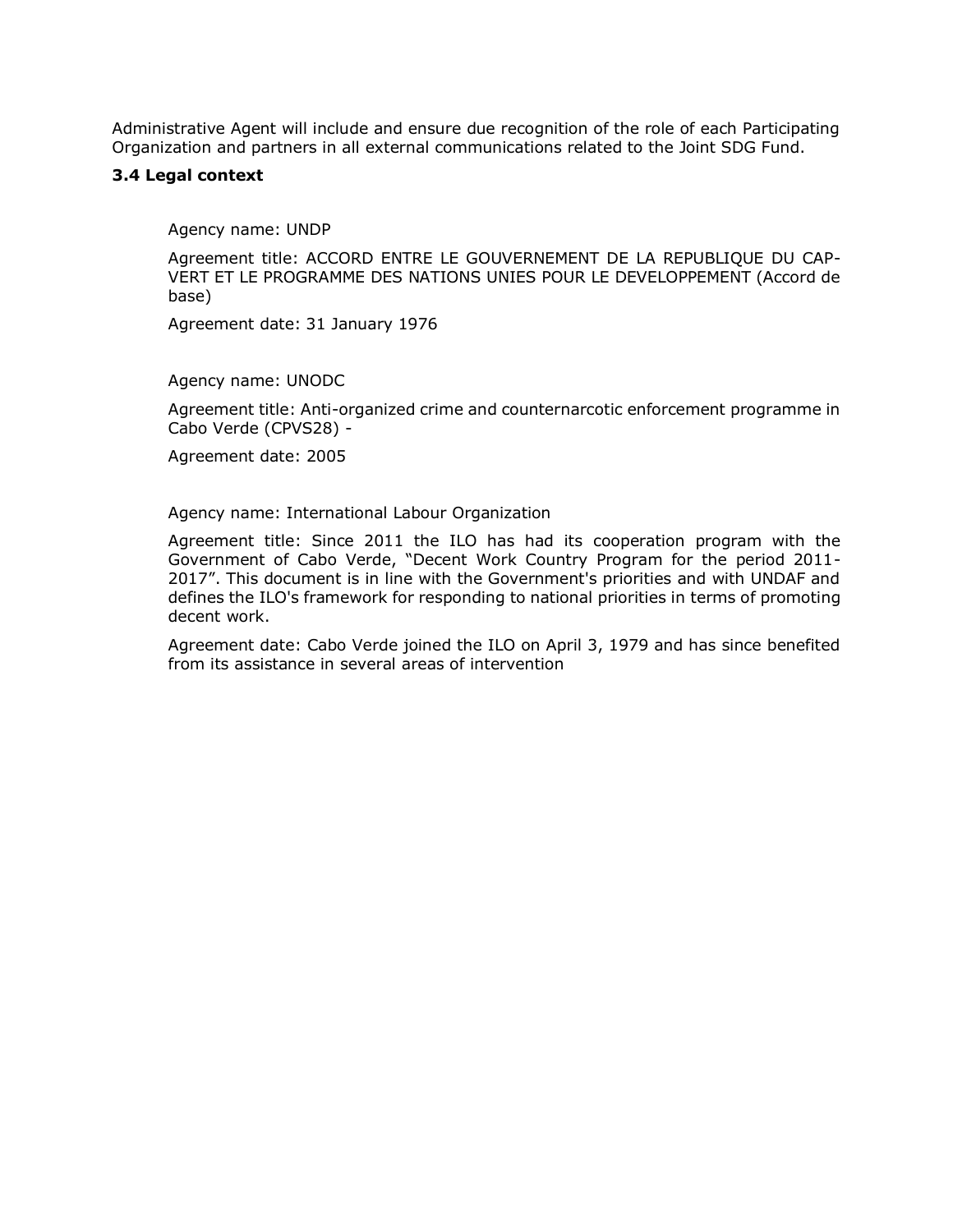

# **D. ANNEXES OF THE JOINT PROGRAMME TEMPLATE**

# **Annex 1. List of related initiatives**

| <b>Name of</b><br>initiative/proj<br>ect                                                               | <b>Key expected</b><br>results                                                                                                                                                                                                                                                                                                                                                                                                                                                                                                                                                                                                                                                                                                                                               | Links to the<br>joint<br>programme                                                                                                                                                               | <b>Lead</b><br>organizati<br>on | <b>Other</b><br>partners | <b>Budget</b><br>and<br>funding<br>source                                              | <b>Contract</b><br>person<br>(name and<br>email)       |
|--------------------------------------------------------------------------------------------------------|------------------------------------------------------------------------------------------------------------------------------------------------------------------------------------------------------------------------------------------------------------------------------------------------------------------------------------------------------------------------------------------------------------------------------------------------------------------------------------------------------------------------------------------------------------------------------------------------------------------------------------------------------------------------------------------------------------------------------------------------------------------------------|--------------------------------------------------------------------------------------------------------------------------------------------------------------------------------------------------|---------------------------------|--------------------------|----------------------------------------------------------------------------------------|--------------------------------------------------------|
| <b>Building</b><br><b>Capacity</b><br>for<br>PEDS and SDG<br>achievements                              | 1) Public<br>sector<br>efficient<br>more<br>with<br>the<br>interoperability<br>of processes for<br>centric<br>public<br>service delivery<br>enhanced<br>and<br>transparency and<br>open governance<br>with<br>dynamic<br>interactivity with<br>citizens<br>and<br>enterprises<br>stimulating<br>participation<br>in<br>decision making<br>2)<br>Planning<br>system improved<br>integrating<br>budgeting,<br>evidence based<br>a<br>systemic<br>in<br>monitoring<br>and<br>evaluation<br>focused<br>on<br>results to assure<br>the<br><b>SDG</b><br>achievements<br>4)<br>DNP and DNAPEC<br>with<br>capacity<br>enhanced<br>for<br>partnership<br>namely<br>multilateral,<br>bilateral,<br>triangular<br>and<br>South-South<br>Cooperation for<br><b>SDGs</b><br>achievements |                                                                                                                                                                                                  | <b>UNDP</b>                     | UNFPA,<br><b>UNICEF</b>  |                                                                                        | elisabete.m<br>endes@cv.j<br>o.un.org                  |
| Human<br><b>Rights</b><br>promotion<br>and<br>Justice<br>improvement for<br><b>SDG</b><br>achievements | (1) Human rights<br>respected<br>and<br>protected<br>(2)<br>Justice<br>system<br>efficient<br>more<br>assuring the rule<br>law<br>of<br>for<br>peaceful society<br>assuring<br>and<br>judicial security<br>for businesses 3)<br>Access to justice<br>the poorer<br>to<br>guaranteed                                                                                                                                                                                                                                                                                                                                                                                                                                                                                          | Output 2.2 The<br>legal and policy<br>framework<br>is<br>improved, and a<br>match-making<br>platform<br>is<br>reinforced,<br>to<br>attract<br>sustainable,<br>inclusive<br>private<br>investment | <b>UNDP</b>                     | <b>UNICEF</b>            |                                                                                        | elisabete.m<br>endes@cv.j<br>o.un.org                  |
| <b>Support</b><br>the<br>development of<br>the National Plan<br>against<br><b>Corruption</b>           | (1) National Plan<br>against<br>Corruption<br>is<br>elaborated with a<br>focus on human<br>rights (2) Cabo<br>Verdean                                                                                                                                                                                                                                                                                                                                                                                                                                                                                                                                                                                                                                                        | Output<br>1.1.<br>A<br>Development<br>Finance<br>Assessment,<br>building<br>on<br>existing<br>diagnostics<br>and                                                                                 | <b>UNODC</b>                    | MJT/FIU/AGO<br>$\prime$  | Global<br>Programme<br>against<br>Money-<br>Laundering,<br>Proceeds of<br>Crime<br>and | Cristina<br>Andrade<br>Cristina-<br>andrade@u<br>n.org |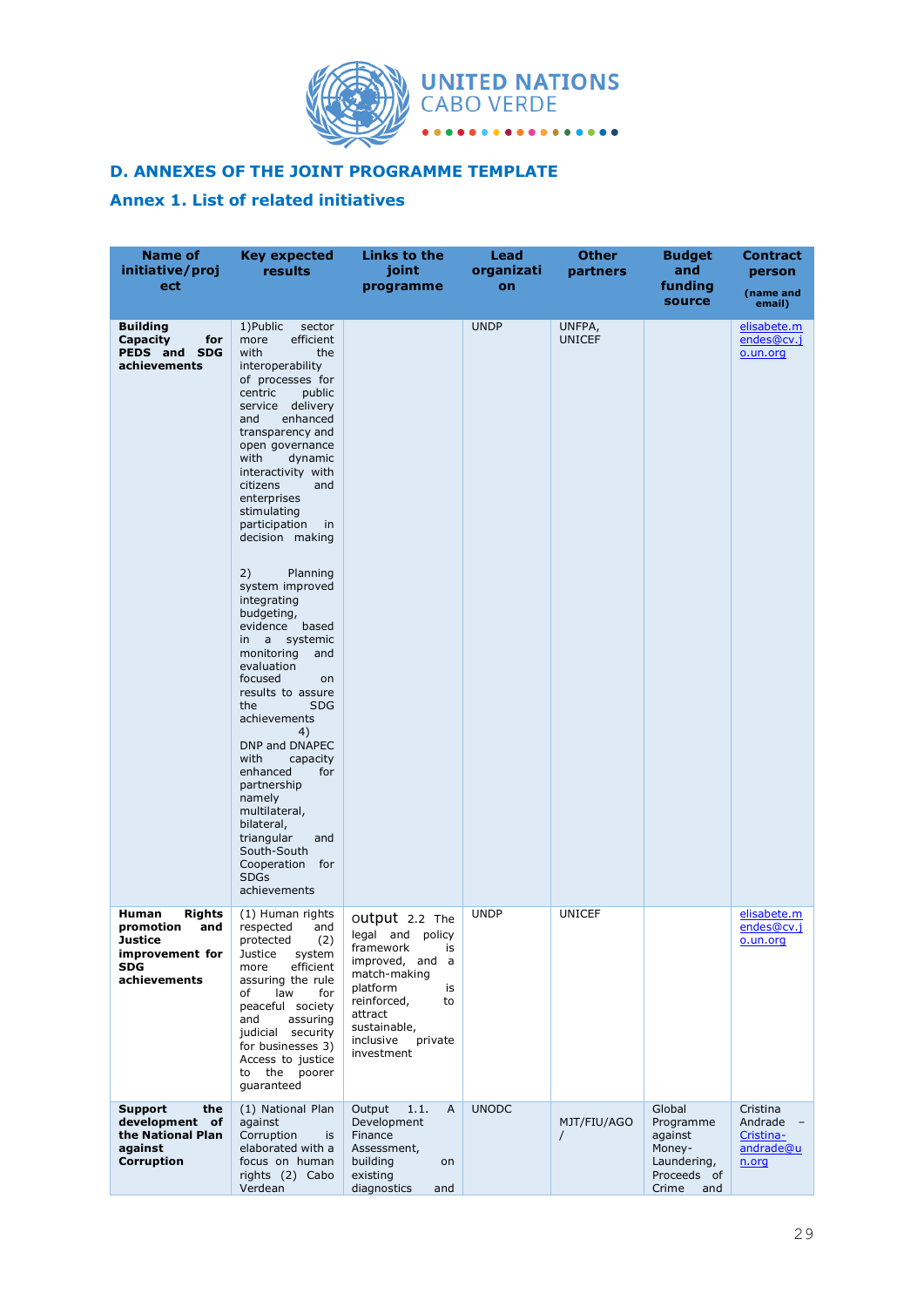

 $\bullet$   $\bullet$ 

# **UNITED NATIONS**<br>CABO VERDE

 $\bullet$ 

.........

|                                                                                               | expertise (UIF) is<br>strengthened<br>regarding<br>the<br>prevention<br>of<br>money<br>laundering<br>and<br>terrorism<br>financing.                                                                                                                                                                                                                                                                                                                                                                                                                                                                                                                                                    | assessments, with<br>a particular focus<br>women's<br>on<br>financial inclusion<br>and<br>enterprise<br>formalisation,<br>is<br>completed<br>to<br>identify<br>the<br>current status and<br>prospects of the<br>spending<br>public<br>and financing flows<br>opportunities                                                                                                           |               |                                                                                                                                        | the<br>Financing of<br>Terrorism                   |                                                        |
|-----------------------------------------------------------------------------------------------|----------------------------------------------------------------------------------------------------------------------------------------------------------------------------------------------------------------------------------------------------------------------------------------------------------------------------------------------------------------------------------------------------------------------------------------------------------------------------------------------------------------------------------------------------------------------------------------------------------------------------------------------------------------------------------------|--------------------------------------------------------------------------------------------------------------------------------------------------------------------------------------------------------------------------------------------------------------------------------------------------------------------------------------------------------------------------------------|---------------|----------------------------------------------------------------------------------------------------------------------------------------|----------------------------------------------------|--------------------------------------------------------|
| Reinforce<br>the<br>capacities of law<br>enforcement<br>working<br>to<br>combat<br>cybercrime | (1)<br>National<br>capacities in the<br>prevention<br>and<br>combat against<br>economic-<br>financial crimes<br>and international<br>organized crimes<br>(specically, cyber<br>crime,<br>asset<br>recovery,<br>terrorism,<br>$etc.$ )<br>are strengthened                                                                                                                                                                                                                                                                                                                                                                                                                              | 2.3<br>Output<br>A<br>building<br>capacity<br>strategy<br>and<br>technical<br>assistance<br>programmes<br>are<br>designed<br>and<br>implemented<br>to<br>reinforce<br>transparency<br>of<br>business<br>the<br>environment,<br>foster enterprise<br>formalisation and<br>promote financial<br>inclusion of the<br>populations from<br>the<br>poorest<br>islands, especially<br>women |               |                                                                                                                                        |                                                    |                                                        |
| Investment<br><b>Policy</b><br>Review<br>(IPR)<br>of Cabo<br>Verde                            | The IPR of Cabo<br>Verde analyzes<br>the legal and<br>regulatory<br>framework<br>for<br>investment, and<br>contains<br>a<br>strategic analysis<br>on how to better<br>utilize<br>Foreign<br>Direct<br>Investment<br>in<br>the<br>tourism<br>sector<br>as<br>a<br>leverage<br>for<br>sustainable<br>development,<br>including through<br>increased<br>business linkages<br>with<br>local<br>investors. It also<br>provides<br>concrete<br>recommendation<br>s to strengthen<br>key government<br>institutions<br>as<br>well as processes<br>relevant<br>to<br>business<br>facilitation,<br>FDI<br>targeting<br>and<br>entrepreneurship<br>support<br>for<br>sustainable<br>development. | Contributes<br>to<br>outputs 1.1,<br>1.2<br>and all outputs<br>under outcome 2                                                                                                                                                                                                                                                                                                       | <b>UNCTAD</b> | UNDP,<br>Ministry<br>of<br>Finance, Cabo<br>Verde<br>TradeInvest,<br>Competitiven<br>ess<br>Unit<br>the<br>under<br>Prime<br>Minister. | Extra-<br>budgetary<br>funds $-$ IPR<br>trust fund | Massimo<br>Meloni<br>massimo.m<br>eloni@unct<br>ad.org |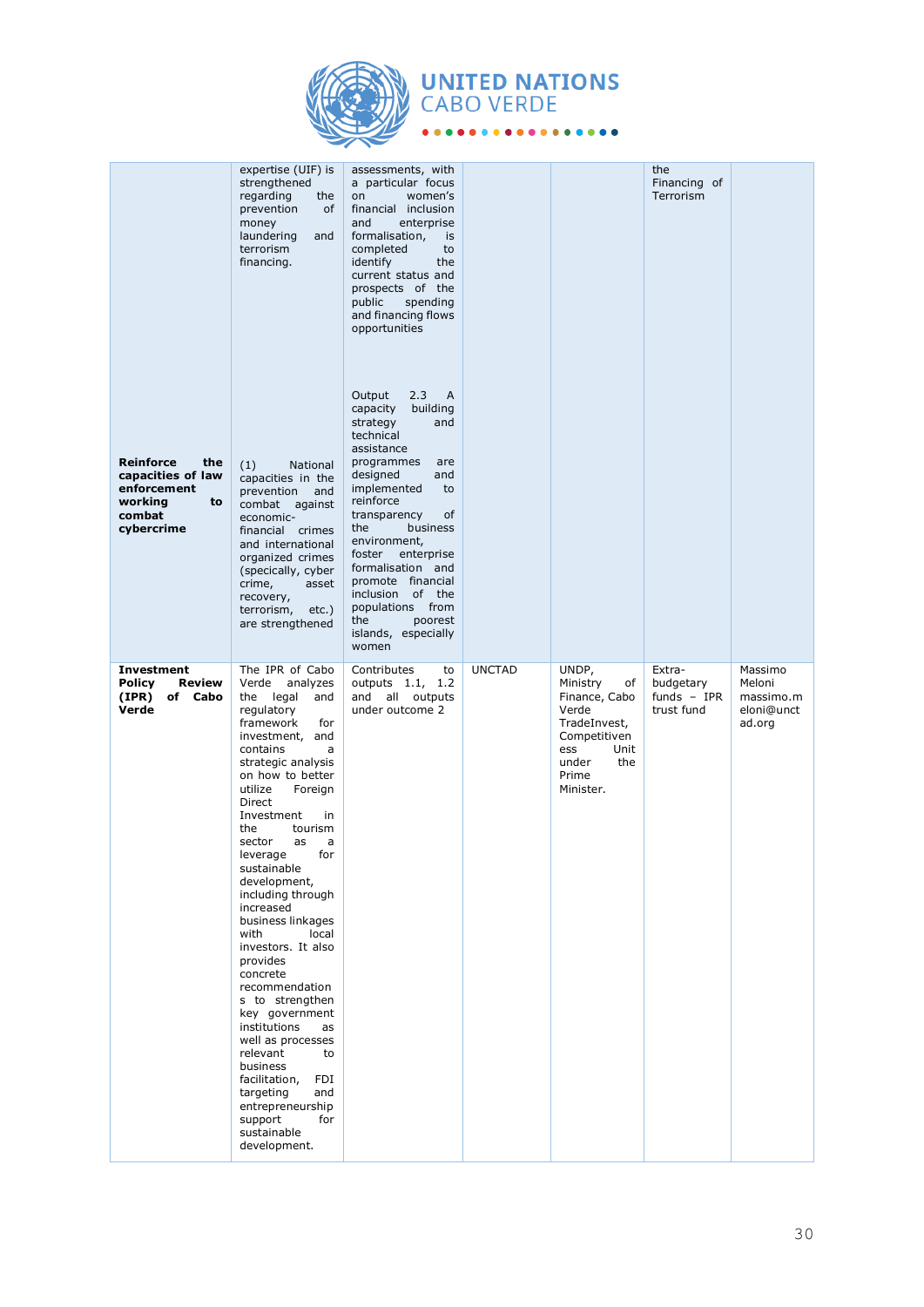

# **UNITED NATIONS**<br>CABO VERDE  $\frac{1}{2}$

| WEST<br><b>AFRICA</b><br><b>COMPETITIVENE</b><br>SS<br><b>SUPPORT</b><br><b>PROJECT - Cabo</b><br>Verde                                                                                     | -Technical<br>and<br>productive<br>capacity building<br>of MSMEs<br>-Strengthening<br>of intermediary<br>organizations<br>and<br>support<br>services<br>to<br>MSMEs and value<br>chains<br>- Improving the<br>business<br>environment<br>of<br>target<br>sectors<br>and developing a<br>more inclusive,<br>sustainable and<br>resilient<br>competitive<br>ecosystem | Output 2.3                                                                     | <b>UNDP</b>               | <b>UNIDO</b>                               | Estimated<br>total<br>cost:<br>4,930,000<br>EUR:<br>11 EDF total<br>contribution:<br>4,870,000<br><b>EUR</b><br>This project<br>is co-funded<br>by:<br>United<br><b>Nations</b><br>Developmen<br>Program<br>t<br>(UNDP) with<br>amount<br>an<br>of<br>50,000<br><b>EUR</b> | Adelaide.rib<br>eiro@cv.jo.<br>un.org        |
|---------------------------------------------------------------------------------------------------------------------------------------------------------------------------------------------|---------------------------------------------------------------------------------------------------------------------------------------------------------------------------------------------------------------------------------------------------------------------------------------------------------------------------------------------------------------------|--------------------------------------------------------------------------------|---------------------------|--------------------------------------------|----------------------------------------------------------------------------------------------------------------------------------------------------------------------------------------------------------------------------------------------------------------------------|----------------------------------------------|
| Jov@Emprego                                                                                                                                                                                 | Access to finance<br>is improved and<br>adapted to the<br>needs of young<br>entrepreneurs in<br>Cape Verde<br><b>Quality Business</b><br>Development<br>Services,<br>including<br>financial<br>education for<br>vulnerable<br>groups, are<br>integrated in the<br>portfolio of local<br>providers                                                                   | Contributes<br>to<br>outputs 1.2,<br>1.3<br>and all outputs<br>under outcome 2 | ILO<br>and<br><b>UNDP</b> | MofF,<br>DGEFPEP,<br>IEFP, Central<br>Bank | Luxembourg                                                                                                                                                                                                                                                                 | Dinastela<br>Curado<br>curado@ilo.<br>org    |
| <b>ACTION/Portuga</b><br>I (Phase 2) -<br><b>Strengthening of</b><br>the<br><b>Social</b><br><b>Protection</b><br>Systems of the<br><b>PALOP</b><br>and<br>Timor-Leste<br><b>Cabo Verde</b> | Permanent<br>technical<br>assistance<br>and<br>capacity building<br>the<br>in<br>implementation<br><b>MFIS</b><br>of<br>programs<br>Technical<br>assistance for the<br>promotion<br>and<br>effective<br>operationalizatio<br>of<br>the<br>n<br>mandatory social<br>protection<br>coverage<br>extension                                                              | Contributes<br>to<br>output 1.1                                                | <b>ILO</b>                | MFIS,<br>INPS/MSSS,<br>MofF                | Portugal<br>$\overline{\phantom{a}}$<br>Ministry<br>of<br>Labour,<br>Solidarity<br>Social<br>and<br>Security                                                                                                                                                               | Joana<br><b>Borges</b><br>borges@ilo.<br>org |
|                                                                                                                                                                                             |                                                                                                                                                                                                                                                                                                                                                                     |                                                                                |                           |                                            |                                                                                                                                                                                                                                                                            |                                              |

# **Annex 2. Results Framework**

# **2.1. Targets for Joint SDG Fund Results Framework**

**Joint SDG Fund Outcome 2:** Additional financing leveraged to accelerate SDG achievement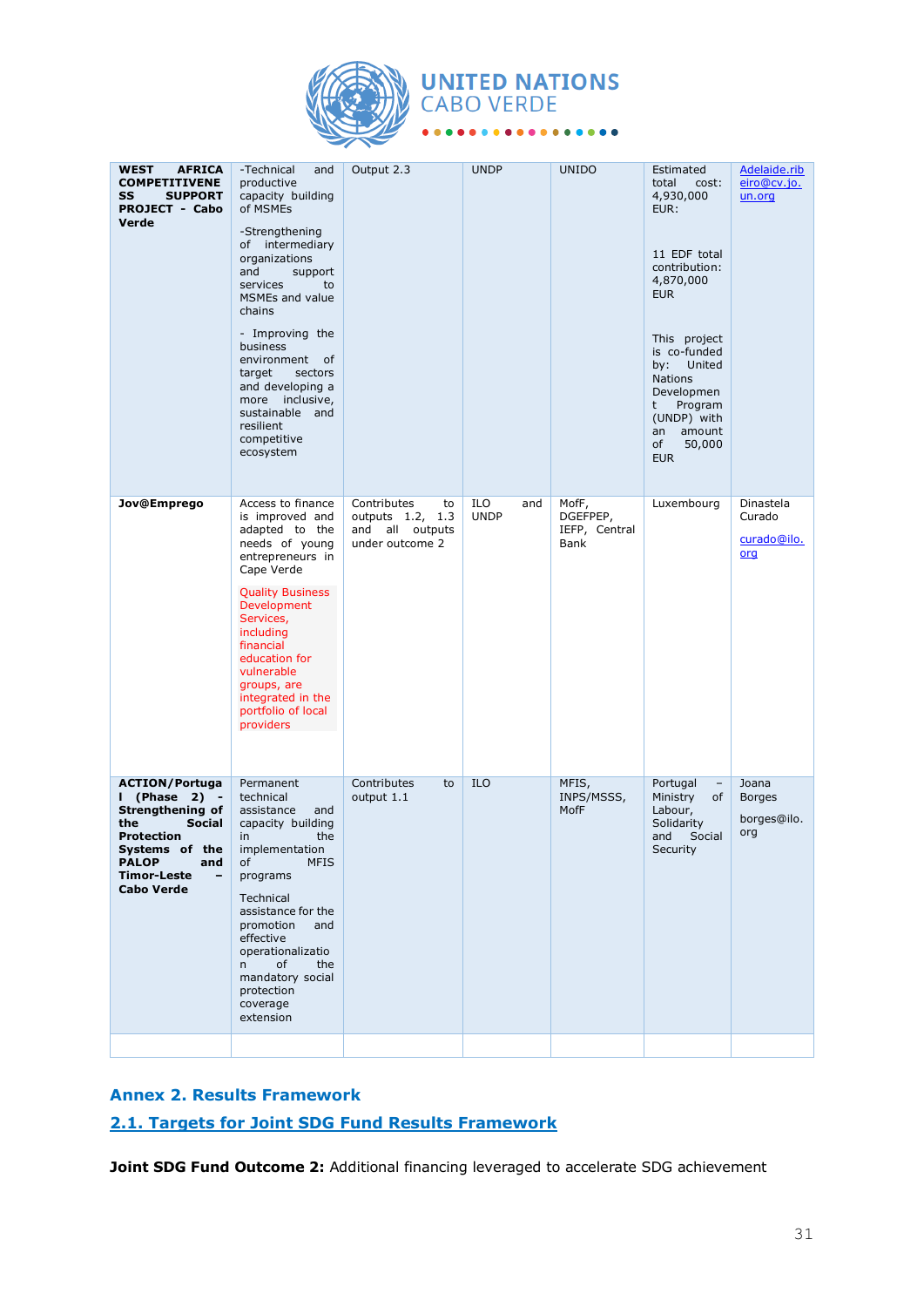

| <b>Indicators</b>                                                                                           |     | <b>Targets</b> |  |  |
|-------------------------------------------------------------------------------------------------------------|-----|----------------|--|--|
|                                                                                                             |     | 2022           |  |  |
| 2.1: Ratio of financing for integrated multi-sectoral solutions leveraged in<br>terms of scope <sup>7</sup> | 3:1 | 5:1            |  |  |
| 2.2: Ratio of financing for integrated multi-sectoral solutions leveraged in<br>terms of scale <sup>8</sup> | 2:1 | 4:1            |  |  |

**Joint SDG Fund Output 4:** Integrated financing strategies for accelerating SDG progress implemented

| <b>Indicators</b>                                                                                                                   |                               | <b>Targets</b>               |  |  |
|-------------------------------------------------------------------------------------------------------------------------------------|-------------------------------|------------------------------|--|--|
|                                                                                                                                     | 2021                          | 2022                         |  |  |
| 4.1: #of integrated financing strategies that were tested (disaggregated by<br>% successful / unsuccessful)                         | 10<br>(40/60)                 | 20<br>(70/30)                |  |  |
| 4.2: #of integrated financing strategies that have been implemented with<br>partners in lead <sup>9</sup>                           | $6$ (Gov.)<br>2(CSO)<br>2(PS) | 12 (Gov)<br>4 (CSO)<br>6(PS) |  |  |
| 4.3: # of functioning partnership frameworks for integrated financing<br>strategies to accelerate progress on SDGs made operational | 5                             | 7                            |  |  |

#### **Joint SDG Fund Operational Performance Indicators**

- Level of coherence of UN in implementing programme country<sup>10</sup>
- Reduced transaction costs for the participating UN agencies in interaction with national/regional and local authorities and/or public entities compared to other joint programmes in the country in question
- Annual % of financial delivery
- Joint programme operationally closed within original end date
- Joint programme financially closed 18 months after their operational closure
- Joint programme facilitated engagement with diverse stakeholders (e.g. parliamentarians, civil society, IFIs, bilateral/multilateral actor, private sector)
- Joint programme included addressing inequalities (QCPR) and the principle of "Leaving No One Behind"
- Joint programme featured gender results at the outcome level
- Joint programme undertook or draw upon relevant human rights analysis, and have developed or implemented a strategy to address human rights issues
- Joint programme planned for and can demonstrate positive results/effects for youth
- Joint programme considered the needs of persons with disabilities
- Joint programme made use of risk analysis in programme planning

<sup>7</sup>Additional resources mobilized for other/ additional sector/s or through new sources/means

<sup>8</sup>Additional resources mobilized for the same multi-sectoral solution.

<sup>&</sup>lt;sup>9</sup> This will be disaggregated by (1) government/public partners (2) civil society partners and (3) private sector partners

<sup>&</sup>lt;sup>10</sup> Annual survey will provide qualitative information towards this indicator.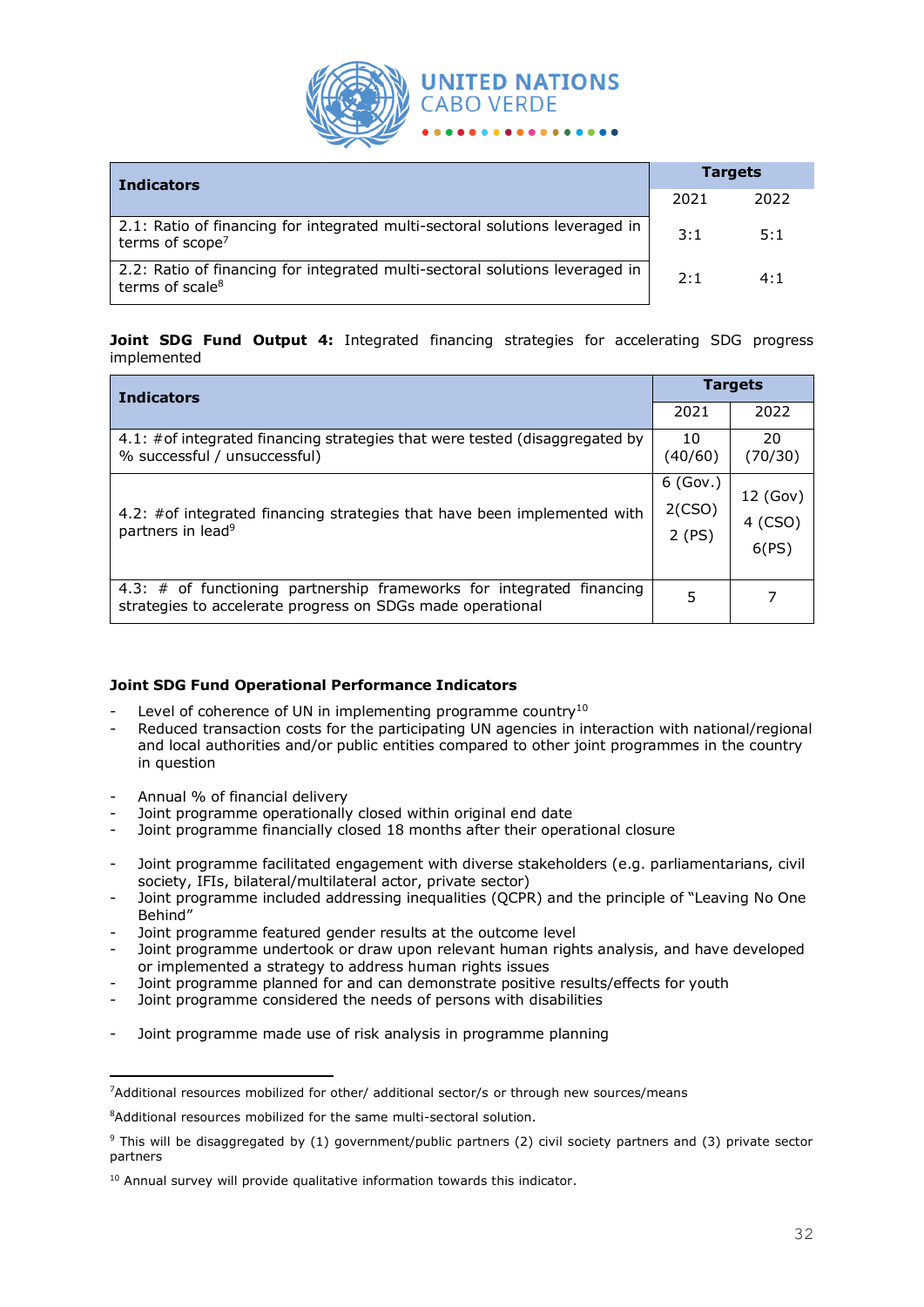

- Joint programme conducted do-no-harm / due diligence and were designed to take into consideration opportunities in the areas of the environment and climate change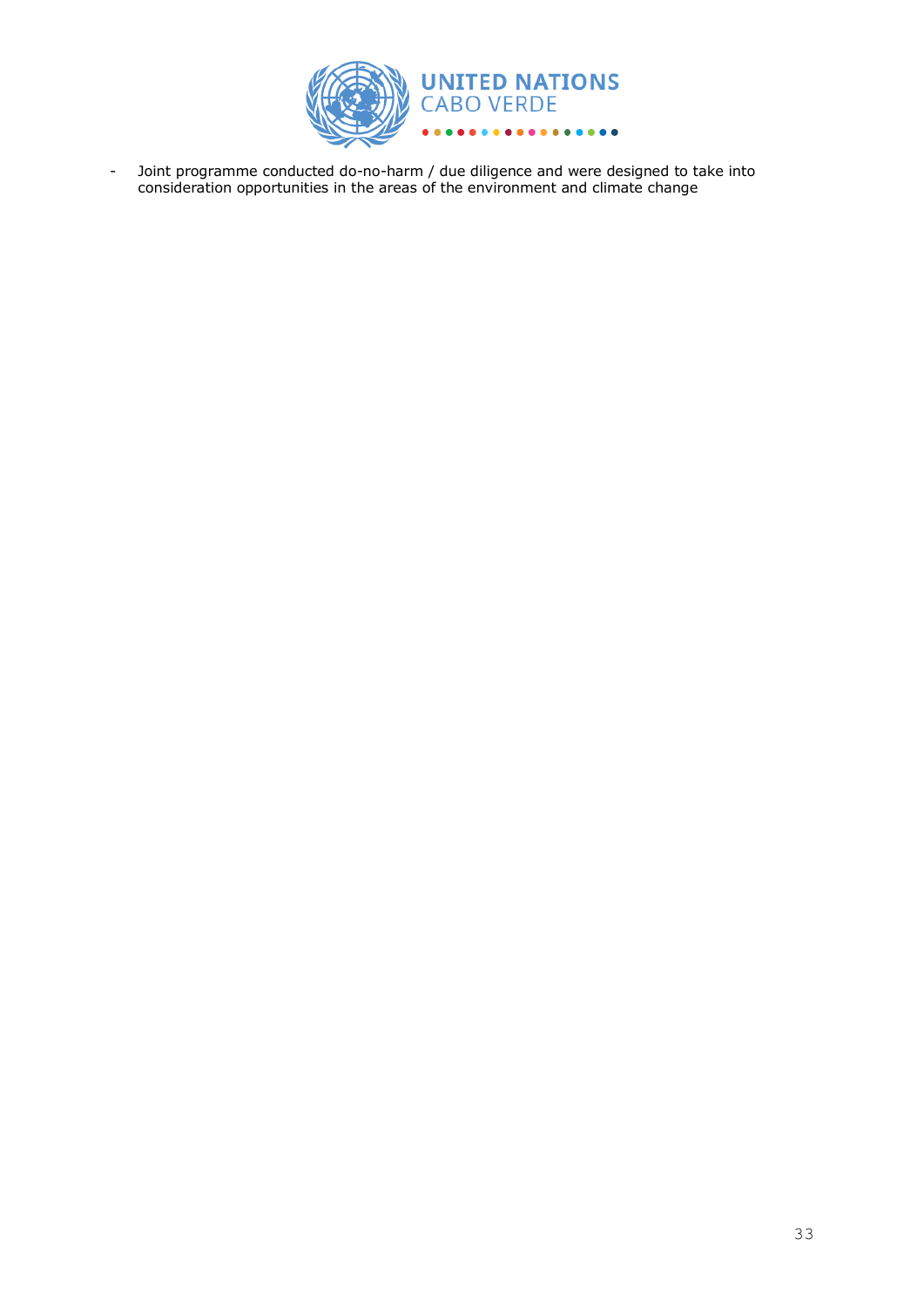

# **2.2. Joint programme Results framework**

| <b>Result / Indicators</b>                                                                                                                                                                                                                                                                 | <b>Baseline</b>                                                                                                                                                                      | 2020 Target | 2021 Target            | <b>Means of Verification</b>                                                                                                                                                           | Responsible partner                                                      |  |  |
|--------------------------------------------------------------------------------------------------------------------------------------------------------------------------------------------------------------------------------------------------------------------------------------------|--------------------------------------------------------------------------------------------------------------------------------------------------------------------------------------|-------------|------------------------|----------------------------------------------------------------------------------------------------------------------------------------------------------------------------------------|--------------------------------------------------------------------------|--|--|
|                                                                                                                                                                                                                                                                                            | Outcome 1 Identify, mobilize and align financial flows with the accelerators and interventions identified during the MAPS/INFF scoping mission (Financing Solutions for SDG Roadmap) |             |                        |                                                                                                                                                                                        |                                                                          |  |  |
| Outcome 1 indicator<br>Percentage of increase in domestic revenues allocated to sustainable development<br>as percent of GNI, by sector                                                                                                                                                    | TBD (Budget 2020)                                                                                                                                                                    | 5%          | 10%                    | National budget<br>Budgetized activities of PEDS<br>programmes (35 programmes)                                                                                                         | Ministry of Finance                                                      |  |  |
| Outcome 1 indicator<br>Percentage of increase of FDI, official development assistance and South-South<br>Cooperation investments mobilized within SDG-aligned PEDS programmes and<br>objectives as a proportion of total domestic budget                                                   | TBD (Baseline: FDI in<br>2020)                                                                                                                                                       | $\mathbf 0$ | 5%                     | World Bank and Central Bank<br>estimates for personal remittances<br>data based on data from IMF<br>Balance of Payments Statistics<br>database                                         | Ministry of Finance /Bolsa de<br>Valores                                 |  |  |
| Outcome 1 indicator<br>Percentage of public expenses and private investments for which impact is tracked<br>targeting specifically women                                                                                                                                                   | TBD (Gender Financing<br>tool)                                                                                                                                                       | 15%         | 25%                    | National budget<br>Budgetized activities of PEDS<br>programmes (35 programmes)<br>INECV/Cabo Verde Investment<br>Forum data on<br><b>FDI</b><br>and<br>international partners' support | Ministry of Finance /INECV/Bolsa<br>de Valores                           |  |  |
| Output 1.1 A Development Finance Assessment, building on existing diagnostics and assessments, with a particular focus on women's financial inclusion and enterprise formalisation, is completed to identify the current statu<br>of the public spending and financing flows opportunities |                                                                                                                                                                                      |             |                        |                                                                                                                                                                                        |                                                                          |  |  |
| Output 1.1 indicator<br>Number of private sector representatives actively participating in the national<br>consultations                                                                                                                                                                   | 0                                                                                                                                                                                    | 50          | <b>NA</b>              | Lists of participants<br>Consultations minutes                                                                                                                                         | Ministry of Finance /Bolsa de<br>Valors (Cabo Verde Investment<br>Forum) |  |  |
| Output 1.1 indicator<br>Number of SDG accelerators screened to identify current and potential, public and<br>private investments<br>Number of financing stakeholders and finance sources identified in the mapping of<br>the financing landscape                                           | $\Omega$<br>$\mathbf 0$                                                                                                                                                              | 6<br>100    | <b>NA</b><br><b>NA</b> | Deep-dives documents to feed in<br>DFA 0 draft                                                                                                                                         | Ministry of Finance /UNJO                                                |  |  |
| Output 1.1 indicator                                                                                                                                                                                                                                                                       |                                                                                                                                                                                      |             |                        | Draft DFA                                                                                                                                                                              | Ministry of Finance /UNJO                                                |  |  |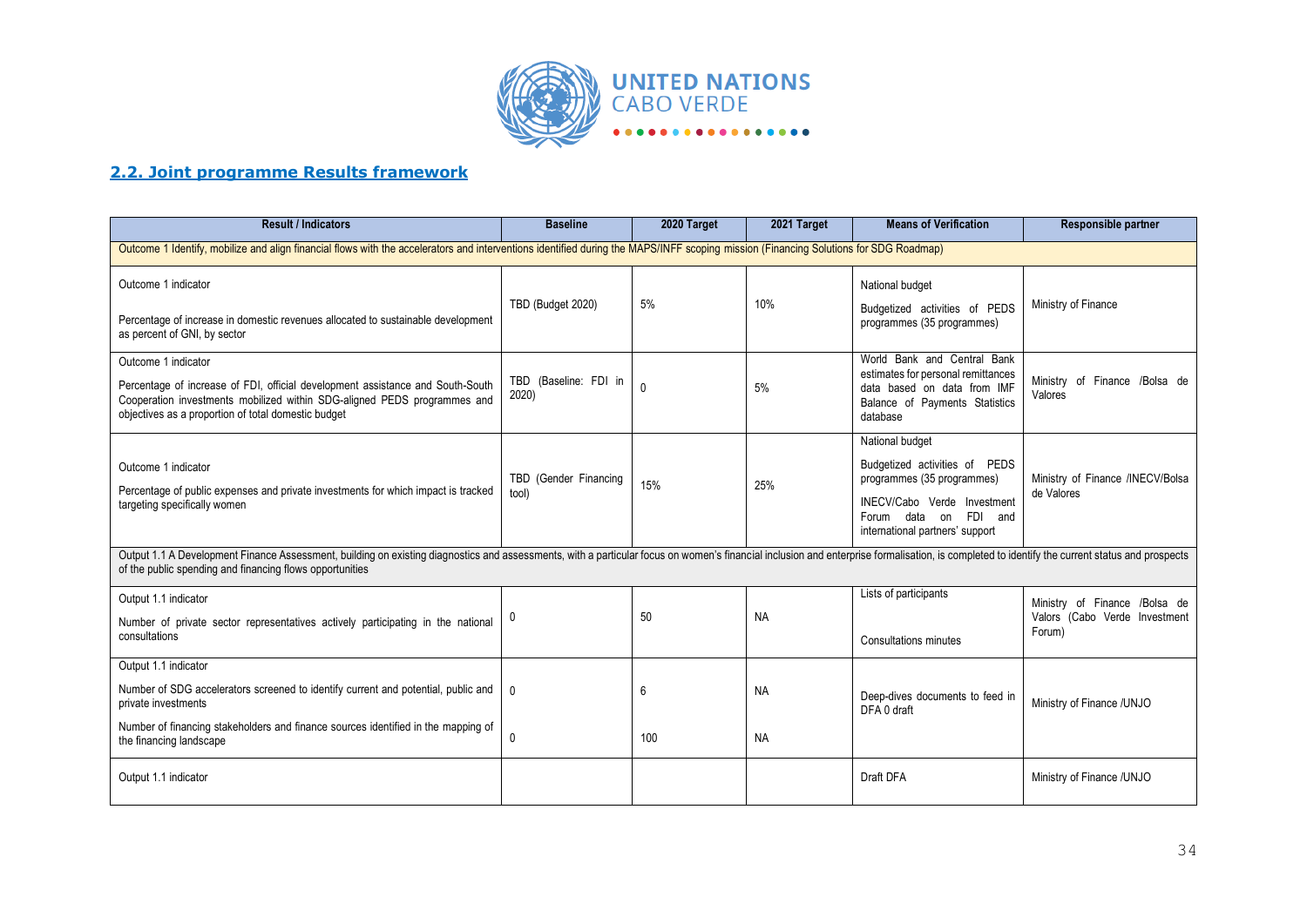

| Number of recommendations endorsed by government to improve public spending<br>and private investments in SDG-compliant PEDS programmes                                                                                                                               | $\mathbf 0$                                                                                                                                                                | 30 | <b>NA</b> |                                       |                               |  |  |  |
|-----------------------------------------------------------------------------------------------------------------------------------------------------------------------------------------------------------------------------------------------------------------------|----------------------------------------------------------------------------------------------------------------------------------------------------------------------------|----|-----------|---------------------------------------|-------------------------------|--|--|--|
|                                                                                                                                                                                                                                                                       |                                                                                                                                                                            |    |           |                                       |                               |  |  |  |
| Number of recommendations targeting women financial inclusion                                                                                                                                                                                                         | $\Omega$                                                                                                                                                                   | 10 | <b>NA</b> |                                       |                               |  |  |  |
|                                                                                                                                                                                                                                                                       | Output 1.2 A Financing strategy is developed in an integrated, participatory manner to effectively manage finance for results based on common targets for all stakeholders |    |           |                                       |                               |  |  |  |
| Output 1.2 indicator                                                                                                                                                                                                                                                  |                                                                                                                                                                            |    |           |                                       |                               |  |  |  |
| Number of priorities aimed at optimizing public revenue (tax collection, reduction of<br>illicit transaction/corruption/tax evasion) and reshuffling part of public spending<br>toward SDG accelerators                                                               | $\Omega$                                                                                                                                                                   | 20 | <b>NA</b> | Draft strategy                        | Ministry of Finance           |  |  |  |
| Number of priorities targeting specifically women                                                                                                                                                                                                                     | 0                                                                                                                                                                          | 10 | <b>NA</b> |                                       |                               |  |  |  |
| Number of priorities resulting in a draft law/public policy                                                                                                                                                                                                           | 0                                                                                                                                                                          | 0  | 10        | <b>Draft Laws/Policies</b>            |                               |  |  |  |
|                                                                                                                                                                                                                                                                       |                                                                                                                                                                            |    |           |                                       |                               |  |  |  |
| Output 1.2 indicator<br>Number of priorities endorsed by the Government and approved by UNCTAD and<br>GAO, creating an enabling environment for SDG finance                                                                                                           | 0                                                                                                                                                                          | 5  | <b>NA</b> | Draft strategy                        | Ministry of Finance           |  |  |  |
| Output 1.2 indicator                                                                                                                                                                                                                                                  |                                                                                                                                                                            |    |           |                                       |                               |  |  |  |
| Number of key financing solutions designed and integrated in the strategy to<br>mobilize private investments for PEDS and SDGs-compliant initiatives                                                                                                                  | 0                                                                                                                                                                          | 3  | <b>NA</b> | Draft strategy                        | Ministry of Finance           |  |  |  |
| Output 1.3 A Capacity building platform is installed for human and institutional capacities of key actors from public and private sectors are strengthened to ensure the quality of program and results-based planning and bud<br>within the National Planning System |                                                                                                                                                                            |    |           |                                       |                               |  |  |  |
| Output 1.3 indicator<br>Number of institutions (including directions of INE and Ministry of Finance)<br>benefitting from a capacity building program to strengthen NPS and allow for an<br>efficient implementation of the PEDS                                       | $\mathbf{0}$                                                                                                                                                               | 10 | 20        | Presence lists<br>Programmes' reports | Ministry of Finance/INECV/ILO |  |  |  |
| Output 1.3 indicator                                                                                                                                                                                                                                                  |                                                                                                                                                                            |    |           | NPS documents                         | Ministry of Finance/INECV/ILO |  |  |  |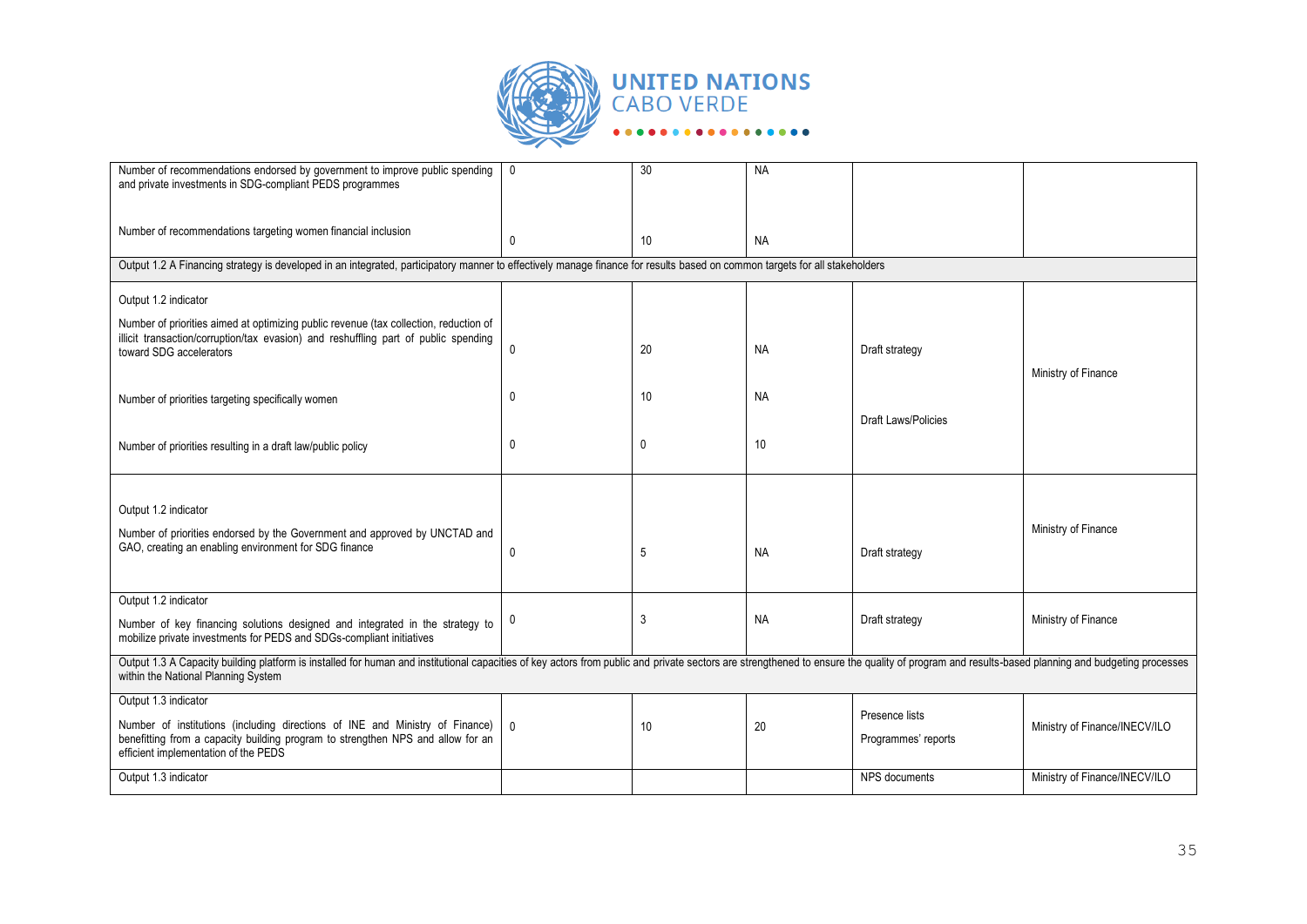

| Number of human rights based, and environmental output indicators integrated in<br>the Monitoring system of the NPS                                                                                                                        | $\mathbf 0$  | 35             | 70  | PEDS M&E system                                    |                               |  |  |  |
|--------------------------------------------------------------------------------------------------------------------------------------------------------------------------------------------------------------------------------------------|--------------|----------------|-----|----------------------------------------------------|-------------------------------|--|--|--|
| Output 1.3                                                                                                                                                                                                                                 |              |                |     |                                                    |                               |  |  |  |
| Number of decision makers declaring the capacity building program changed (for<br>good) the way the personal of their institution work within the NPS                                                                                      | 0            | 8              | 16  | End-of-training survey                             | Ministry of Finance/INECV/ILO |  |  |  |
| Outcome 2 Support an enabling policy environment that will bring public and private, local, national and international actors together to implement Cabo Verde's sustainable development priorities                                        |              |                |     |                                                    |                               |  |  |  |
| Outcome 2 indicator                                                                                                                                                                                                                        |              |                |     |                                                    |                               |  |  |  |
| Number of laws, policies and programmes including incentives for public spending<br>(line ministries) and private investments in line with PEDS and SDGs priorities                                                                        | 0            | $\mathbf 0$    | 10  | Laws/policies                                      | Ministry of Finance           |  |  |  |
| Outcome 2 indicator                                                                                                                                                                                                                        |              |                |     |                                                    |                               |  |  |  |
| Number of SDG-compliant initiatives developed within public-private partnerships<br>within the implementation of the INFF strategy (matching public and private funds)                                                                     | 0            | $\mathbf 0$    | 5   | Memorandums of Understanding                       | Ministry of Finance           |  |  |  |
| Number of laws, policies, programs and initiatives integrating facilitation of women's<br>access to sustainable development finance (as beneficiaries of public programs or<br>private investments)                                        | $\mathbf{0}$ | $\mathbf 0$    | 8   | Laws/policies/MoU                                  | Ministry of Finance           |  |  |  |
| Output 2.1 National Planning System is strengthened into an intersectoral, multilevel governance (decision/policy making) and monitoring system for PEDS, Ambition 2030, and SDGs                                                          |              |                |     |                                                    |                               |  |  |  |
| Output 2.1 indicator                                                                                                                                                                                                                       |              |                |     |                                                    |                               |  |  |  |
| Percentage of Activities budgeted, aligned with outputs and subprograms, and<br>covered by at least one gender-sensitive, SDG-compliant and one gender-sensitive,<br>human rights based indicators, within the 35 programmes of the PEDS   | $\mathbf{0}$ | 70             | 100 | PEDS Programmes document                           | Ministry of Finance           |  |  |  |
| Percentage of financing gaps within SDG accelerators covered by a resource                                                                                                                                                                 |              |                |     | MoF's resources<br>mobilization                    |                               |  |  |  |
| mobilization strategy in implementation                                                                                                                                                                                                    | $\mathbf 0$  | 40             | 90  | strategies                                         |                               |  |  |  |
|                                                                                                                                                                                                                                            |              |                |     |                                                    |                               |  |  |  |
| Output 2.1 indicator                                                                                                                                                                                                                       |              |                |     |                                                    |                               |  |  |  |
| Number of joint decisions implying actions/budget allocations from at least three<br>ministries within the implementation of the INFF strategy and the SDG Intersectoral<br>Coordination Mechanism (IMC)                                   | 0            | $\overline{2}$ | 15  | INFF Oversight Committee/SDG<br><b>IMC</b> reports | Ministry of Finance           |  |  |  |
| Number of joint decisions implying actions/budget allocations from at least one<br>public stakeholder and one private stakeholder within the implementation of the<br>INFF strategy and the SDG Intersectoral Coordination Mechanism (IMC) | $\mathbf 0$  | $\mathbf{0}$   | 10  |                                                    |                               |  |  |  |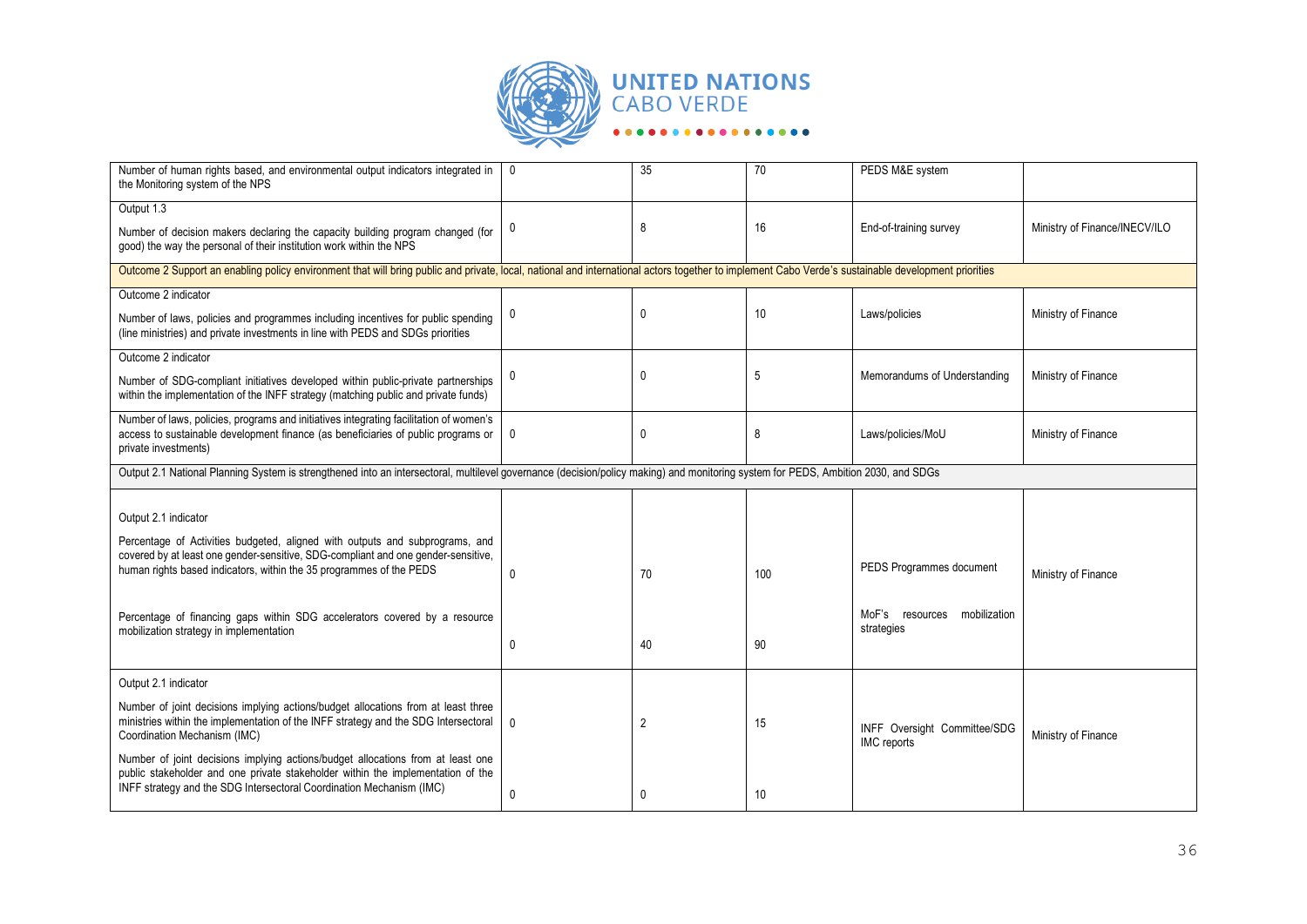

| Number of joint decisions implying actions/budget allocations from at least one<br>public stakeholder and women organization within the implementation of the INFF<br>strategy and the SDG Intersectoral Coordination Mechanism (IMC)                                                    | 0            | 0           | 10         |                                                     |                                              |  |
|------------------------------------------------------------------------------------------------------------------------------------------------------------------------------------------------------------------------------------------------------------------------------------------|--------------|-------------|------------|-----------------------------------------------------|----------------------------------------------|--|
| Output 2.1 indicator                                                                                                                                                                                                                                                                     |              |             |            |                                                     |                                              |  |
| Volume of financing flows in SDG accelerators covered by the tracking mechanism<br>based on UNINFO                                                                                                                                                                                       | $\mathbf 0$  | <b>TBD</b>  | <b>TBD</b> | <b>UNINFO</b>                                       | Ministry of Finance                          |  |
| % of data disaggregated by gender                                                                                                                                                                                                                                                        | $\mathbf{0}$ | 50          | 100        |                                                     |                                              |  |
| % of data disaggregated buy islands                                                                                                                                                                                                                                                      | $\mathbf 0$  | 25          | 70         |                                                     |                                              |  |
| Output 2.2 The legal and policy framework is improved, and a match-making platform is reinforced, to attract sustainable, inclusive private investment                                                                                                                                   |              |             |            |                                                     |                                              |  |
| Output 2.2 indicator<br>Number of draft laws and policies based on priorities from the INFF strategy                                                                                                                                                                                     | 0            | $\mathbf 0$ | 3          | <b>Draft Laws/Policies</b>                          | Ministry of Finance                          |  |
| Output 2.2 indicator<br>Number of SDG aligned investments interests expressed through the match-making<br>platform                                                                                                                                                                       |              | 0           | 15         | Data from Bolsa de Valores<br>SDG Impact seal tools | Ministry of Finance/UNJO/Bolsa de<br>Valores |  |
| Output 2.2 indicator<br>Number of investments targeting initiatives including women empowerment<br>(inclusion of women businesses in value chains, improving women's access to<br>land/infrastructure/equipment, etc.)                                                                   | $\Omega$     | $\mathbf 0$ | 5          | Data from Bolsa de Valores                          | Ministry of Finance/UNJO/Bolsa de<br>Valores |  |
| Output 2.3 A capacity building strategy and technical assistance programmes are designed and implemented to reinforce transparency of the business environment, foster enterprise formalisation and promote financial inclusio<br>populations from the poorest islands, especially women |              |             |            |                                                     |                                              |  |
| Output 2.3 indicator<br>Number of institutions (including directions of Ministry of Justice) benefitting from a                                                                                                                                                                          | 0            | 0           | 8          | CB Program Document<br>Presence lists               | Ministry of Finance/Ministry of              |  |
| capacity building program to strengthen transparency integrity                                                                                                                                                                                                                           |              |             |            | CB sessions reports                                 | Justice/UNODC                                |  |
| Output 2.3 indicator                                                                                                                                                                                                                                                                     |              |             |            | <b>CB Program Document</b>                          | Ministry of Finance/ILO                      |  |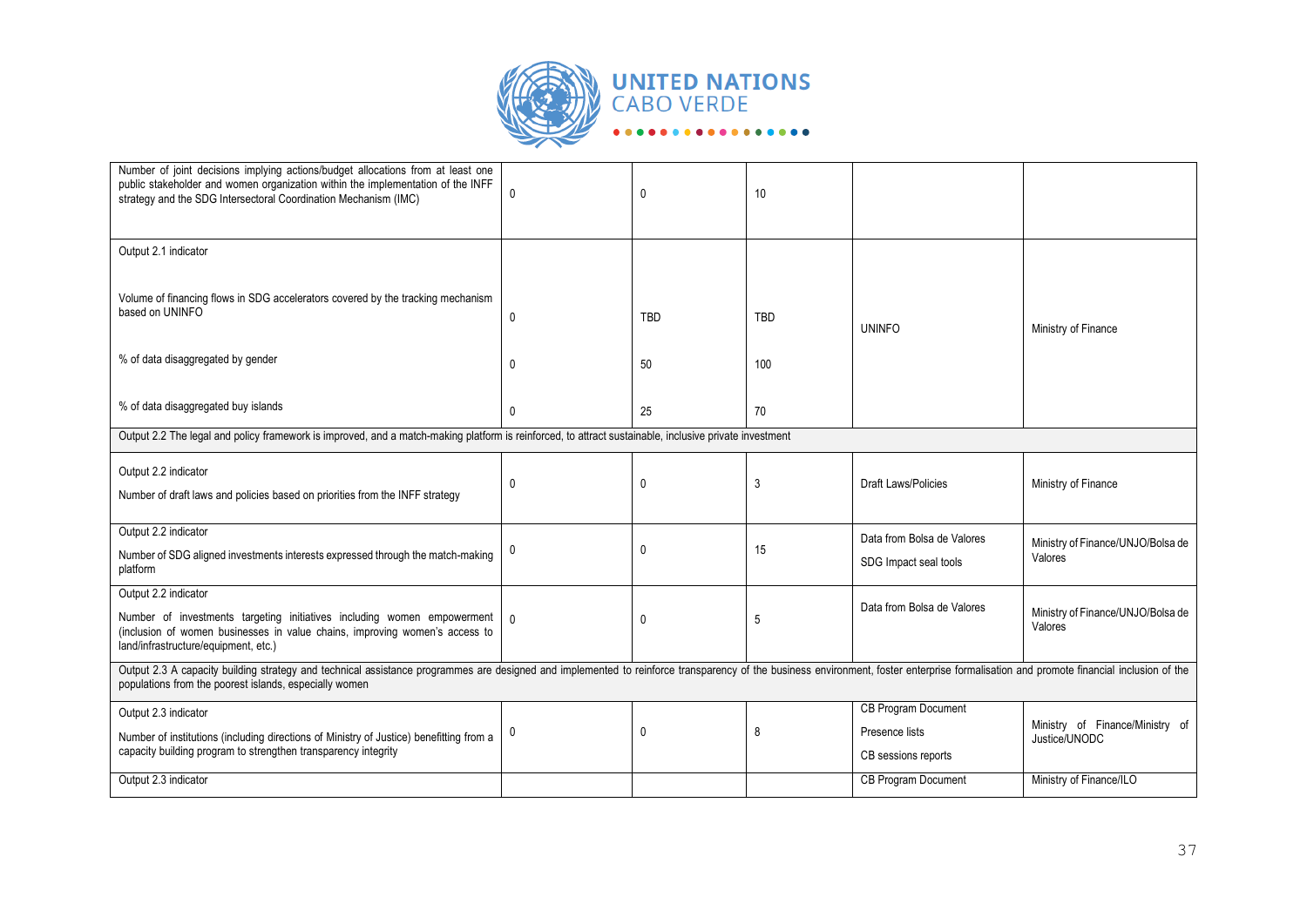

| MSMEs<br>Number<br>institutions<br>(including)<br>the<br>ecosystem<br>οf<br>ProEmpresa/ProGarante/Procapital/Chambers of Commerce) benefitting from a<br>capacity building program on support to Microenterprises financial literacy and<br>inclusion and transition to formality | - 3 | 10 | Presence lists<br>CB sessions reports |                               |
|-----------------------------------------------------------------------------------------------------------------------------------------------------------------------------------------------------------------------------------------------------------------------------------|-----|----|---------------------------------------|-------------------------------|
| Output 2.3<br>Number of decision makers within trained institutions declaring the capacity building<br>programs improved transparency                                                                                                                                             | u   |    | End-of-training survey                | Ministry of Finance/ILO/UNODC |
| Number of decision makers within trained institutions declaring the capacity building  <br>programs improved financial inclusion                                                                                                                                                  | - 3 |    |                                       |                               |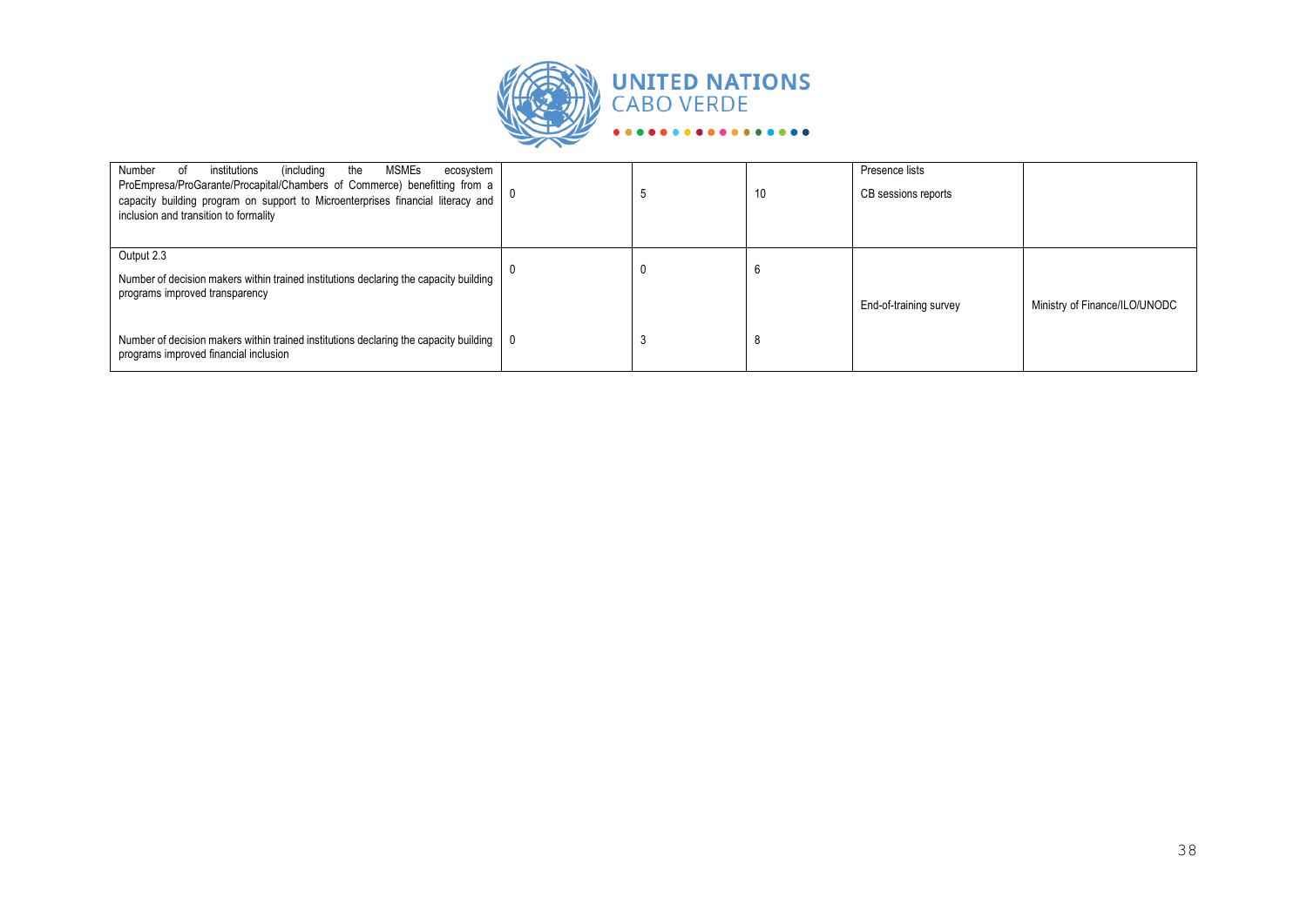

# **Annex 3. Gender marker matrix**

|             | <b>Indicator</b>                                                                                                       |                |                                                                                                                                                                                                                                                                                                                                                                                                                                                                                                                                | <b>Evidence</b><br>or                                           |  |  |  |  |
|-------------|------------------------------------------------------------------------------------------------------------------------|----------------|--------------------------------------------------------------------------------------------------------------------------------------------------------------------------------------------------------------------------------------------------------------------------------------------------------------------------------------------------------------------------------------------------------------------------------------------------------------------------------------------------------------------------------|-----------------------------------------------------------------|--|--|--|--|
| $N^{\circ}$ | Formulation                                                                                                            | <b>Score</b>   | <b>Findings and Explanation</b>                                                                                                                                                                                                                                                                                                                                                                                                                                                                                                | of<br><b>Means</b><br><b>Verification</b>                       |  |  |  |  |
| 1.1         | Context<br>analysis<br>integrate<br>gender<br>analysis                                                                 | $\overline{2}$ | Throughout the many session of<br>joint works with governmental<br>institutions to build the JP, the<br>specific challenge of assessing the<br>impact of SDG financing on women<br>has been discussed. Although the<br>findings were that this impact<br>cannot be adequately measured,<br>therefore leading to a lack of<br>disaggregated information in the<br>problem statement, these findings<br>provoked a complete reshuffle of<br>the proposal to fully integrate<br>women financial inclusion with the<br><b>INFF</b> | Reports of meetings<br>to elaborate<br>the<br>proposal          |  |  |  |  |
| 1.2         | Gender<br>Equality<br>mainstreamed<br>in<br>proposed outputs                                                           | 3              | Most outputs integrate a special<br>focus on women, namely tracking<br>impact of SDG finance on women<br>and addressing women financial<br>inclusion                                                                                                                                                                                                                                                                                                                                                                           | <b>JPD</b>                                                      |  |  |  |  |
| 1.3         | Programme<br>output<br>indicators<br>measure<br>changes<br>gender<br>on<br>equality                                    | 3              | Most outputs include a specific<br>indicator tracking the impact of the<br>output on gender equality                                                                                                                                                                                                                                                                                                                                                                                                                           | <b>JPD</b>                                                      |  |  |  |  |
| 2.1         | PUNO collaborate and<br>with<br>engage<br>Government on gender<br>equality<br>and<br>the<br>empowerment<br>οf<br>women | $\overline{2}$ | Ministry of Family and Inclusion will<br>guarantee the inclusion of gender<br>equality issue, and capacities will<br>gender-sensitive<br>be<br>built<br>for<br>monitoring<br>tracking<br>and<br>оf<br>financing. ILO will be the PUNO<br>specifically responsible for this<br>part. All governmental entities and<br>private stakeholders involved in the<br>elaboration of the proposal has<br>agreed on a specific focus with clear<br>indicators<br>on<br>women<br>financial<br><i>inclusion</i>                            | Reports of meetings<br>elaborate<br>to<br>the<br>proposal<br>JP |  |  |  |  |
| 2.2         | PUNO collaborate and<br>with<br>engages<br>women's/gender<br>equality CSOs                                             | $\overline{2}$ | Women<br>empowerment/rights<br>organization have been consulted,<br>and will have a clear role in the<br>consultations,<br>analyze<br>to<br>the<br>impact of SDG finance on women<br>and prioritize ways of reinforcing it,<br>as well as their financial inclusion<br>(capacity building/networking)                                                                                                                                                                                                                          | Reports of meetings<br>elaborate<br>the<br>to<br>proposal<br>1P |  |  |  |  |
| 3.1         | Program<br>proposes<br>a<br>gender-responsive<br>budget                                                                | $\overline{2}$ | The budget was calculated based<br>on the                                                                                                                                                                                                                                                                                                                                                                                                                                                                                      |                                                                 |  |  |  |  |
|             | <b>Total scoring</b>                                                                                                   | 2,3            |                                                                                                                                                                                                                                                                                                                                                                                                                                                                                                                                |                                                                 |  |  |  |  |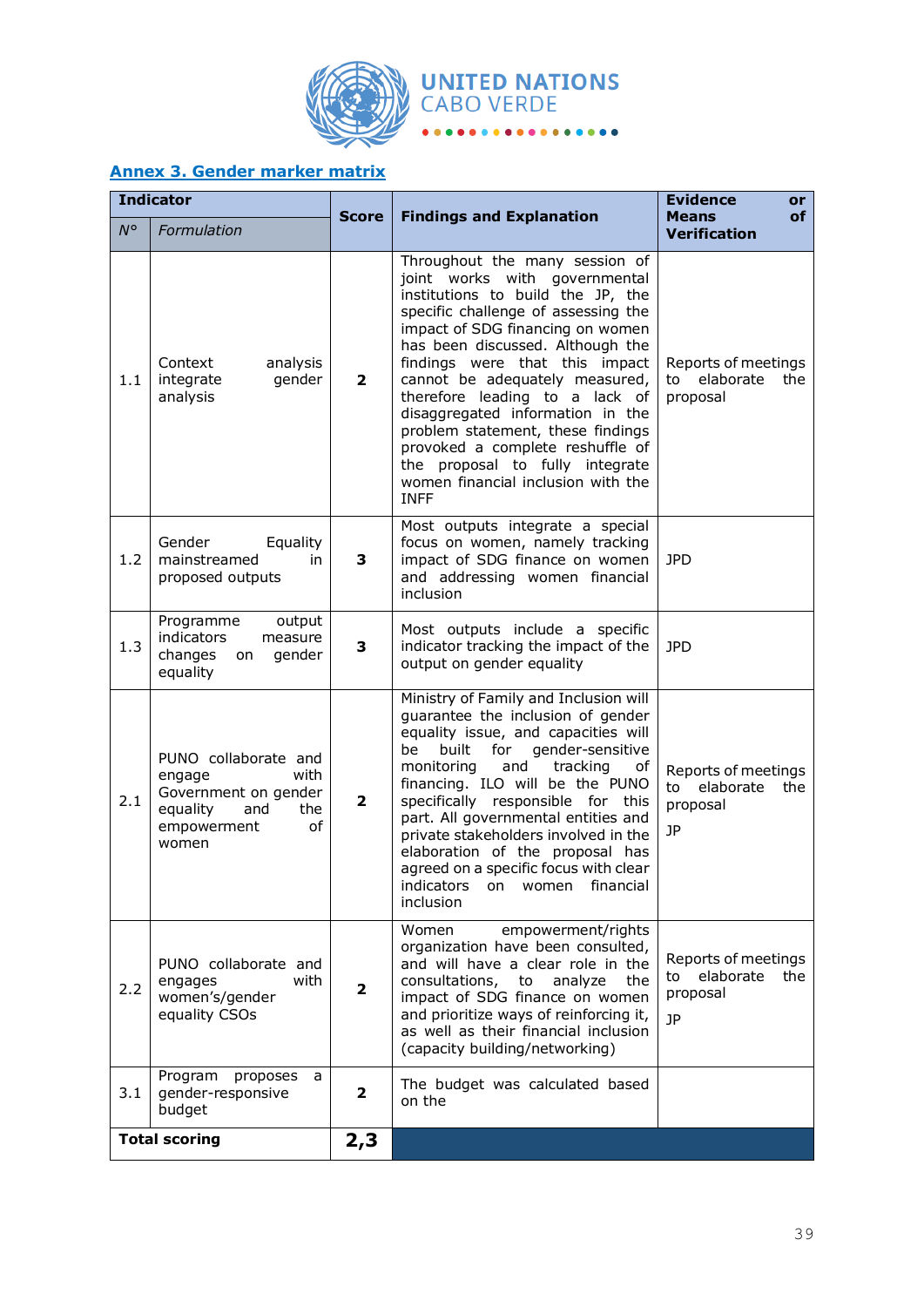

# **Annex 4. Budget and Work Plan**

# **4.1 Budget per UNSDG categories**

Staff and personnel accounts for 26% of total budget, which is relatively high, but is justified by the will to build in-house capacities to support the process on a medium-term basis. Un staff will therefore dedicate time to directly support the process, and consolidate the trustful relationship built with national government over the past months.

Supplies, commodities and material are foreseen to cost 6% of the total, for national consultations, working sessions and reports drafting mainly, while equipment will amount for around 2% of total budget, mainly to equip task teams and the Steering Committee/Institutional Coordination Mechanism secretariat.

Contractual services amount for 30% of the proposal and aim at bringing complementary expertise for the DFA mainly, especially for the deep dives and the gender profile. Travels, representing also 15% of total budget, are aimed at ensuring the national consultations, and the inclusion of local actors in general.

Transfers and grants represent 7% of the proposal and are aimed at providing some direct support to the MSMEs ecosystem institutional capacity building.

Finally, direct costs are 8%, due to the need of close follow up of the whole process, within a learning-by-doing approach. Indirect costs are 6%.

|                                                                            |                            | UNDP(JO)                             | <b>UNODC</b>               |                                      |                            | IL <sub>O</sub>                      | <b>TOTAL</b>                      |                                          |                                    |
|----------------------------------------------------------------------------|----------------------------|--------------------------------------|----------------------------|--------------------------------------|----------------------------|--------------------------------------|-----------------------------------|------------------------------------------|------------------------------------|
| <b>UNDG</b><br><b>BUDGET</b><br><b>CATEGORIES</b>                          | Joint SDG<br>Fund<br>(USD) | <b>PUNO</b><br>Contribution<br>(USD) | Joint SDG<br>Fund<br>(USD) | <b>PUNO</b><br>Contribution<br>(USD) | Joint SDG<br>Fund<br>(USD) | <b>PUNO</b><br>Contribution<br>(USD) | <b>Joint SDG</b><br>Fund<br>(USD) | <b>PUNO</b><br>Contribu<br>tion<br>(USD) | Governmen<br>contribution<br>(USD) |
| 1. Staff and<br>other<br>personnel                                         | 92 000                     |                                      | 77 500                     |                                      | 91 000                     |                                      | 260 500                           |                                          |                                    |
| 2. Supplies,<br>Commodities,<br><b>Materials</b>                           | 55 000                     |                                      | 4 0 0 0                    |                                      | 2 0 0 0                    |                                      | 61 000                            |                                          |                                    |
| 3. Equipment,<br>Vehicles, and<br>Furniture<br>(including<br>Depreciation) | 12 000                     |                                      | 6 0 0 0                    |                                      | 2 500                      |                                      | 20 500                            |                                          |                                    |
| 4. Contractual<br>services                                                 | 162 065                    |                                      | 58 500                     |                                      | 71 500                     |                                      | 292 065                           |                                          |                                    |
| 5. Travel                                                                  | 76 000                     |                                      | 36 400                     |                                      | 35 000                     |                                      | 147 400                           |                                          |                                    |
| 6. Transfers<br>and Grants to<br>Counterparts                              | 67 000                     |                                      |                            |                                      |                            |                                      | 67 000                            |                                          |                                    |
| 7. General<br>Operating and<br>other Direct<br>Costs                       | 35 935                     |                                      | 32 553                     |                                      | 12 953                     |                                      | 81 441                            |                                          |                                    |
| <b>Total Direct</b><br>Costs                                               | 500,000                    |                                      | 214,953                    |                                      | 214,953                    |                                      | 929,906                           |                                          |                                    |
| 8. Indirect<br><b>Support Costs</b><br>(Max. 7%)                           | 35,000                     |                                      | 15.047                     |                                      | 15,047                     |                                      | 65.094                            |                                          |                                    |
| <b>TOTAL Costs</b>                                                         | 535,000                    | 50,000                               | 230,000                    | 50,000                               | 230,000                    | 50,000                               | 995,000                           | 150,000                                  | 350,000                            |
| 1st year                                                                   | 267,500                    | 20,000                               | 115,000                    | 10,000                               | 115,000                    | 30,000                               | 497,500                           | 60,000                                   | 150,000                            |
| 2nd year                                                                   | 267,500                    | 30,000                               | 115,000                    | 40,000                               | 115,000                    | 20,000                               | 497,500                           | 90,000                                   | 200,000                            |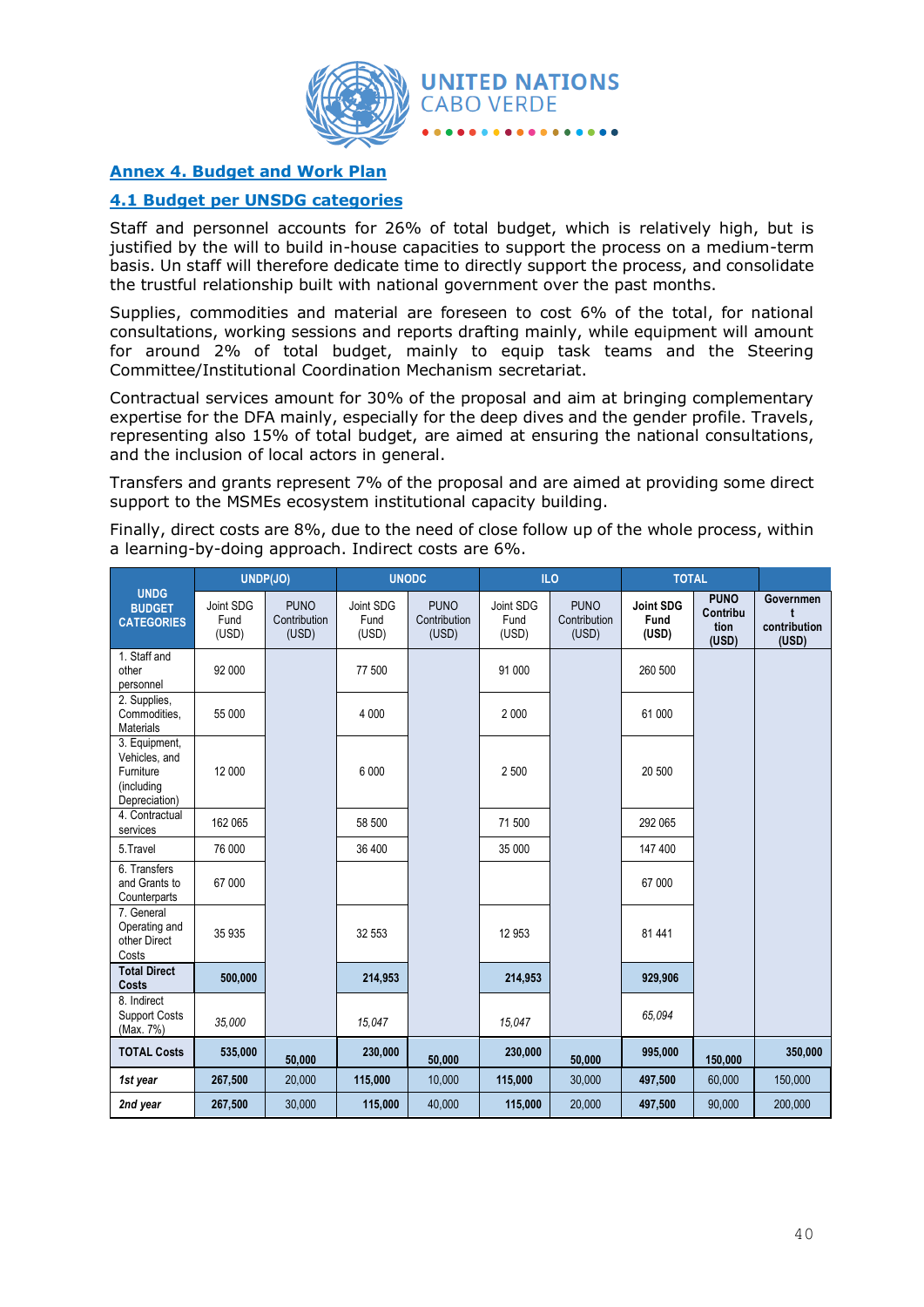

# **4.2 Budget per SDG targets**

The INFF will have a transversal effect on reorienting public finance and mobilizing private finance (SDG 17) all SDGs, especially in terms of boosting finance for SDG accelerators (SDG 14). On the other hand, JP is focusing solidly on financial inclusion of the furthest left behind (SDG 10), i.e tracking the impact of public and private finance on the poorest populations (SDG 1), with a special focus on women (SDG 5), building capacities of the economic services ecosystem and the micro and small businesses to improve access to finance (SDG 8). A third important aspect of the JP is its focus on transparency and good governance for SDG finance (SDG 16). Finally, an important feature that makes the proposal stronger, is its multilevel approach, i.e including local level (islands and municipalities) in the monitoring system and governance framework (SDG 11).

|              | <b>SDG TARGETS</b>                                                                                                                                                                                                                                                                             | $\%$           | <b>USD</b> |
|--------------|------------------------------------------------------------------------------------------------------------------------------------------------------------------------------------------------------------------------------------------------------------------------------------------------|----------------|------------|
| 1.B          | Create sound policy frameworks at the national, regional and international<br>levels, based on pro-poor and gender-sensitive development strategies, to<br>support accelerated investment in poverty eradication actions                                                                       | $\overline{7}$ | 105 000    |
| 5.A          | Undertake reforms to give women equal rights to economic resources, as<br>well as access to ownership and control over land and other forms of<br>property, financial services, inheritance and natural resources, in accordance<br>with national laws                                         | 10             | 150 000    |
| 8,3          | Promote development-oriented policies that support productive activities,<br>decent job creation, entrepreneurship, creativity and innovation, and<br>encourage the formalization and growth of micro-, small- and medium-sized<br>enterprises, including through access to financial services | $\overline{7}$ | 105 000    |
| 8,1          | Strengthen the capacity of domestic financial institutions to encourage and<br>expand access to banking, insurance and financial services for all                                                                                                                                              | $\overline{7}$ | 105 000    |
| 10,1         | By 2030, progressively achieve and sustain income growth of the bottom 40<br>per cent of the population at a rate higher than the national average                                                                                                                                             | 8              | 119 500    |
| 11.A         | Support positive economic, social and environmental links between urban,<br>peri-urban and rural areas by strengthening national and regional<br>development planning                                                                                                                          | $\overline{7}$ | 105 000    |
| 14,7         | By 2030, increase the economic benefits to Small Island developing States<br>and least developed countries from the sustainable use of marine resources,<br>including through sustainable management of fisheries, aquaculture and<br>tourism                                                  | 8              | 119 500    |
| 16.4         | By 2030, significantly reduce illicit financial and arms flows, strengthen the<br>recovery and return of stolen assets and all forms of organized crime                                                                                                                                        | 10             | 149 000    |
| 16,6         | Develop effective, accountable and transparent institutions at all levels                                                                                                                                                                                                                      | 12             | 179 000    |
| 17,1         | Strengthen domestic resource mobilization, including through international<br>support to developing countries, to improve domestic capacity for tax and<br>other revenue collection                                                                                                            | 12             | 179 000    |
| 17,3         | Mobilize additional financial resources for developing countries from multiple<br>sources                                                                                                                                                                                                      | 12             | 179 000    |
| <b>TOTAL</b> |                                                                                                                                                                                                                                                                                                | 100            | 1 495 000  |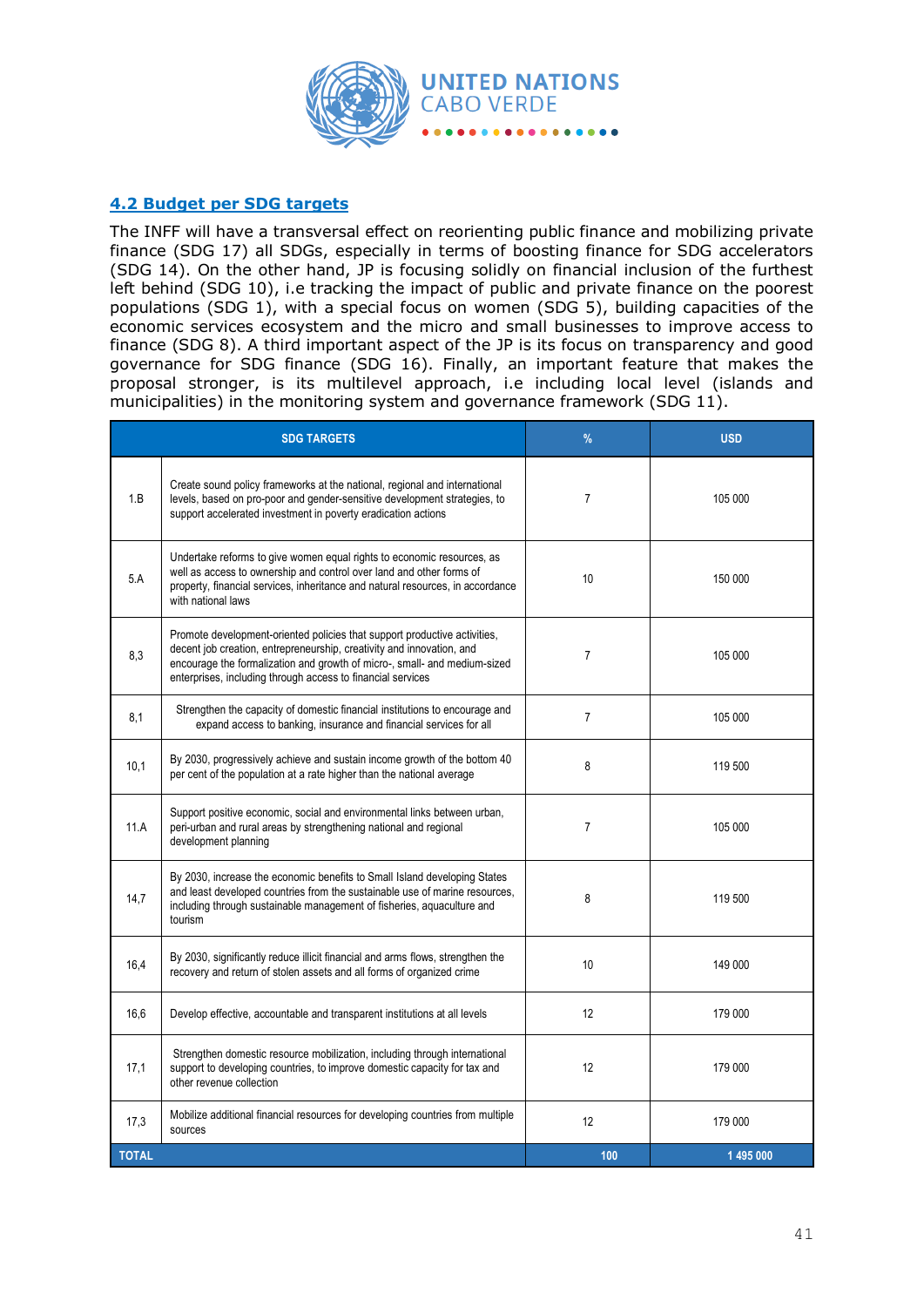#### **4.3 Work plan**

| <b>Outcome 1</b>                                                                                                                                                                                                                                                                                              |                                                                                                                                                                                                                                                                                                                                                                                                                                                                                                                                                                                       |                                                            |                                                                                                                                                                                                                                                                                                                                                                                                                                                                                                                                                                                                                                                                                                                                                                                                                                                                                                                                                                                                                                                                                                                                                                                                                                                                                                                                                                                                                                                                                                                                                                                                                                                                                                                                                                                                                                                                                                                                                                                                                                                                                                                                                                                                                                                                                                                                                                     |                                            |  |  |  |           | Identify, mobilize and align financial flows with the accelerators and interventions identified during the MAPS/INFF scoping mission (Financing Solutions for                                                                                                                                                                                                                                                                                                                                                                                                                                                                                                                                                                                                                                                                                                                                                                                                                                                                                                                                                                                                                                                                                                                                                                                                                                                                                       | <b>SDG Roadmap)</b>            |                                              |                                            |                            |                            |                                                                                                                                                                                                                                                                                                                                                   |
|---------------------------------------------------------------------------------------------------------------------------------------------------------------------------------------------------------------------------------------------------------------------------------------------------------------|---------------------------------------------------------------------------------------------------------------------------------------------------------------------------------------------------------------------------------------------------------------------------------------------------------------------------------------------------------------------------------------------------------------------------------------------------------------------------------------------------------------------------------------------------------------------------------------|------------------------------------------------------------|---------------------------------------------------------------------------------------------------------------------------------------------------------------------------------------------------------------------------------------------------------------------------------------------------------------------------------------------------------------------------------------------------------------------------------------------------------------------------------------------------------------------------------------------------------------------------------------------------------------------------------------------------------------------------------------------------------------------------------------------------------------------------------------------------------------------------------------------------------------------------------------------------------------------------------------------------------------------------------------------------------------------------------------------------------------------------------------------------------------------------------------------------------------------------------------------------------------------------------------------------------------------------------------------------------------------------------------------------------------------------------------------------------------------------------------------------------------------------------------------------------------------------------------------------------------------------------------------------------------------------------------------------------------------------------------------------------------------------------------------------------------------------------------------------------------------------------------------------------------------------------------------------------------------------------------------------------------------------------------------------------------------------------------------------------------------------------------------------------------------------------------------------------------------------------------------------------------------------------------------------------------------------------------------------------------------------------------------------------------------|--------------------------------------------|--|--|--|-----------|-----------------------------------------------------------------------------------------------------------------------------------------------------------------------------------------------------------------------------------------------------------------------------------------------------------------------------------------------------------------------------------------------------------------------------------------------------------------------------------------------------------------------------------------------------------------------------------------------------------------------------------------------------------------------------------------------------------------------------------------------------------------------------------------------------------------------------------------------------------------------------------------------------------------------------------------------------------------------------------------------------------------------------------------------------------------------------------------------------------------------------------------------------------------------------------------------------------------------------------------------------------------------------------------------------------------------------------------------------------------------------------------------------------------------------------------------------|--------------------------------|----------------------------------------------|--------------------------------------------|----------------------------|----------------------------|---------------------------------------------------------------------------------------------------------------------------------------------------------------------------------------------------------------------------------------------------------------------------------------------------------------------------------------------------|
|                                                                                                                                                                                                                                                                                                               |                                                                                                                                                                                                                                                                                                                                                                                                                                                                                                                                                                                       | <b>Annual target/s</b>                                     |                                                                                                                                                                                                                                                                                                                                                                                                                                                                                                                                                                                                                                                                                                                                                                                                                                                                                                                                                                                                                                                                                                                                                                                                                                                                                                                                                                                                                                                                                                                                                                                                                                                                                                                                                                                                                                                                                                                                                                                                                                                                                                                                                                                                                                                                                                                                                                     | <b>PLANNED BUDGET</b><br><b>Time frame</b> |  |  |  |           |                                                                                                                                                                                                                                                                                                                                                                                                                                                                                                                                                                                                                                                                                                                                                                                                                                                                                                                                                                                                                                                                                                                                                                                                                                                                                                                                                                                                                                                     |                                |                                              |                                            |                            |                            | <b>Implementing</b>                                                                                                                                                                                                                                                                                                                               |
| <b>Output</b>                                                                                                                                                                                                                                                                                                 | 2020                                                                                                                                                                                                                                                                                                                                                                                                                                                                                                                                                                                  | 2021                                                       | <b>List of activities</b>                                                                                                                                                                                                                                                                                                                                                                                                                                                                                                                                                                                                                                                                                                                                                                                                                                                                                                                                                                                                                                                                                                                                                                                                                                                                                                                                                                                                                                                                                                                                                                                                                                                                                                                                                                                                                                                                                                                                                                                                                                                                                                                                                                                                                                                                                                                                           |                                            |  |  |  | <b>Q4</b> | <b>Overall budget description</b>                                                                                                                                                                                                                                                                                                                                                                                                                                                                                                                                                                                                                                                                                                                                                                                                                                                                                                                                                                                                                                                                                                                                                                                                                                                                                                                                                                                                                   | <b>Joint SDG</b><br>Fund (USD) | <b>PUNO</b><br><b>Contributions</b><br>(USD) | <b>Government</b><br>contribution<br>(USD) | <b>Total Cost</b><br>(USD) | PUNO/s<br>involved         | partner/s involved                                                                                                                                                                                                                                                                                                                                |
| Output 1.1: A Development<br><b>Finance Assessment,</b><br>building on existing<br>diagnostics and<br>assessments, with a<br>particular focus on women<br>financial inclusion, is<br>completed to identify the<br>current status and prospects<br>of the public spending and<br>financing flows opportunities | 50 private sector<br>representatives<br>ctively participating<br>in the national<br>consultations 6<br>SDG accelerators<br>creened to identify<br>current and<br>otential, public and<br>rivate investments<br>100 financing<br>stakeholders and<br>finance sources<br>identified in the<br>mapping of the<br>nancing landscape<br>30<br>ecommendations<br>endorsed by<br>government to<br>improve public<br>spending and<br>rivate investment<br>in SDG-compliant<br>PEDS programmes<br>10<br>recommendations<br>targeting women<br>financial inclusion                              | <b>NA</b>                                                  | Costing exercise for the PEDS priorities and the<br>accelerators, using the MTEF to refine the<br>investment required and determining financino<br>qaps<br>dentification of fiscal space to reshuffle part of<br>public expenditures<br>In conjunction with the work of the GAO,<br>including PEFA, thorough analysis of public<br>financial management system to identify gaps<br>and weaknesses<br>orough analysis to identify money laundering<br>corruption risks and vulnerabilities and illicit<br>financial transactions, and provide<br>recommendations including corrective<br>Undate mapping of the financing landscape for<br>potential sources include the mapping out of<br>key financing stakeholders that are currently<br>working and that could potentially respond to<br>the government sustainable development<br>priorities and learning from other countries<br>Development of a gender financing profile,<br>ssessing financing flows through a gender lens<br>and identify possible financing policies and<br>instruments to mobilize and align finance for<br>gender equality as related to the SDG<br>accelerato<br>"Deep dives" analysis of financing gaps within<br>SDG accelerators (Blue Economy - i.e tourism<br>fisheries, transport, renewable energy-, digital<br>economy, and agribusiness, as well as the<br>transversal effort for human capital<br>development), including regulatory<br>environment, capacity gaps for financial<br>nclusion, formalization, and supplier linkages of<br>small players from these sectors (women-<br>owned small businesses, young small-scale<br>ishermen, tech-based students' start-up, etc.<br>Development and promotion of<br>recommendations for key financing solutions<br>for the accelerators prioritized in the SDG<br>Roadmap, including climate-finance solutions<br>climate-finance solutions, tapping into diaspora<br>impact investment and south-south<br>cooperation<br>Ascertaining the legal and technical<br>equirements for national implementation of UN<br>programmes via the state budget and<br>corresponding insertion to the GAO<br>Identification of key risks and challenges to the<br>successful implementation of the INFF (capacity<br>constraints, political economy considerations<br>development partner coordination and identify<br>mitiaation measures) |                                            |  |  |  |           | The activities were defined on the basis of the<br>work already done by the government with<br>support of different UN agencies, in the<br>ramework of ongoin reforms, and by the INFF<br>scoping mission. Each actitivities comes to<br>bridge a gap in the process. Each activity was<br>costed calculating the savings that in-house<br>expertise, in-kind government support and<br>contributions from different sources allow. An<br>alternative way of investing resources would<br>have to rebuild all these parts od a DFA that has<br>been done already, and rely on oustide<br>expertise, without support from government of<br>other partners. Besides, the deep dives will build<br>on the work done to define an SDG Roadmap.<br>Therefore all the prioritization process needs not<br>to be done again. This national participation and<br>ownership, and the cost-rationalization approach<br>will allow for financial sustainability, because the<br>process will be replicable with domestic publics<br>funds. A susbtantive part of the budget for this<br>output is dedicated to a gender financing profile.                                                                                                                                                                                                                                                                                                                     | 246 000                        | 30 000                                       | 60 000                                     | 336 000                    | UNDP, UNODC,<br>ILO        | Ministry of Finance, the<br>Ministry of Foreign Affairs,<br>and the National Institute<br>for Statistics, Ministries of<br>Tourism and Transports;<br>Maritime Economy; Minsitry<br>of Environment and<br>Agriculture; Ministry of<br>ndustry, Trade and Energy,<br>Ministry of Justice and<br>Labour, Ministry of Family<br>and Social Inclusion |
| Output 1.2: A Financing<br>strategy is developed in an<br>integrated, participatory<br>manner to effectively<br>manage finance for results                                                                                                                                                                    | 20 priorities aimed<br>at optimizing public<br>revenue (tax<br>ollection, reductio<br>of illicit<br>ransaction/corrupt<br>on/tax evasion) and<br>reshuffling part of<br>public spending<br>toward SDG<br>accelerators<br>10 priorities<br>argeting specifically<br>women<br>priorities resulting<br>a draft law/public<br>policy<br>5 priorities<br>endorsed by the<br>Government and<br>approved by<br>UNCTAD and GAO,<br>reating an enabling<br>environment for<br>SDG finance<br>3 key financing<br>solutions designed<br>and integrated in<br>the strategy to<br>mobilize private | 10 priorities<br>resulting in a draft<br>law/public policy | lentification of priority policy measures to ali<br>development outcomes with programmatic<br>framework and public finance, covering the<br>action areas across the Addis Ababa Action<br>Agenda<br>Prioritization of improvements of investments<br>regimes and market arrangements in<br>ccelerator areas and exploration of innovative<br>taxation models/improved efficiency of fiscal<br>policies<br>Definition of priorities to foster formalization<br>ind supplier linkages to link local MSMEs (supply<br>side) and demand through sustainable value<br>chains within SDG accelerators<br>Definition of outcome-based incentives and<br>innovative financing instruments based on in<br>depth analysis to determine relevance and<br>applicability<br>Prioritization of capacity building, policy making<br>and project design to access to climate finance<br>Identification of measures for public spending to<br>target more effectively excluded populations<br>and workers in the informal economy, among<br>them women and youth from the poorest<br>islands and municipalities<br>Awareness raising and installation of incentive<br>and mechanisms to channel part of remittance<br>and diaspora expertise toward PEDS and SDGs                                                                                                                                                                                                                                                                                                                                                                                                                                                                                                                                                                                                                                                                                                                                                                                                                                                                                                                                                                                                                                                                                                                    |                                            |  |  |  |           | The definition of the strategy will use<br>aovernmental hard and software, in line with th<br>work done on the elaboration of the PEDS and<br>the support to the National Planning System and<br>its M&E framework. It will therefore be better<br>invested in this process, embedded in the<br>national planning system and in ongoing reform<br>(decentralization, business environment) than<br>n any other alternative ways. Besides, all players<br>will need to be fully on board at this stage, at<br>decision making level so starting a new process<br>would be very time consumming, to raise<br>awareness and build a trsutful relationship with<br>public and private actors, a work already done<br>since before the INFF scoping mission. This<br>national participation and ownership, and the<br>cost-rationalization approach will allow for<br>financial sustainability, because the process will<br>be replicable with domestic publics funds.A<br>substantive part of the budget will go to the<br>identification of solutions for finance to better<br>reach women. Cofinancing will come from the<br>government in-kind and in-cash support to the<br>different workshops and priotization exercises.<br>Finally, by setting common targets fo ra wide<br>ange of stakeholders, INFF block II will leverage<br>important financing opportunities and enhance<br>investment coherence across many public and<br>nrivato contor | 120 000                        | 4 0 0 0                                      | 30 000                                     | 154 000                    | UNDP, UNODC,<br><b>ILO</b> | Ministry of Finance, the<br>Ministry of Foreign Affairs,<br>and the National Institute<br>for Statistics, Ministries of<br>Tourism and Transports;<br>Maritime Economy; Minsitry<br>of Environment and<br>Agriculture: Ministry of<br>ndustry, Trade and Energy,<br>Ministry of Justice and<br>Labour, Ministry of Family<br>and Social Inclusion |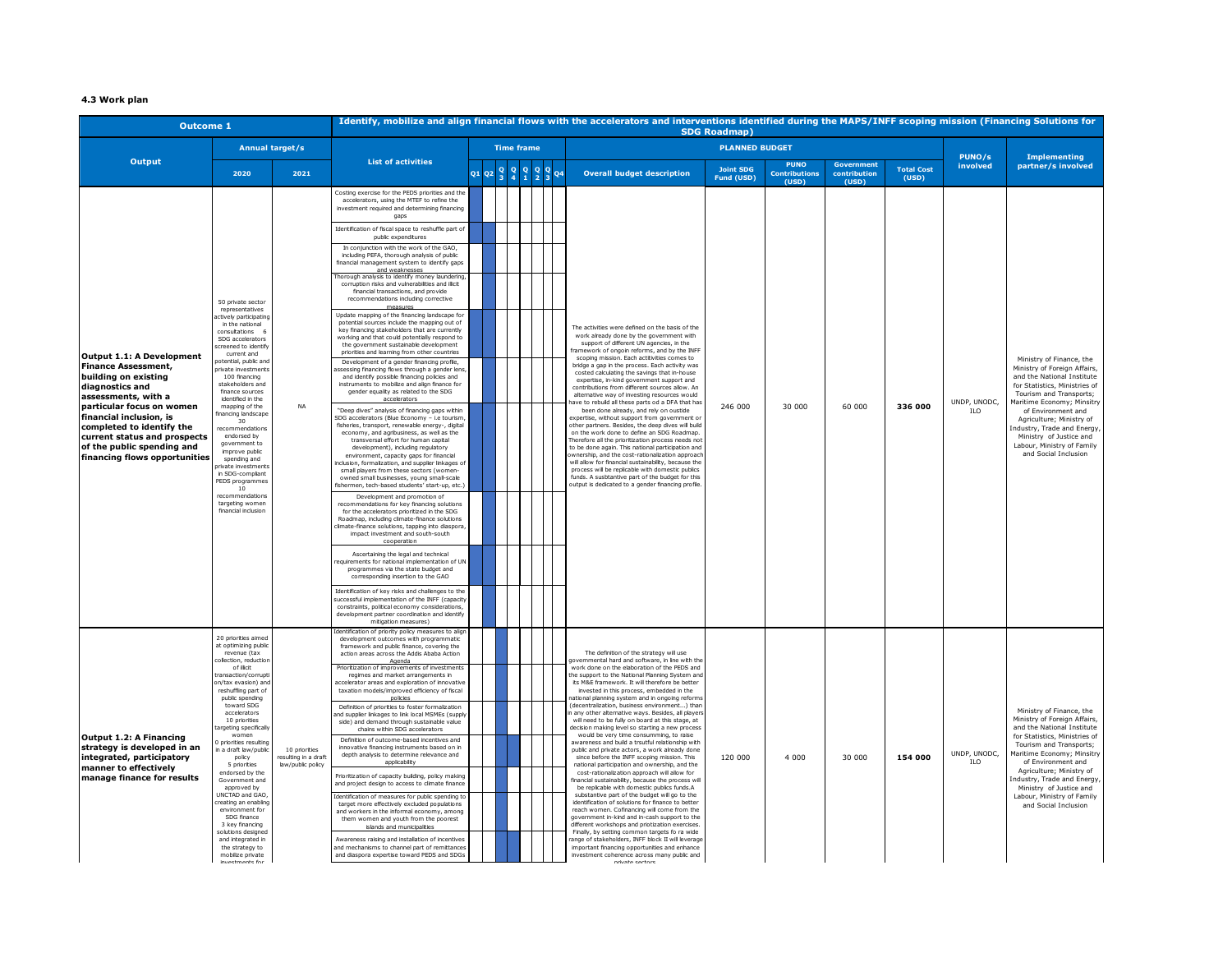|                                                                                                                                                                                                                                                                 | PEDS and SDGs-<br>compliant initiative                                                                                                                                                                                                                                                                                                                                                    |                                                                                                                                                                                                                                                                                                                                                                                          | Ensuring grants and loans of the GAO are<br>aligned with the SDGs and accelerators                                                                                                                                                                                                                                                                                                                                                                                                                                                                                                                                                                                                                                                                                                                                                                                                                                                                                  |       |                   |  |                                                                                                                                                                                                                                                                                                                                                                                                                                                                                                                                                                                                                                                                                                                                                                                                                                                                                                                                                                                                     |                                |                                              |                                            |                            |                            |                                                                                                                                                                                                                                                                                                                                                   |
|-----------------------------------------------------------------------------------------------------------------------------------------------------------------------------------------------------------------------------------------------------------------|-------------------------------------------------------------------------------------------------------------------------------------------------------------------------------------------------------------------------------------------------------------------------------------------------------------------------------------------------------------------------------------------|------------------------------------------------------------------------------------------------------------------------------------------------------------------------------------------------------------------------------------------------------------------------------------------------------------------------------------------------------------------------------------------|---------------------------------------------------------------------------------------------------------------------------------------------------------------------------------------------------------------------------------------------------------------------------------------------------------------------------------------------------------------------------------------------------------------------------------------------------------------------------------------------------------------------------------------------------------------------------------------------------------------------------------------------------------------------------------------------------------------------------------------------------------------------------------------------------------------------------------------------------------------------------------------------------------------------------------------------------------------------|-------|-------------------|--|-----------------------------------------------------------------------------------------------------------------------------------------------------------------------------------------------------------------------------------------------------------------------------------------------------------------------------------------------------------------------------------------------------------------------------------------------------------------------------------------------------------------------------------------------------------------------------------------------------------------------------------------------------------------------------------------------------------------------------------------------------------------------------------------------------------------------------------------------------------------------------------------------------------------------------------------------------------------------------------------------------|--------------------------------|----------------------------------------------|--------------------------------------------|----------------------------|----------------------------|---------------------------------------------------------------------------------------------------------------------------------------------------------------------------------------------------------------------------------------------------------------------------------------------------------------------------------------------------|
| Output 1.3: A Capacity<br>building platform is installed<br>for human and institutional<br>capacities of key actors from<br>public and private sectors<br>are strengthened to ensure<br>the quality of program and<br>results-based planning and                | 10 institutions<br>including direction<br>of INE and Ministr<br>of Finance)<br>benefitting from a<br>capacity building<br>program to<br>trengthen NPS an<br>llow for an efficien<br>mplementation of<br>the PEDS<br>35 human rights<br>based, and<br>environmental<br>output indicators<br>integrated in the                                                                              | 20 institutions<br>including directions<br>of INE and Ministry<br>of Finance)<br>benefitting from a<br>capacity building<br>program to<br>rengthen NPS and<br>llow for an efficien<br>mplementation of<br>the PEDS<br>70 human rights<br>based, and<br>environmental<br>output indicators<br>integrated in the                                                                           | Capacity building on program-based planning<br>and budgeting; data collection and analysis,<br>management of innovative financing<br>instruments; transparency and integrity<br>mechanisms<br>Capacity building, articulated with South-<br>outh/Triangular Cooperation networks (public<br>ivate, CSOs, University, regions and cities), t<br>rovide services on SDG financing for regional<br>national and local development plans, including<br>artnership and resource mobilization, includin<br>access to climate funds                                                                                                                                                                                                                                                                                                                                                                                                                                        |       |                   |  | The platform will be installed in existing<br>institutionnal frameworks, and will build on<br>existing expertise and in-house UN technical<br>upport. The beneficiaries will be easily identified<br>hanks to the participaiton of their institutions in<br>he process, and to the localization platofrms fo<br>local level players. The platform will use existing<br>logistical assets, such as training rooms, caterino<br>or public buildings, etc. This national participatio<br>and ownership, and the cost-rationalization<br>approach will allow for financial sustainability,<br>because the process will be replicable with<br>omestic publics funds. Gender-sensitivity will b                                                                                                                                                                                                                                                                                                           | 72 000                         | 10 000                                       | 40 000                                     | 122 000                    | UNDP, UNODC,<br><b>ILO</b> | Ministry of Finance, the<br>Ministry of Foreign Affairs,<br>and the National Institute<br>for Statistics, Ministries of<br>Tourism and Transports:<br>Maritime Economy; Minsitry<br>of Environment and<br>Agriculture: Ministry of                                                                                                                |
| budgeting processes within<br>the National Planning<br>System                                                                                                                                                                                                   | fonitoring system<br>of the NPS<br>decision makers<br>declaring the<br>capacity building<br>program changed<br>(for good) the way<br>he personal of the<br>institution work<br>within the NPS                                                                                                                                                                                             | Monitoring system<br>of the NPS 16<br>decision makers<br>declaring the<br>capacity building<br>program changed<br>for good) the way<br>e personal of the<br>institution work<br>within the NPS                                                                                                                                                                                           | Capacity building for INECV to support linking<br>finance with PEDS, based on SDGs-related<br>indicators, human rights indicators (with the<br>NDH and SDG localization platforms), gende<br>sensitive indicators, and environmental<br>indicators; and to build a financing tracking<br>system                                                                                                                                                                                                                                                                                                                                                                                                                                                                                                                                                                                                                                                                     |       |                   |  | insured in terms of beneficiaries and content of<br>the programs. For instance, it is worth noticing<br>that most of the capacity buidling efforts under<br>the three acitivities of the capacity building<br>platform aim at ensuring the proper tracking of<br>financing, and its impact on the furthest left<br>behind, with a specific focus on women                                                                                                                                                                                                                                                                                                                                                                                                                                                                                                                                                                                                                                           |                                |                                              |                                            |                            |                            | ndustry, Trade and Energy,<br>Ministry of Justice and<br>Labour, Ministry of Family<br>and Social Inclusion                                                                                                                                                                                                                                       |
| <b>Outcome 2</b>                                                                                                                                                                                                                                                |                                                                                                                                                                                                                                                                                                                                                                                           |                                                                                                                                                                                                                                                                                                                                                                                          |                                                                                                                                                                                                                                                                                                                                                                                                                                                                                                                                                                                                                                                                                                                                                                                                                                                                                                                                                                     |       |                   |  | Support an enabling policy environment that will bring public and private, local, national and international actors together to implement Cabo Verde<br>sustainable development priorities                                                                                                                                                                                                                                                                                                                                                                                                                                                                                                                                                                                                                                                                                                                                                                                                          |                                |                                              |                                            |                            |                            |                                                                                                                                                                                                                                                                                                                                                   |
|                                                                                                                                                                                                                                                                 | Annual target/s                                                                                                                                                                                                                                                                                                                                                                           |                                                                                                                                                                                                                                                                                                                                                                                          |                                                                                                                                                                                                                                                                                                                                                                                                                                                                                                                                                                                                                                                                                                                                                                                                                                                                                                                                                                     |       | <b>Time frame</b> |  |                                                                                                                                                                                                                                                                                                                                                                                                                                                                                                                                                                                                                                                                                                                                                                                                                                                                                                                                                                                                     | <b>PLANNED BUDGET</b>          |                                              |                                            |                            | PUNO/s                     | <b>Implementing</b>                                                                                                                                                                                                                                                                                                                               |
| <b>Output</b>                                                                                                                                                                                                                                                   | 2020                                                                                                                                                                                                                                                                                                                                                                                      | 2021                                                                                                                                                                                                                                                                                                                                                                                     | <b>List of activities</b>                                                                                                                                                                                                                                                                                                                                                                                                                                                                                                                                                                                                                                                                                                                                                                                                                                                                                                                                           | Q1 Q2 |                   |  | <b>Overall budget description</b>                                                                                                                                                                                                                                                                                                                                                                                                                                                                                                                                                                                                                                                                                                                                                                                                                                                                                                                                                                   | <b>Joint SDG</b><br>Fund (USD) | <b>PUNO</b><br><b>Contributions</b><br>(USD) | <b>Government</b><br>contribution<br>(USD) | <b>Total Cost</b><br>(USD) | involved                   | partner/s involved                                                                                                                                                                                                                                                                                                                                |
| Output 2.1: National<br><b>Planning System and</b><br><b>National Investment System</b><br>are strengthened into an<br>intersectoral, multilevel<br>governance (decision/policy<br>making) and monitoring<br>system for PEDS, Ambition<br><b>2030, and SDGs</b> | 70 % Activities<br>budgeted, aligned<br>with outputs and<br>subprograms, and<br>covered by at leas<br>one gender-<br>sensitive, SDG-<br>compliant and one<br>gender-sensitive.<br>numan rights base<br>indicators, within<br>e 35 programme<br>of the PEDS<br>0% financing gap<br>within SDG<br>accelerators<br>covered by a<br>resource<br>mobilization<br>strategy in<br>implementation | 100% Activities<br>budgeted, aligned<br>with outputs and<br>subprograms, and<br>overed by at least<br>one gender-<br>sensitive, SDG-<br>compliant and one<br>gender-sensitive.<br>uman rights base<br>indicators, within<br>e 35 programme<br>of the PEDS<br>0% financing gap<br>within SDG<br>accelerators<br>covered by a<br>resource<br>mobilization<br>strategy in<br>implementation | Integration of impact investment and SDG<br>financing reporting to increase financial<br>nitoring and transparency of both public an<br>private sector<br>Finalization of the ongoing work to create a<br>result-based, gender-sensitive M&E frameworl<br>Integration in the system of information<br>aggregated by island and municipality, and c<br>information on the international partners'<br>projects and financial contributions<br>Alignment of the budget and its accounting<br>stems with SDG accelerators, and inclusion<br>the impact on the furthest left behind<br>Dialogue on the conduction of a new<br>Demographic and Health Survey (last was in<br>005) to build a Multidimensional Poverty Inde<br>Strengthening the capacities of key actors in<br>ntelligence gathering and analysis of economi<br>and financial crimes, as well as in investigatio<br>techniques<br>Design of a digital governance and monitoring<br>system based on UNINFO |       |                   |  | The budget for this output will fuel in an existing<br>National Planning System, to reinforce its<br>apacities for monitoring, including monitoring o<br>ance flows, and their impact on SDGs. Build a<br>brand new monitoring system would be<br>incompratively more costly. The fact that this<br>output reinforces an existing system is a<br>quarantee for its financial sustainability. An<br>important part of the consolidation effort is to<br>rovide this system with gender-sensitive data,<br>cluding on finance and its impact. Although the<br>budget invested under this output will not<br>everage any additional finance, apart from the<br>ublic spending in the National Planning System<br>it will create the conditions for an enabling<br>environment for investments, in terms of<br>standards and indicators.                                                                                                                                                                | 179 000                        | 30 000                                       | 70 000                                     | 279 000                    | UNDP, UNODC,<br><b>ILO</b> | Ministry of Finance, the<br>Ministry of Foreign Affairs,<br>and the National Institute<br>for Statistics, Ministries of<br>Tourism and Transports:<br>Maritime Economy; Minsitry<br>of Environment and<br>Agriculture: Ministry of<br>ndustry, Trade and Energy,<br>Ministry of Justice and<br>Labour, Ministry of Family<br>and Social Inclusion |
| Output 2.2: The legal and<br>policy framework is<br>improved, and match-<br>making platforms are<br>installed, to attract<br>sustainable, inclusive private<br>investment                                                                                       | <b>NA</b>                                                                                                                                                                                                                                                                                                                                                                                 | 3 draft laws and<br>policies based on<br>priorities from the<br><b>NFF</b> strategy<br>SDG aligned<br>investments<br>nterests expresse<br>through the match<br>making platform<br>5 investments<br>argeting initiatives<br>including women<br>empowerment<br>nclusion of wome<br>businesses in value<br>chains, improving<br>vomen's access to<br>and/infrastructure<br>equipment, etc.) | onsolidation of the INFF Oversight Committe<br>into an SDG intersectoral coordination<br>mechanism, and integration in the National<br>Planning System<br>Alignment of policies and annual<br>udgets/multiyear expenditure frameworks to<br>the national and local development plans<br>Reinforcement of the parliamentary scrutiny<br>over finance and of a mechanism of public<br>budget review<br>Streamlining of procedures and public services<br>for investors<br>Insertion of UN in the GAO policy dialogue<br>process, (macroeconomic reforms, public<br>finance management, transparency and<br>oversight, policy dialogue, macroprudential<br>policy, and risk management)<br>Design and implementation of legal and policy<br>framework for innovative financing<br>instruments/solutions geared towards the<br>achievement of the SDGs<br>Integration of the SDG impact instruments an<br>seals to set standards and label sustainable<br>investments   |       |                   |  | This output aims at creating an enabling<br>nvironmentment, based on the INFF strategy<br>for public and private investments in PEDS and<br>SDGs. An alternative way would be to redo all<br>the assessment and prioritzation part (see<br>above why it would be less efficient) and to rely<br>on high-level, diverisified private consultancy to<br>upport the government in drafting the laws, the<br>policies, and the design the market<br>arrangements. It would be very expensive, not<br>counting the principal-agent problem behind this<br>approach. This output does not require much<br>investments and law/policy making and<br>incentives creation are part of the natural work<br>of the government, so financial sustainability is<br>not an issue here. The budget invested in this<br>output is mostly naitonal government's<br>contribution, and the enabling environment<br>reated will spur investments, in terms of legal<br>and policy frameowrk and market<br>arrangements. | 148 000                        | 16,000                                       | 60,000                                     | 224 000                    | UNDP, UNODC,<br><b>ILO</b> | Ministry of Finance, the<br>Ministry of Foreign Affairs,<br>and the National Institute<br>for Statistics, Ministries of<br>Tourism and Transports:<br>Maritime Economy; Minsitry<br>of Environment and<br>Agriculture; Ministry of<br>ndustry, Trade and Energy,<br>Ministry of Justice and<br>Labour, Ministry of Family<br>and Social Inclusion |
|                                                                                                                                                                                                                                                                 |                                                                                                                                                                                                                                                                                                                                                                                           | including directions<br>of Ministry of<br>Justice) benefitting                                                                                                                                                                                                                                                                                                                           | Awareness raising and advocacy on<br>strengthening the Integrity and Professionalisr<br>in the public and private sectors                                                                                                                                                                                                                                                                                                                                                                                                                                                                                                                                                                                                                                                                                                                                                                                                                                           |       |                   |  |                                                                                                                                                                                                                                                                                                                                                                                                                                                                                                                                                                                                                                                                                                                                                                                                                                                                                                                                                                                                     |                                |                                              |                                            |                            |                            |                                                                                                                                                                                                                                                                                                                                                   |